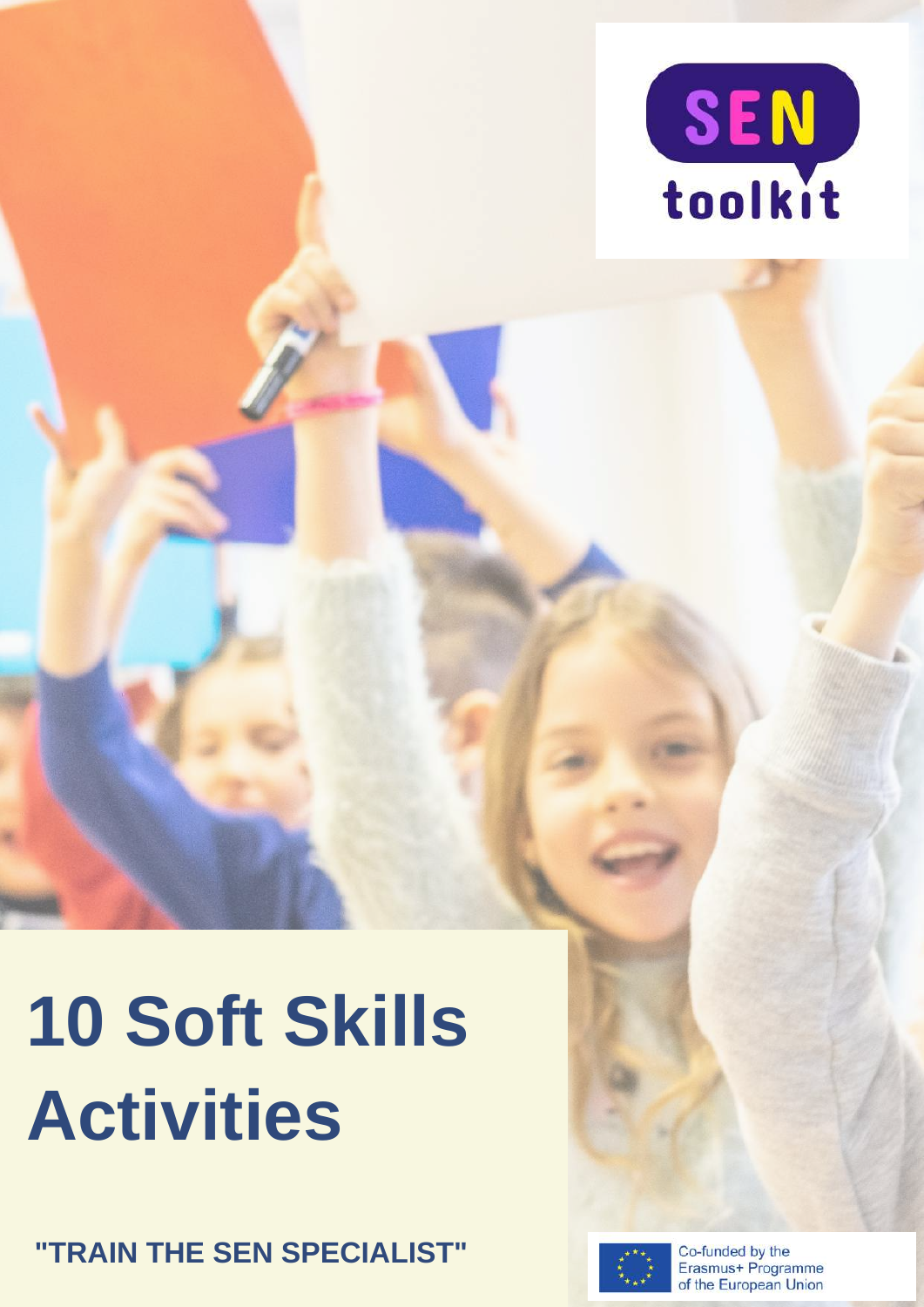### **Content**

| 01                            | 02            | 03                     |
|-------------------------------|---------------|------------------------|
| <b>SEN Toolkit</b><br>project | The partners  | Introduction           |
| 06                            | 11            | 16                     |
| The Iceberg of                | Learned       | Powerful               |
| Empathy                       | Helplessness, | questions              |
|                               | Seligman      |                        |
| 20                            | 22            | 29                     |
| Parent                        | Nonviolent    | Best teacher ever      |
| Questionnaire                 | Communication |                        |
| 33                            | 37            |                        |
| Wheel of the                  | Secrets in a  | <b>Motivation game</b> |
| learner                       | basket        | & questionaire         |
| 44                            |               |                        |

The CAT exercise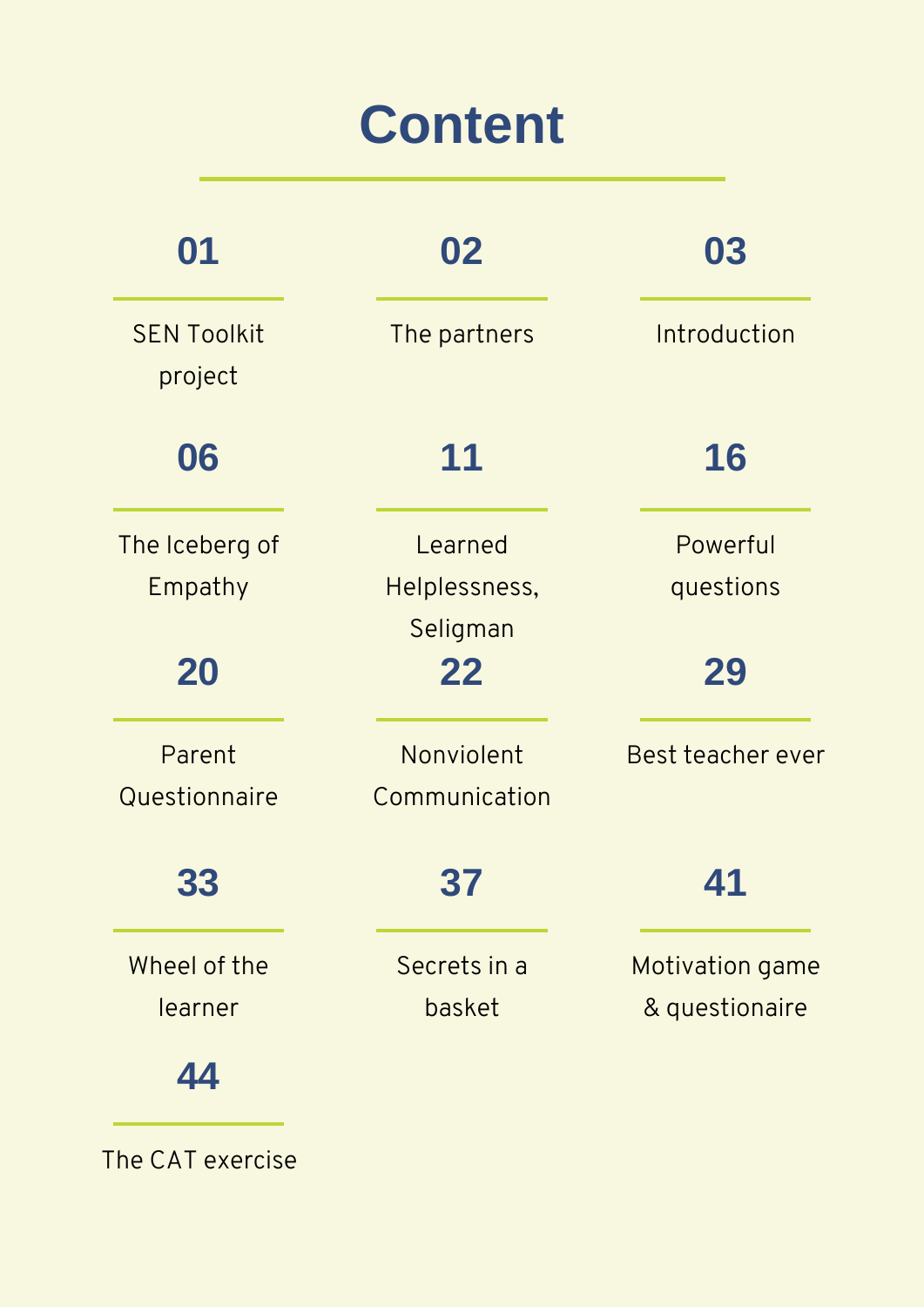

## **SEN Toolkit Project**

The SEN Toolkit aims at improving provision of inclusive practices and identification strategies for teachers in mainstream classrooms in Europe that include learners with category B special educational needs.

The project involves 6 European [partners](https://sentoolkit.com/partners) including experts in special education needs, learning design and teacher training.

Our aim is to build a better world for everyone to live in, one classroom at a time.

The project is co-funded by the Erasmu+ programme of the European Union. It's agreement number is: 2019-1-UK01-KA201-061456



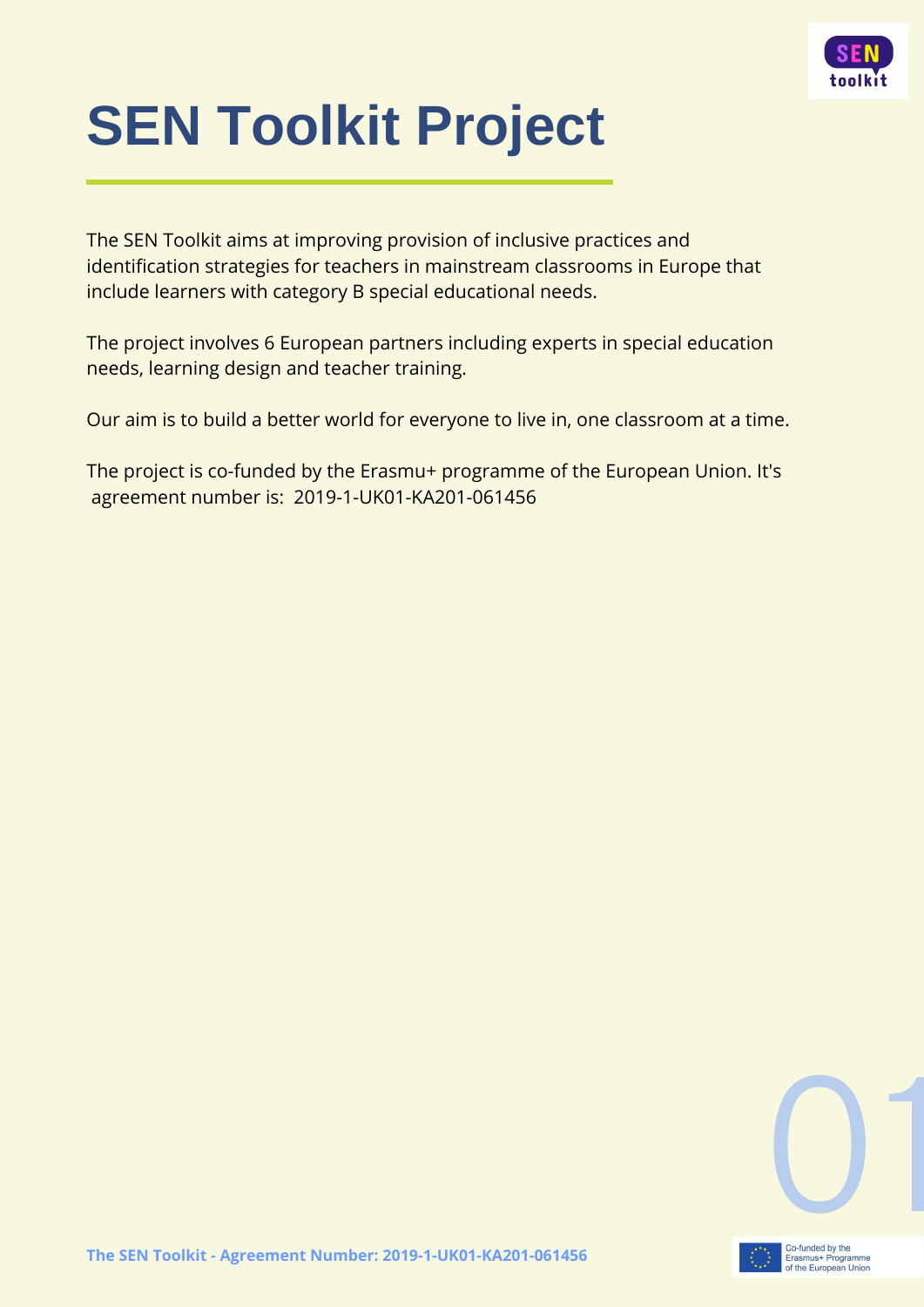

### **The partners**



**Black Bird Language School** (Serbia) www.blackbird.co.rs



**Growth Coop** (Spain) www.growthcoop.eu



**York Associates** (United Kingdom) www.york-associates.co.uk



**Babel Idiomas** (Spain) www.babelidiomas.es



**CPIP** (Romania) www.cpip.ro



**Instruction & Formation** (Ireland) www.instructionandformation.ie



**Learn Jam** (United Kingdom) www.learnjam.com



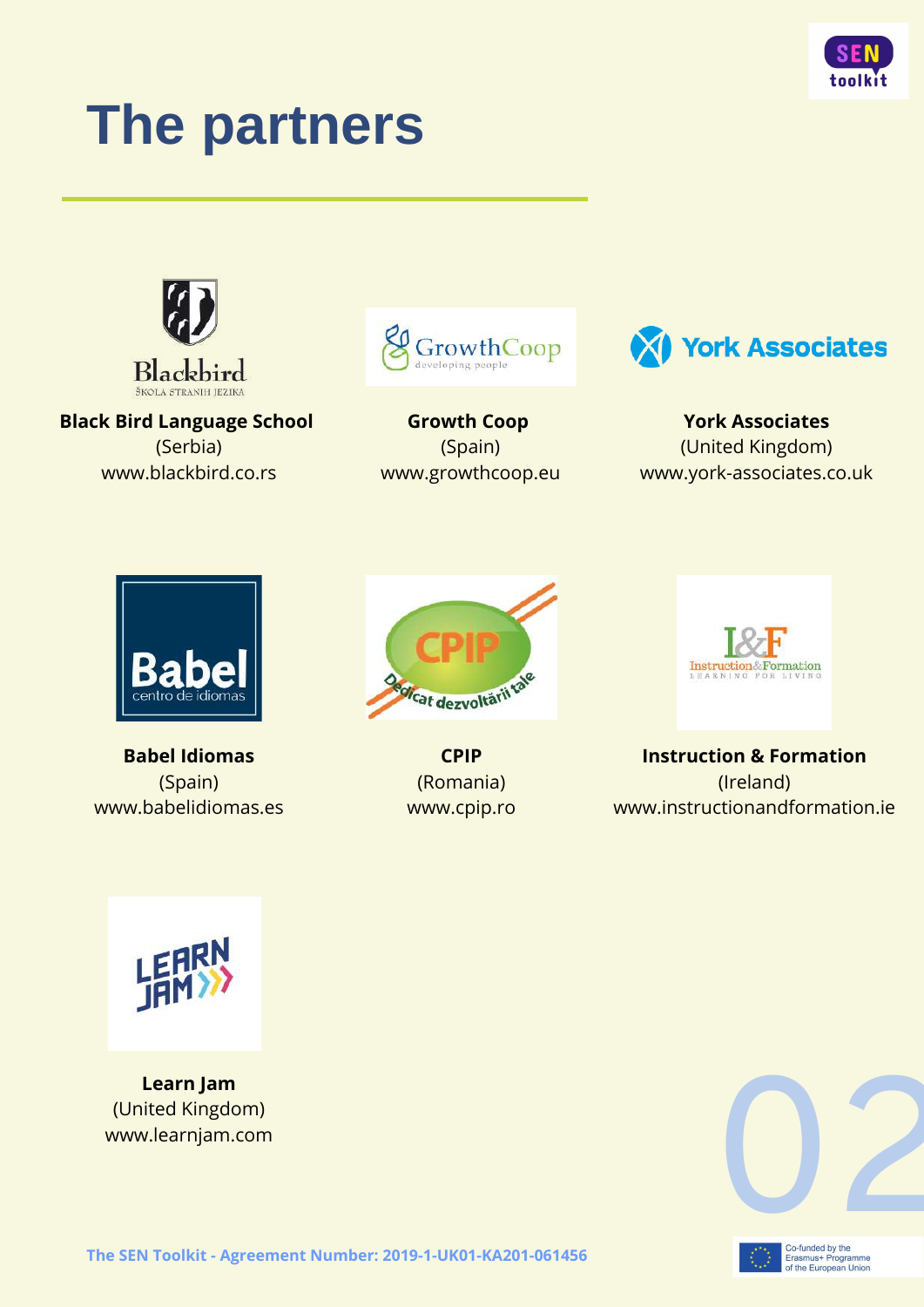

## **Introduction**

The SEN Toolkit "Soft Skills Guide & Activities" has been mindfully created as a key part of the project.

The skills this area of The SEN Toolkit deals with are both necessary, and overlooked in the world of SEN. Individual experience, anecdotal evidence, the in-depth work of the focus groups contributing to the creation of the Toolkit, and a wealth of independent research demonstrates beyond any doubt that while teacher acquaintance with phonological awareness, sensory overload, executive function, and student focus (as just a few examples of SEN-specific knowledge) may be the "engineering science" behind accommodating for SEN, it is only half the story. It may be the seeds of the help SEN students require, but without watering, no flowers will ever grow.

The soft skills guide is the watering that students need. Where teachers may be equipped with knowledge of phonological awareness, the students will almost never flourish if they feel confused or humiliated by the schooling system, if they feel they aren't able to learn as well as other students, if they feel they have no one to talk to and school becomes a lonely place, or if they feel that learning is "not for them", and they lack motivation. Students themselves, when asked about what they need in order to succeed in school, almost never reply "a deeper knowledge of phonological awareness from my teachers". They reply that they don't want to feel alone, they want to feel included and motivated, they want to feel that they can be amazing. And that they don't want to feel like failures.

The statistics on personal and interpersonal failure of SEN students are shocking. While it may be tempting to think of neurodiversity as a mechanical issue – that is, as an issue relating mainly to phonological processing, or to sensory overload, or to executive functioning difficulties – this would be to make the cardinal error of removing the dyslexia from the dyslexic, the autism from the autistic, and the



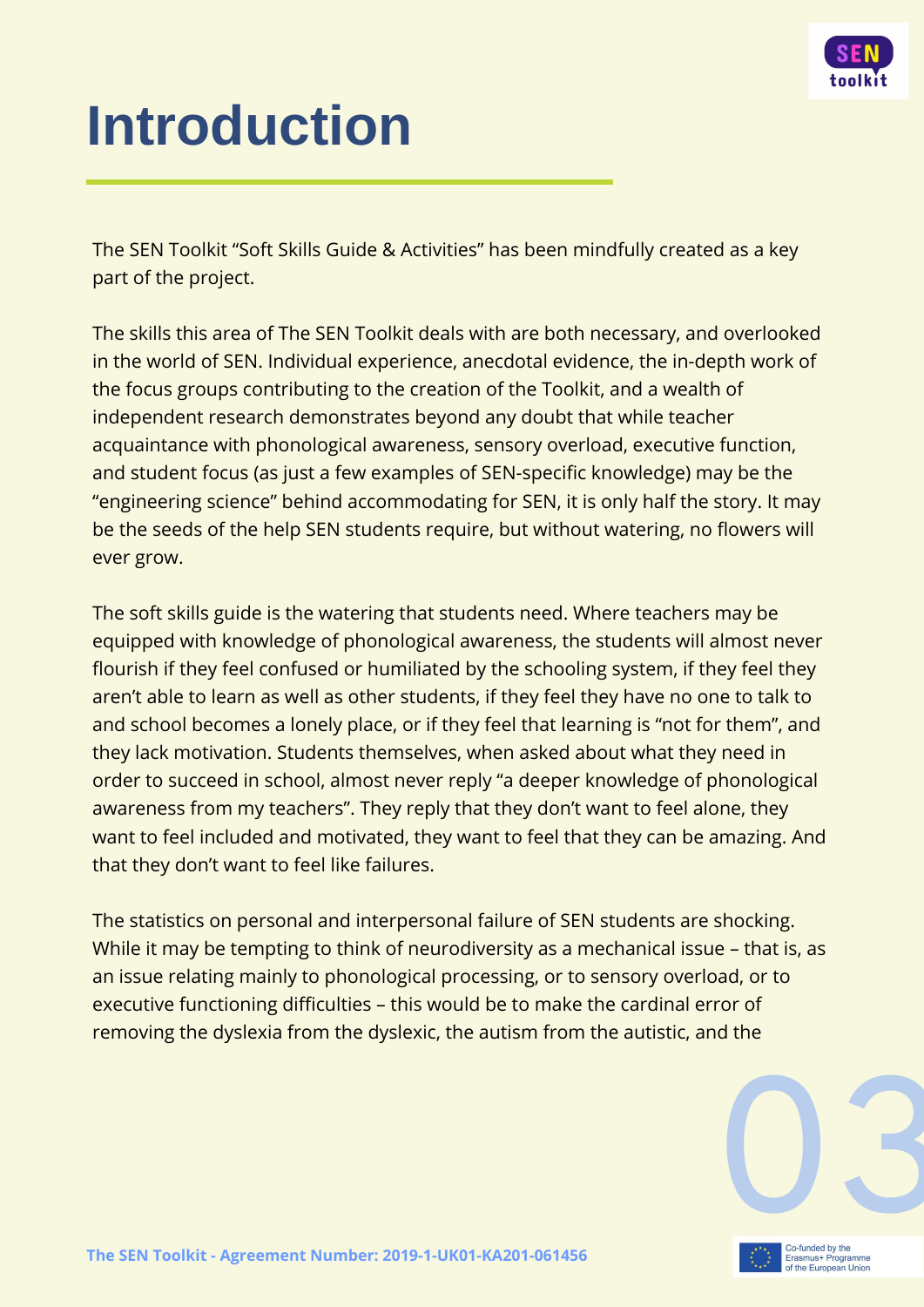

inattention from the inattentive. In other words, neurodiversity should never be seen as a processing issue: it should be seen, always and everywhere, as a human issue. And if educators forget that the most important skills for dealing with humans are human skills rather than engineering science skills, they will always and everywhere put the students they work with at risk.

The causes of neurodiverse trauma in the education context are complex, but research has shown that negative teacher-peer perception of neurodiversity leads to measurably lower academic achievement and self-perception, learned helplessness leads to feelings of worthlessness, and bullying leads to shame. There is even some research to suggest that certain neurodiverse people have lowered dopamine levels, and are therefore biologically more prone to depression.

Studies demonstrate that negative perceptions of SEN coming from teachers and school peers (friends and classmates) leads to negative psychological consequences, and this is not simply focused on the abuse that often accompanies a child's educational needs, it even comes as a consequence of the very labels they and their peers use about them. Where an early label of neurodiversity allows a child to understand her- or himself as experiencing certain differences in the way she or he learns and processes information, then feelings of worthlessness and unhappiness are often noticeably less; however, when that understanding comes late, or worse, where it leads to the neurodiverse student feeling that they have a deficiency of some kind, the opposite is true and the child is more likely to emerge from school with low educational, psychological, and emotional outcomes.

Furthermore, studies have shown that such students are far more likely to be bullied than their neurotypical peers. In fact, dyslexic students are reported as somewhere between three or four times as likely to experience bullying as their school friends – and that this bullying remains constant throughout their entire education experience. Throughout much of the European Union, overall bullying rates are somewhere between 10-25%. According to Britain's All Party Parliamentary Group for SpLDs, 48% of parents said their children had been bullied because of their dyslexia. And these are only the parents who know about their child's difficulties.

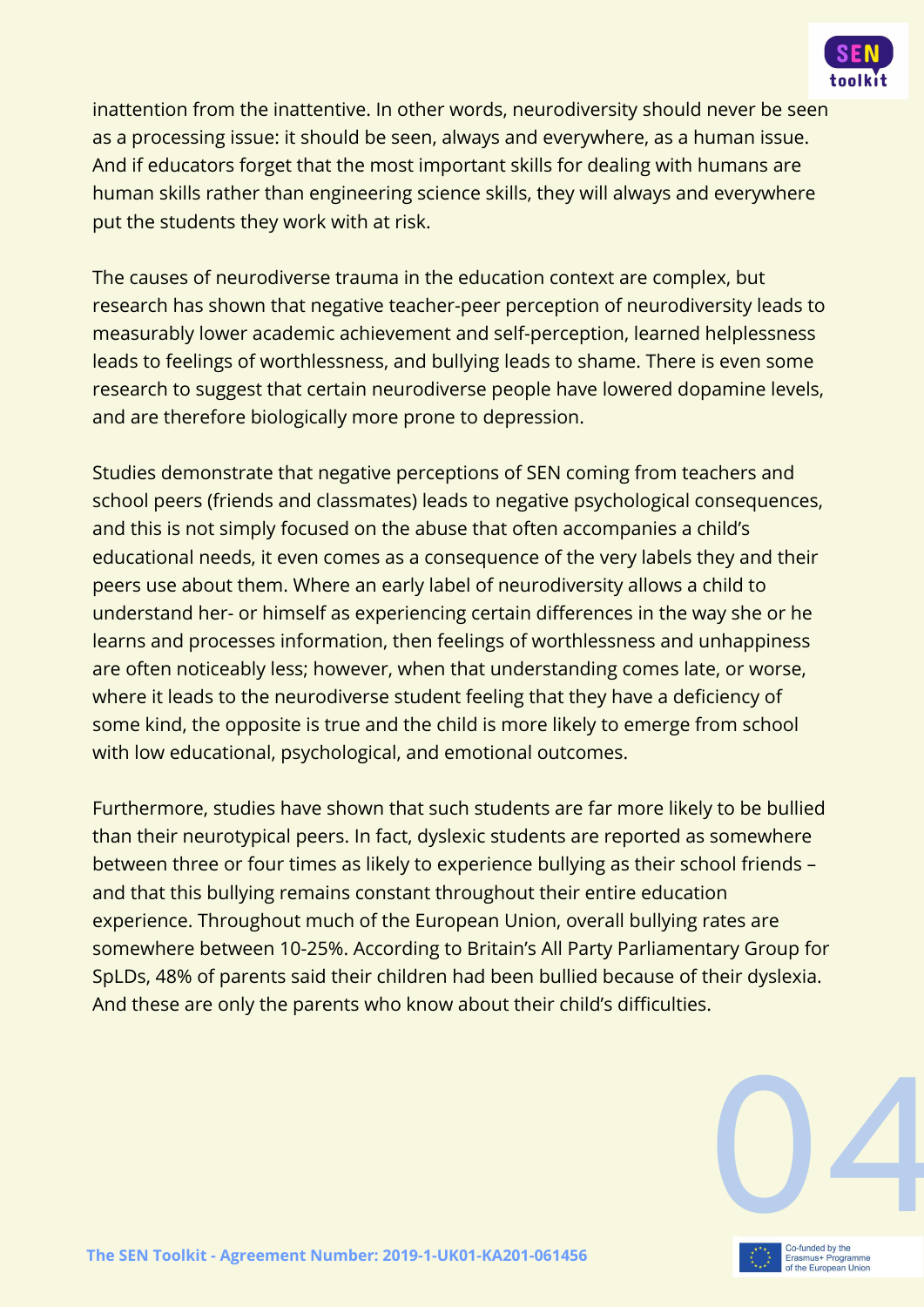

The soft skills guide enables teachers and other educators to engage positively with their SEN and non-SEN students alike. It provides a handy set of ideas and activities to develop the skills and the mindset to understand people's communication challenges, to uncover their hidden blockages, to motivate in difficult situations, or simply to open the dialogue. It can be adapted and developed to suit need and context. It is to be used by teachers, educators, parents, and even the students themselves, to help create an environment where everybody is encouraged to communicate and flourish. And as such, it acts as the perfect skillset to be able to apply the knowledge from the Digital Learning Course with the maximum sensitivity, self-awareness, and understanding.

We believe that the Digital Learning Course will provide the necessary grounding for educators to improve the lives of their SEN students; but we are convinced that the Soft Skills Guide will provide the interpersonal competencies for how to engage positively with them.

**"This project has been funded with support from the European Commission. This publication reflects the views only of the authors, and the Commission cannot be held responsible for any use which may be made of the information contained therein." "Funded by the Erasmus+ Programme of the European Union"**



Co-funded by the Erasmus+ Programme of the European Union

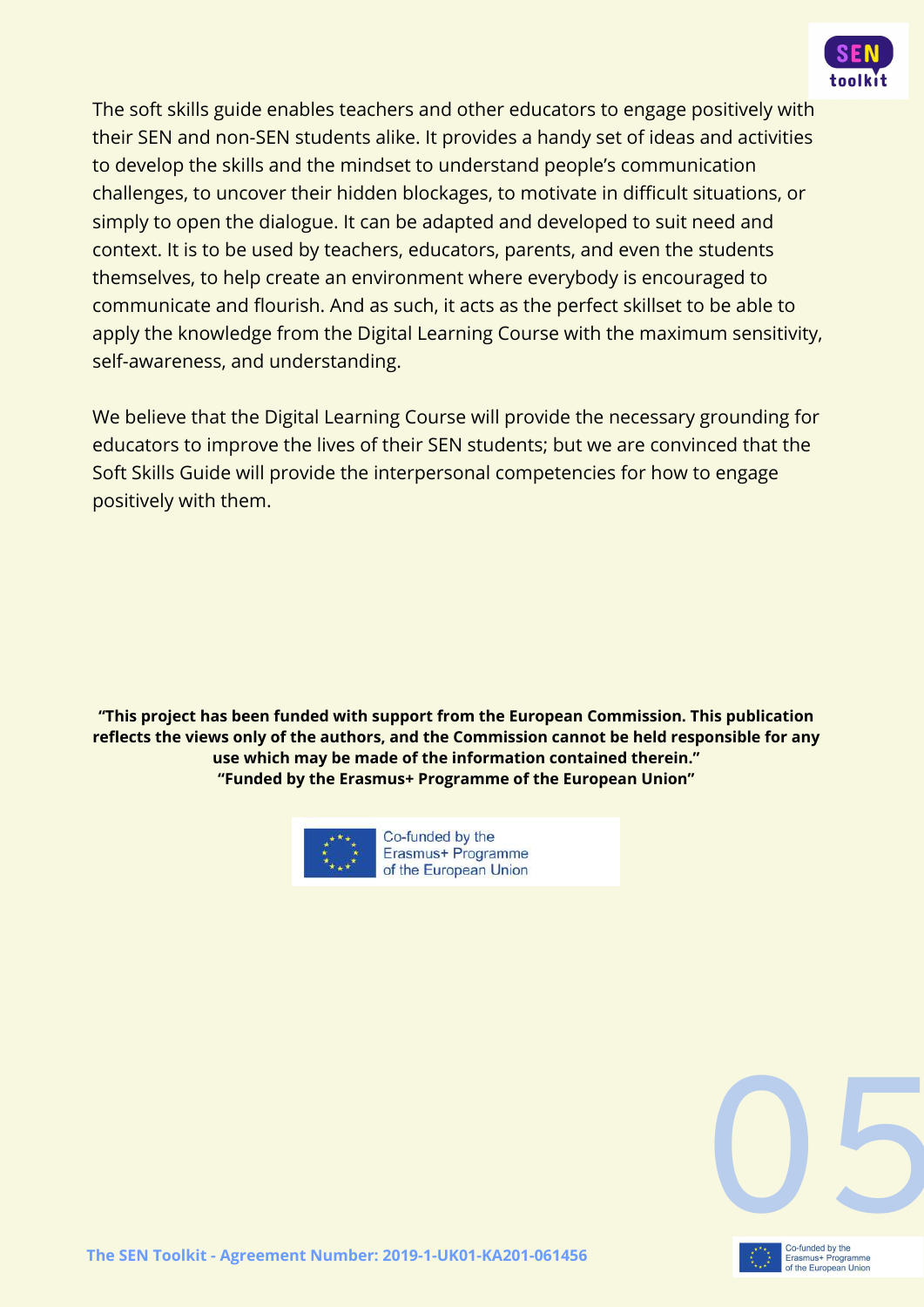

## **The Iceberg of Empathy**

#### **What is the Iceberg of Empathy?**

The idea behind this exercise is to build a deeper rapport with those around you by understanding them and gaining a clearer perception of how our students understand themselves.

Every single one of us has complexities, hidden depths, and motivations that nobody else – and often not even we – can see. The Iceberg of Empathy seeks to uncover these depths in a fun and communicative way.

#### **How to play**:

Take a look at the "Iceberg" template below:



The iceberg is divided into four quadrants (top left, top right, bottom left, and bottom right). This is "your iceberg".



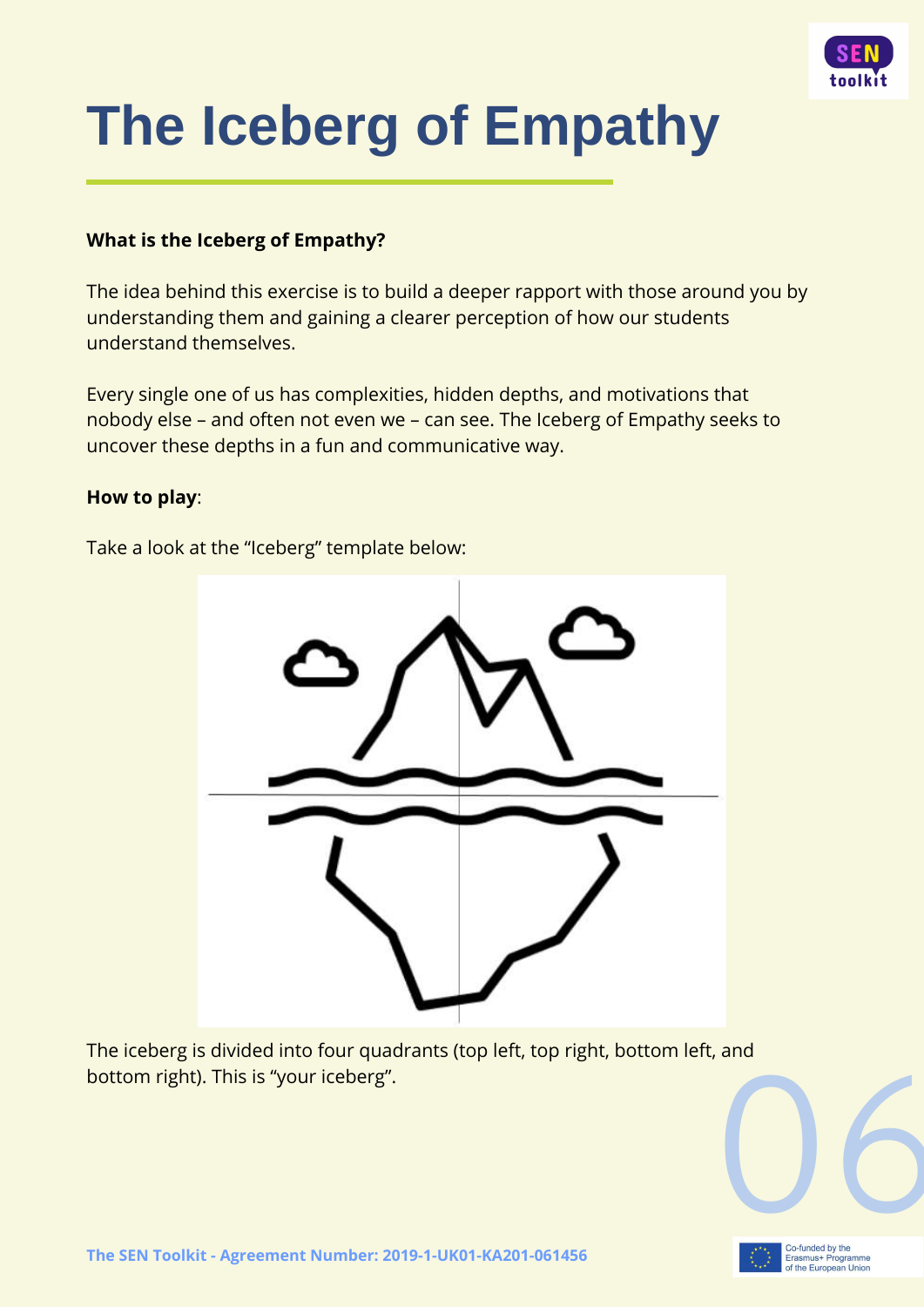

In the top left quadrant, write one thing that you are good at. And then, in the same quadrant, write three skills or abilities that this involves. So for instance, if the thing you write that you are good at is "playing guitar", the other three things could be: "keeping rhythm", "manual dexterity", and "patience" (to be able to become skilled, a learner needs patience).

Now, underneath this, look at the bottom left quadrant. In this bottom left quadrant, start noting down some of the reasons you can play guitar. In other words, note down how you practice becoming better at manual dexterity, some of the barriers you have to overcome to become more patient, etc. Go as deeply as you can. Ask yourself, what happened in your life to make you want to become better at these skills? Did you have a role model? Was there a moment in your childhood when you saw a skilled guitar player and thought to yourself that you would love to be like him or her? These truths are all part of your guitar playing, but they are the things that most people cannot see.

Now write in the top right quadrant of the iceberg template. But this time, write down one thing you feel you are not so good at. Perhaps this is "learning languages". Then, in the same quadrant, write down three associated skills that you feel you lack to be able to become good at learning languages. These could be: "memorising grammar rules", "speaking freely when you are not certain of your skills", or "having an interest in other languages".

Then, underneath this, look at the bottom right quadrant. In this bottom right quadrant, start noting down some of the reasons you are not skilled at language learning. In other words, note down why you think it's not interesting to learn a language, add down why you don't feel comfortable speaking freely if you're not certain you'll get it right, etc. And then write down some of your personal history behind these reasons. Was there a moment in your school life when you tried to speak a foreign language but felt embarrassed or humiliated by an unkind teacher? Did you find learning rules boring as a child? Why was this? What was boring about it? These truths are all part of your struggles with languages, but they are things that most people cannot see.

Now find a partner.

Show this partner your iceberg. Explain to her both sides – the left and the right



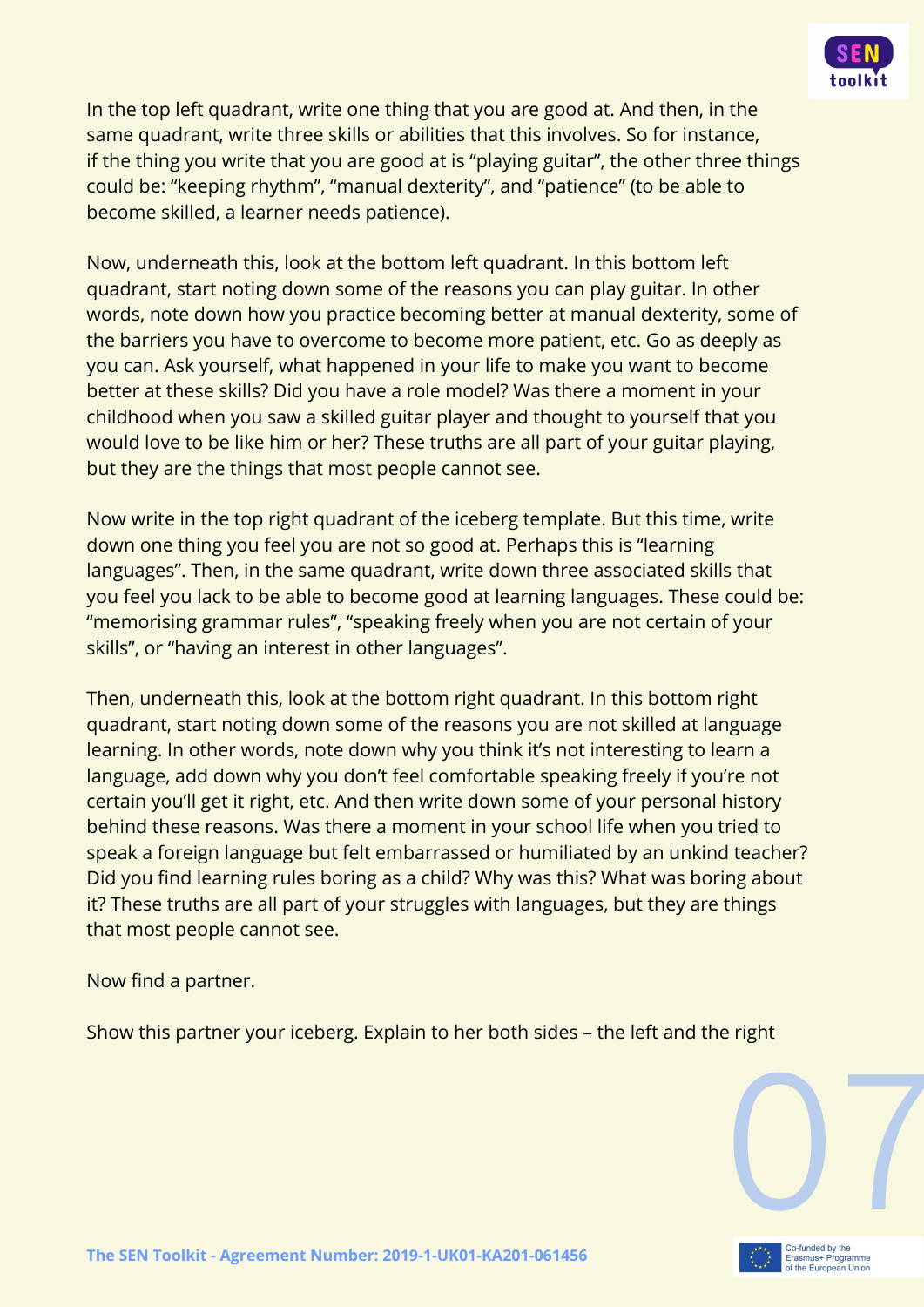

side – of the iceberg. Encourage this partner to ask you questions about the lower quadrants on each side. Encourage her to ask questions that are relevant, searching, and – importantly – based on the answers that you give her. So, instead of a conversation that goes like this:

- "Why did you find that embarrassing"
- "My friends thought I was clever, and when I made a mistake the teacher laughed, and I was afraid my friends wouldn't' think I was clever anymore"
- "Why is learning rules boring?"…

You are aiming towards a conversation that goes more like this:

- "Why did you find that embarrassing"
- "My friends thought I was clever, and when I made a mistake the teacher laughed, and I was afraid my friends wouldn't' think I was clever anymore"
- "And did your friends behave differently towards you after that?...

Now take a new iceberg template, like the one below:





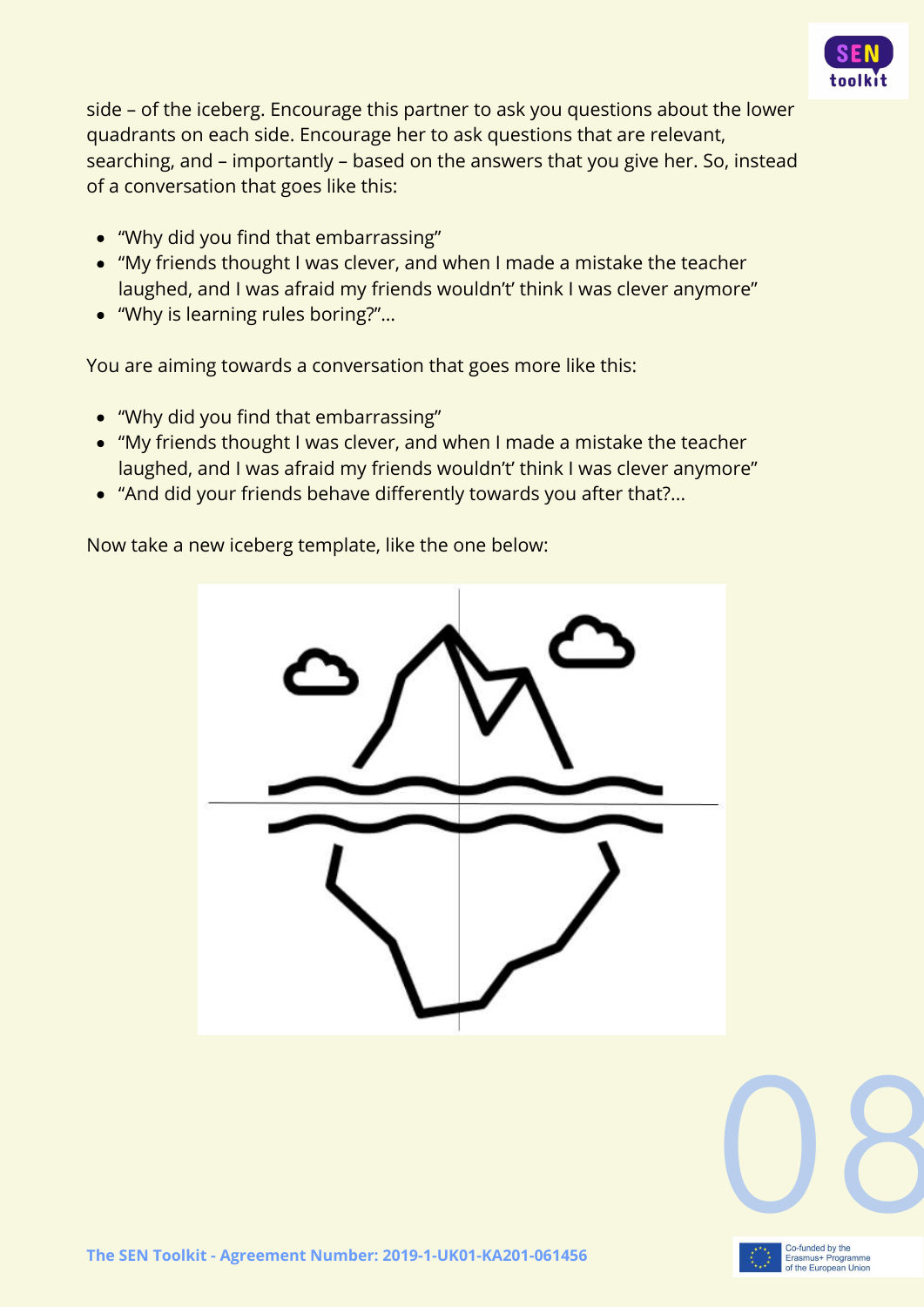

Ask your partner to do the same as you did. They can take as much time as she likes, it doesn't have to be immediate, but it works better if replies are not too far apart in time.

Once they have filled out the template, with one thing they are good at and three skills this involves in the top left quadrant, and some deeply-considered reasons behind this in the bottom left quadrant; and one thing they are not so good at (with three accompanying skills they believe contribute to this) in the top right quadrant, and some deeply-considered reasons behind this in the bottom right quadrant, begin to ask them questions.

These questions should be:

- Interested
- Relevant
- Based on the responses she gives to you
- Gentle
- Helpful (perhaps you can help her gain some insights into her own life)
- Non-judgemental

Do not talk about yourself. You are focused on your partner's answers. The final part of the exercise is to swap your completed iceberg templates. Take them away. Look at them, and remember the answers your partner gave you to the questions you had asked. Then think of the connections between those answers they gave you, and experiences from your own life. Note these down.

Return, and find time to sit with your partner. Tell them stories that create connections between their iceberg and your own life experiences. Invite them to do the same.

These stories must be:

- Non-judgemental
- Understanding
- Meaningful (try not to give superficial examples and stories)
- Relevant
- Non-competitive (try not to show how you benefited from a situation similar to



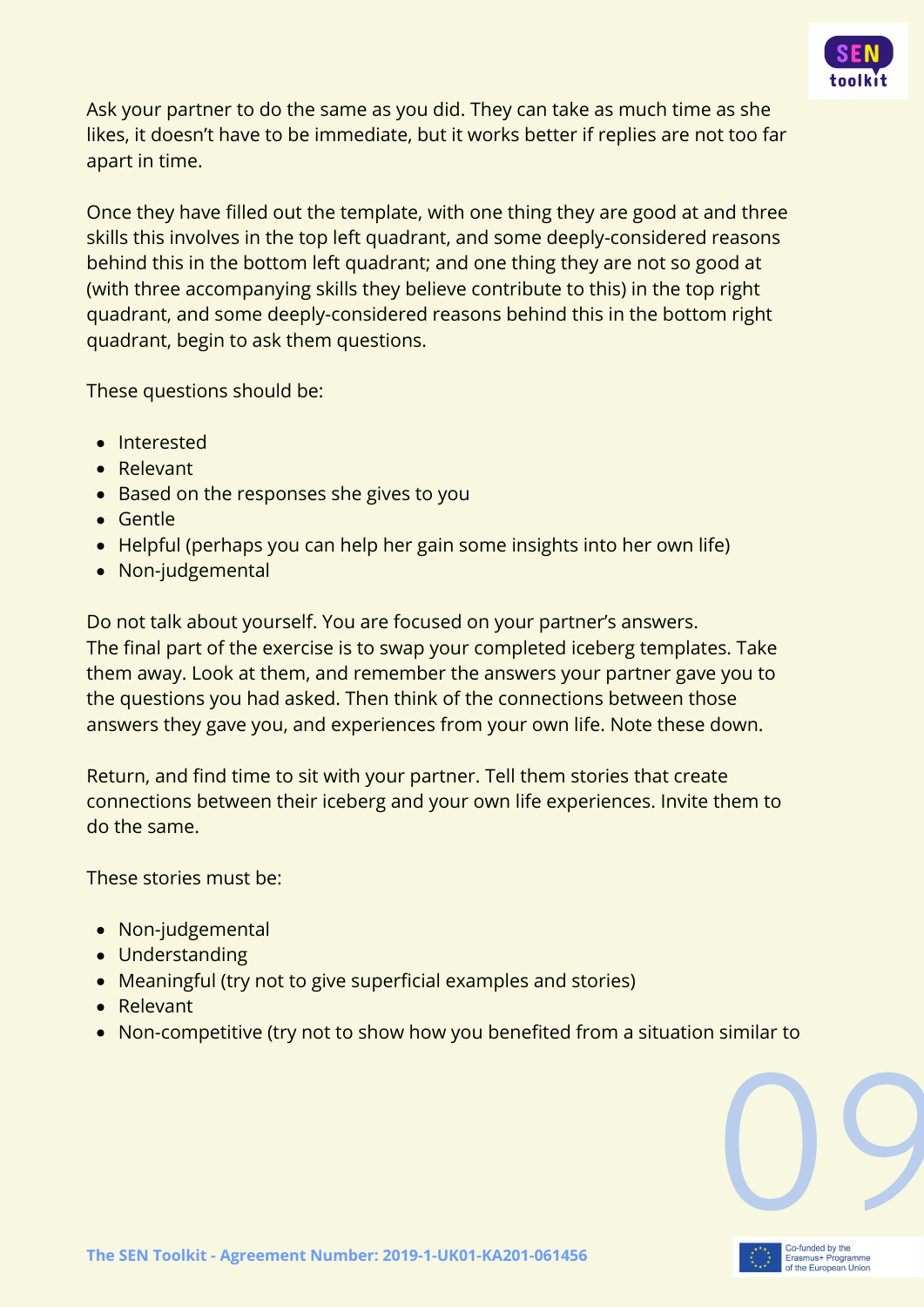

one she suffered from)

- Considered (your partner will know if you haven't given this part of the exercise much thought, and it may hurt her)
- Authentic and genuine
- Sensitive to the experiences your partner has had
- Previously unknown (or containing aspects that were previously unknown to them)
- Connection-building

This exercise may be extended to a wider audience. Colleagues, students, parents, and friends should all be encouraged to take part in this, aware from the very start that they are dealing with sensitive truths, and it is important that they handle these truths sensitively.

For SEN students especially, this can help to form connections between themselves and other non-SEN students, sharing experiences and showing that while they have "educational needs", so do all children.



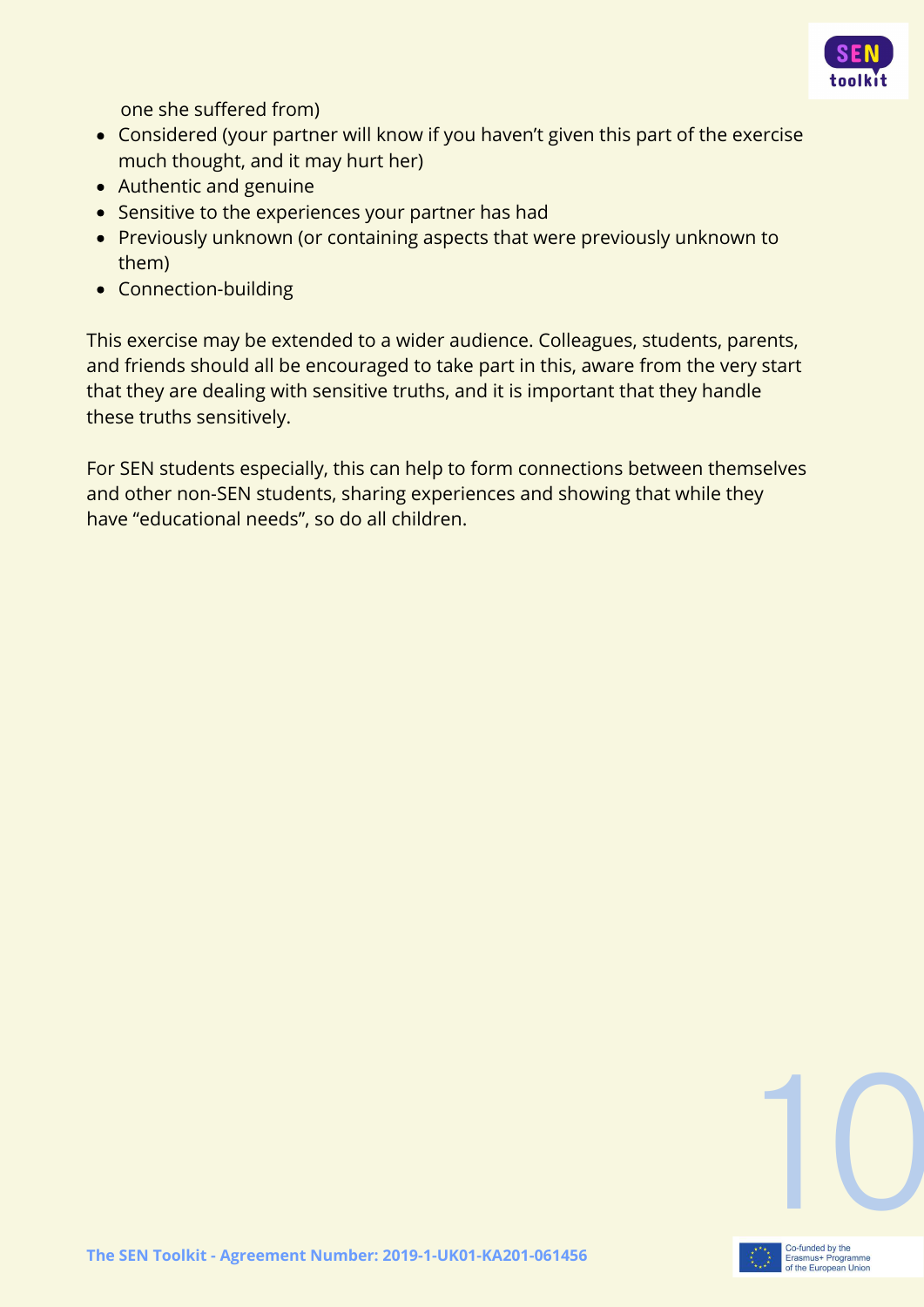

## **Learned Helplessness, Seligman**

#### **Introduction**

American psychologist Martin Seligman began research into **learned helplessness** in 1967 at the University of Pennsylvania

#### **Definition**

Learned helplessness is the behaviour displayed by a subject after enduring repeated aversive stimuli beyond their control. Upon demonstrating such behaviour, the subject was said to have acquired learned helplessness. In humans, learned helplessness is related to the individual's belief in their innate ability to achieve goals.

#### **Learned Helplessness, Seligman´s Theory**

In 1965, Martin Seligman and his colleagues were doing research on classical conditioning, or the process by which an animal or human associates one thing with another. In the case of Seligman's experiment, he would ring a bell and then give a light shock to a dog. After a number of times, the dog reacted to the shock even before it happened: as soon as the dog heard the bell, it reacted as though it'd already been shocked. But, then something unexpected happened. Seligman put each dog into a large crate that was divided down the middle by a low fence. The dog could see and jump over the fence if necessary. The floor on one side of the fence was electrified, but not on the other side of the fence. Seligman put the dogs on the electrified side and administered a light shock. He expected the dogs to jump to the non-shocking side of the fence. Instead, the dogs lay down. It was as though they'd learned from the first part of the experiment that there was nothing they could do to avoid the shocks, so they gave up in the second part of the experiment. Seligman described their condition as learned helplessness, or not trying to get out of a negative situation because the past has taught you that you are helpless.

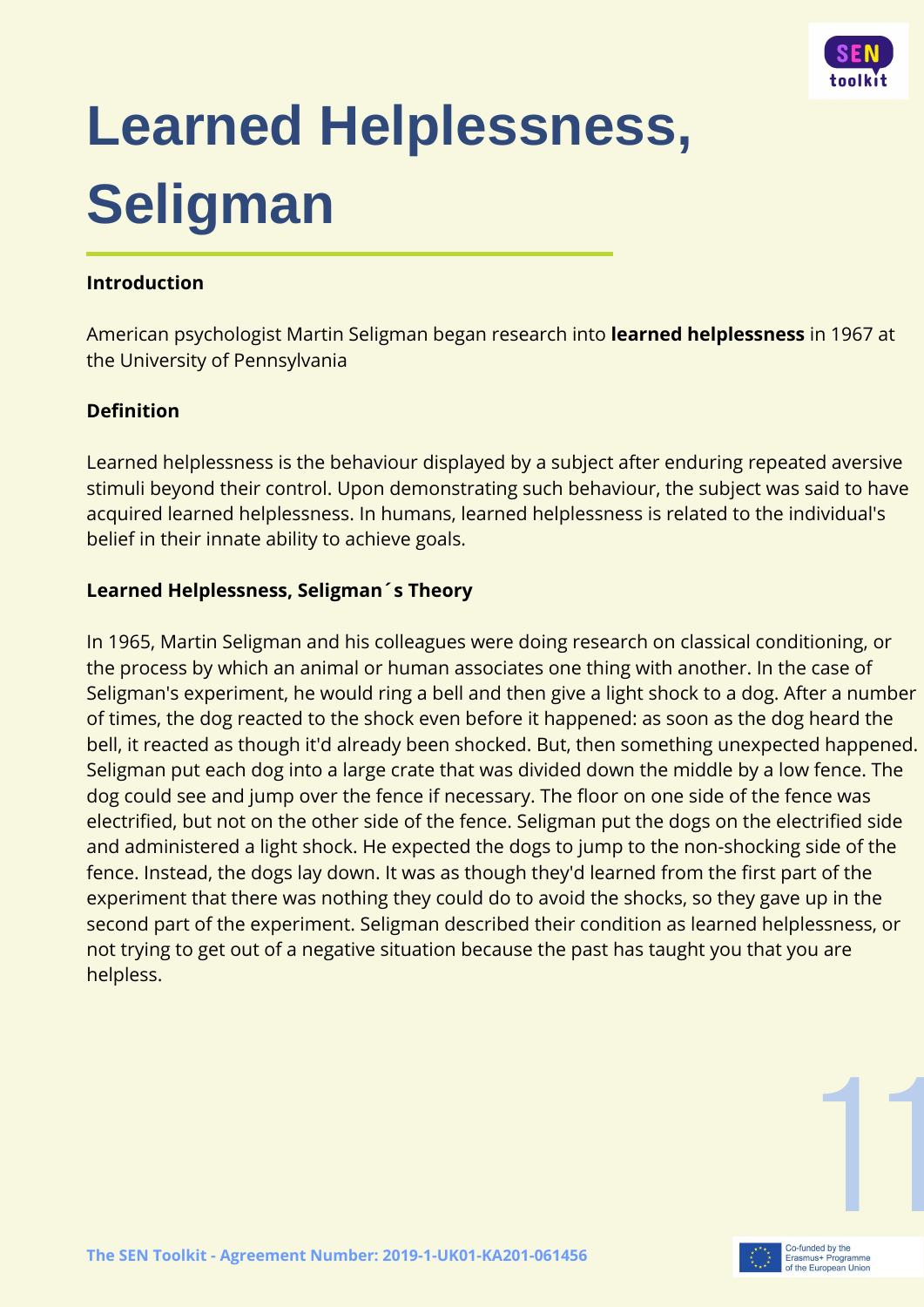

#### **How to use it**

Create a worksheet with the questions and the responses that students give in certain situations are analysed in order to reflect their limiting learned helplessness. Teachers can analyse the student´s response for indications of learned helplessness.

#### **Conclusion**

The motivational effect of learned helplessness is often seen in the classroom. Students who repeatedly fail may conclude that they are incapable of improving their performance, and this keeps them from trying to succeed, which results in feeling helpless, continued failure, loss of self-esteem and other social consequences. This becomes a pattern that will spiral downward if it continues to go untreated. People with learned helplessness can overcome it. The most common treatment is therapy, especially cognitive behavioural therapy (CBT). CBT helps people overcome these types of challenges by changing how they think and act.

#### **Learned Helplessness, Seligman Questions for Learned Helplessness:**

Below are two questionnaires. One is for students to help them identify situations of learned helplessness. The second one is for teachers to aid them to recognise and analyse cases of learned helplessness.



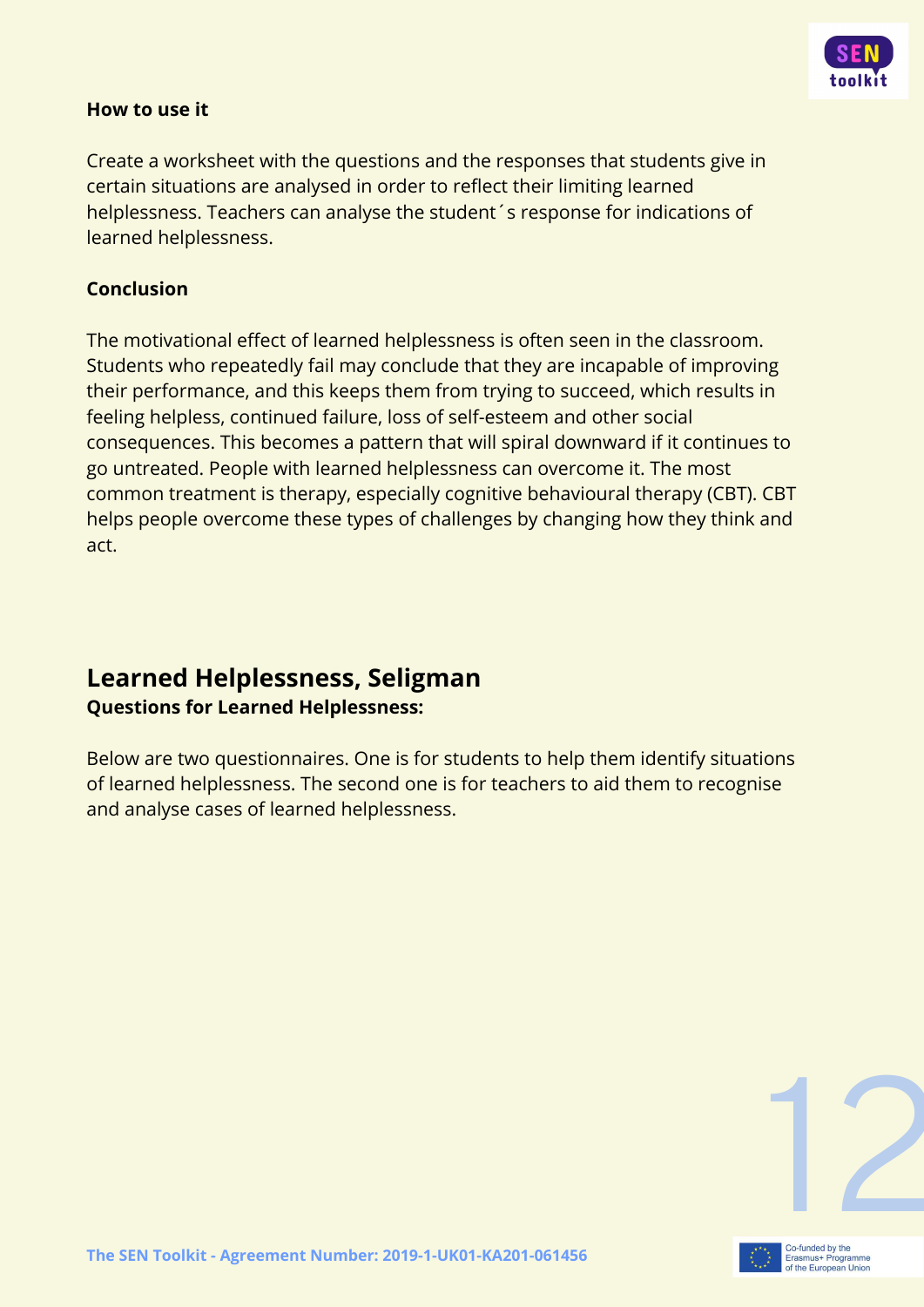

### **Parent SEN Questionnaire**

**Survey Scale: 1=Strongly Disagree 2=Disagree 3=Neutral 4=Agree 5=Strongly Agree**

### **STUDENT QUESTIONNAIRE Do you agree with these statements?**

|                | statements:                                             | Agree | Disagree | Not sure |
|----------------|---------------------------------------------------------|-------|----------|----------|
| 1              | I feel helpless when doing language exercises.          |       |          |          |
| $\overline{2}$ | If I put in enough effort I can succeed in<br>learning. |       |          |          |
| 3              | I'm not very good at using grammar correctly.           |       |          |          |
| $\overline{4}$ | Sometimes the course material is too hard.              |       |          |          |
| 5              | Sometimes I am just unlucky.                            |       |          |          |
| 6              | I suffer from low self-esteem.                          |       |          |          |
| 7              | I don't feel motivated.                                 |       |          |          |
| 8              | I don't feel that I can succeed.                        |       |          |          |
| 9              | I feel like giving up.                                  |       |          |          |
| 10             | I don't want to ask for help.                           |       |          |          |
| 11             | I often feel stressed.                                  |       |          |          |
| 12             | I do not want to get better or make an effort.          |       |          |          |
|                |                                                         |       |          |          |

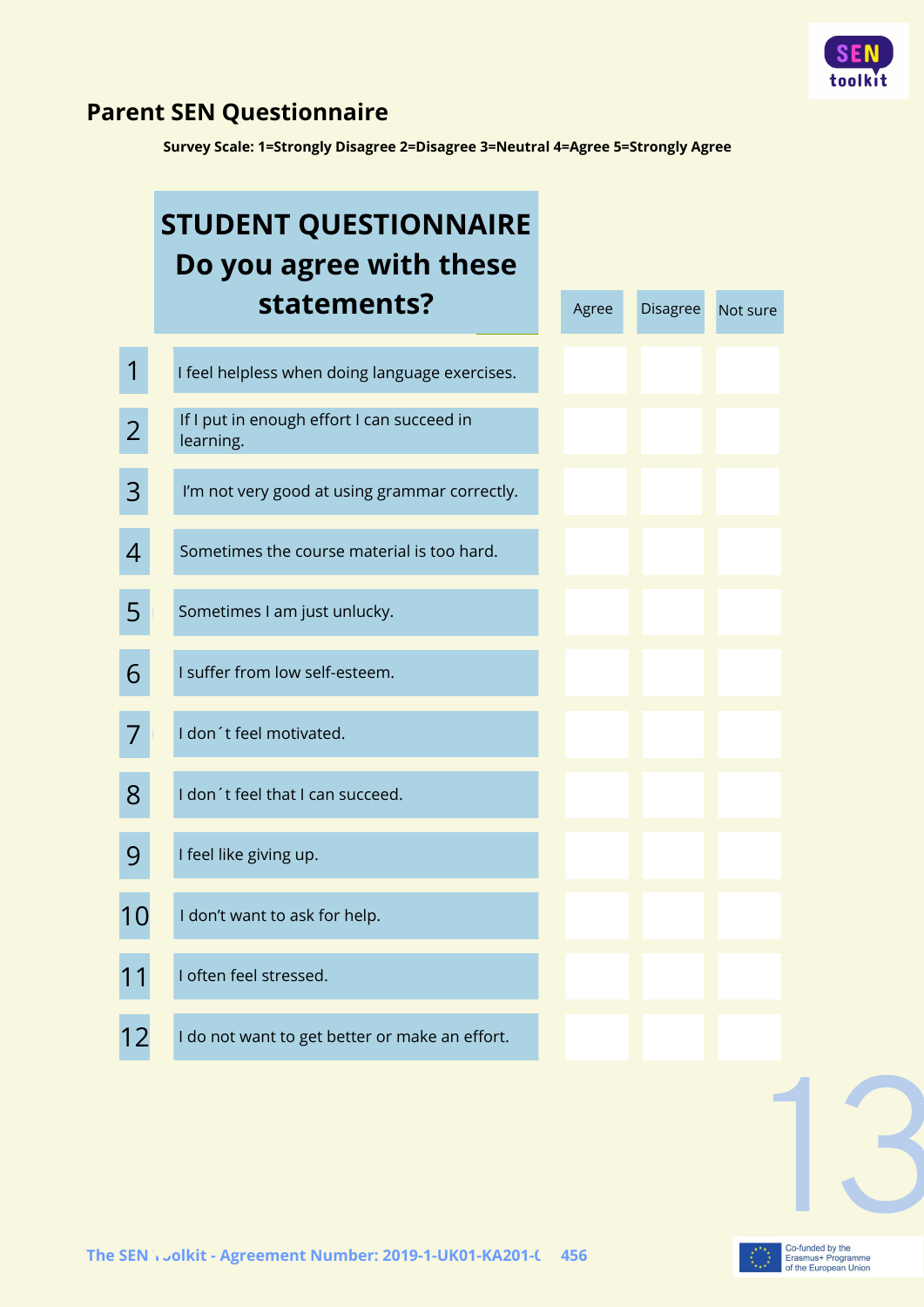

### **Parent SEN Questionnaire**

**Survey Scale: 1=Strongly Disagree 2=Disagree 3=Neutral 4=Agree 5=Strongly Agree**

### **TEACHER QUESTIONNAIRE Do you agree with these statements?**

|                | statements:                                                                  | Agree | Disagree | Not sure |
|----------------|------------------------------------------------------------------------------|-------|----------|----------|
|                | They feel helpless when doing language<br>exercises?                         |       |          |          |
| $\overline{2}$ | They think that they can succeed in learning<br>if you put in enough effort? |       |          |          |
| 3              | They think they are good at using grammar<br>correctly?                      |       |          |          |
| 4              | They feel the course material is sometimes too<br>hard?                      |       |          |          |
| 5              | They think that sometimes they are just<br>unlucky?                          |       |          |          |
| 6              | They suffer from low self-esteem?                                            |       |          |          |
| 7              | They feel motivated?                                                         |       |          |          |
| 8              | They don't feel that they can succeed.                                       |       |          |          |
| 9              | They feel like giving up.                                                    |       |          |          |
| 10             | They do not want to ask for help.                                            |       |          |          |
| 11             | They are often stressed.                                                     |       |          |          |
|                | They have no goals or commitment towards<br>improving.                       |       |          |          |
|                |                                                                              |       |          |          |

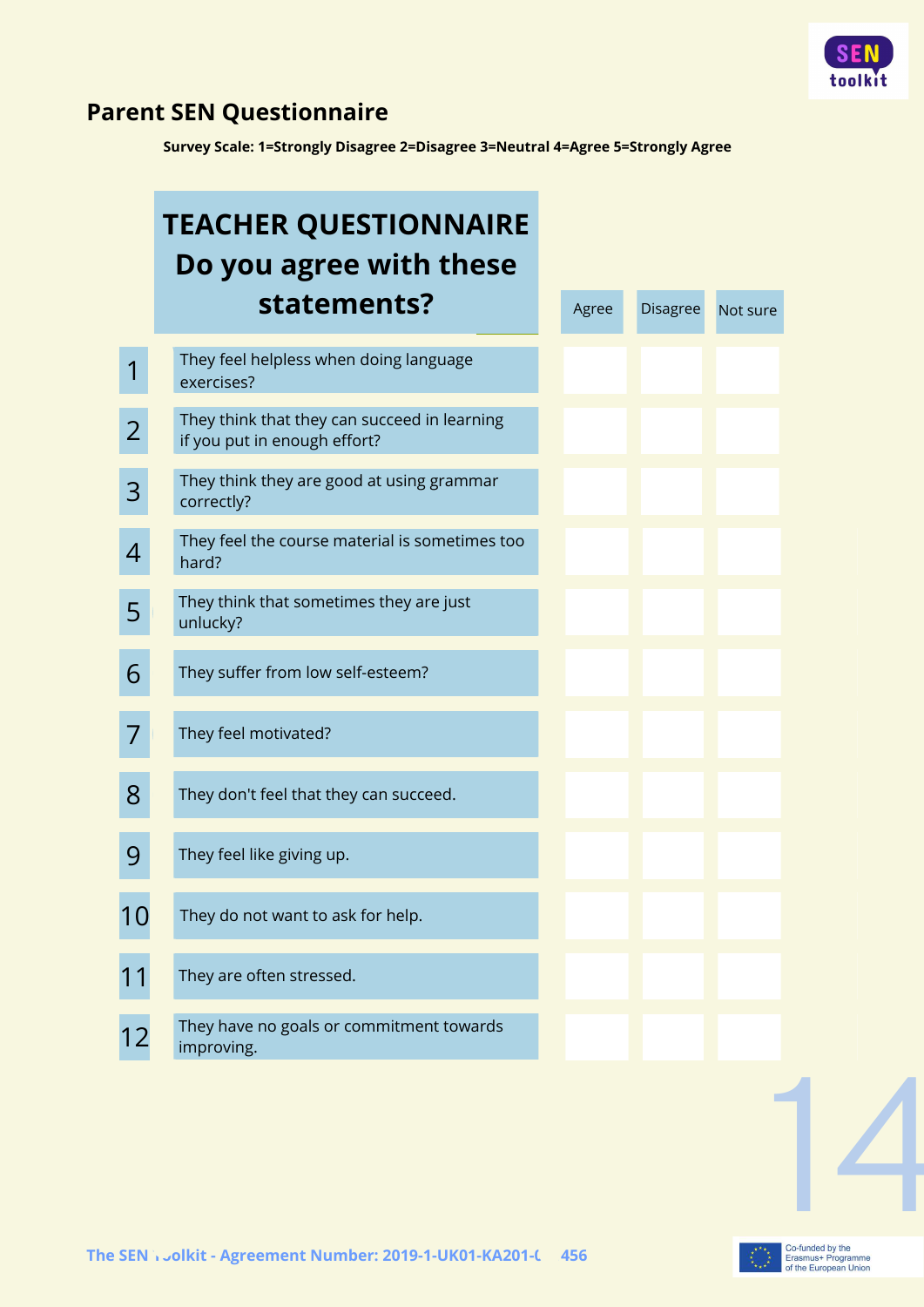

Note: In childhood, learned helplessness often presents at school. If a child studies hard in order to do well in their schoolwork, but ultimately does poorly, they may feel helpless and hopeless.

A 2004 study examined the effects of learned helplessness on test taking in students. Each child involved took one of two tests. The first began with very difficult questions and the other with easier questions.

Students who took the first test seemed to become frustrated, doubted their academic ability and missed the easy questions. The authors suggest that learned helplessness affected their test scores. Those who took the second test did not experience these effects.

Children may avoid learned helplessness by building resilience. Among the many factors that can contribute to resilience are a positive attachment to caregivers, humor and independence.

Source: Medical News Today <https://www.medicalnewstoday.com/articles/325355#in-children>



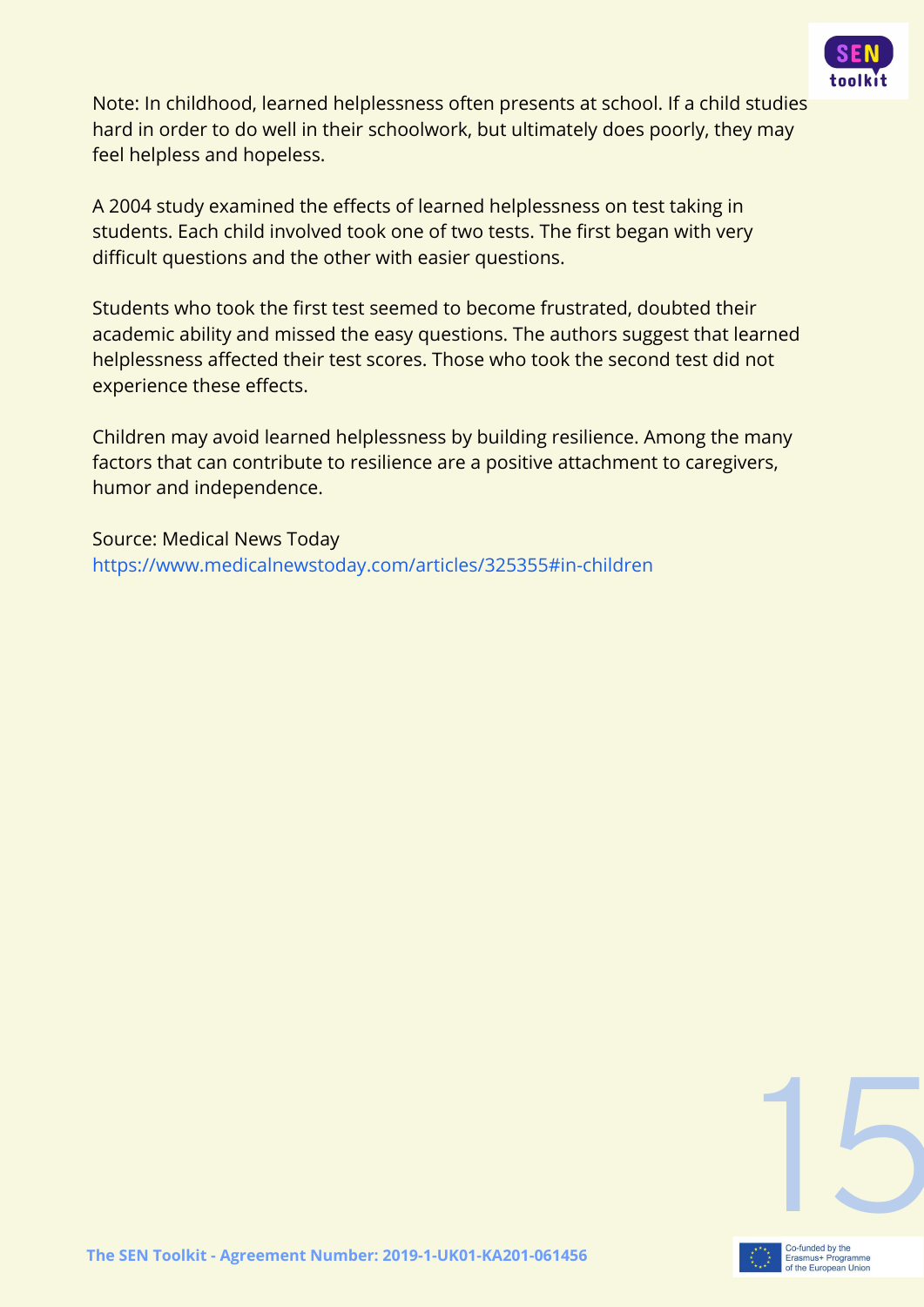

### **Powerful questions**

#### **What is the aim of a powerful question?**

- Powerful questions are thought-provoking.
- They stimulate creative thinking.
- This leads to new ideas.
- And new ideas can lead to innovation.
- The thought process is what is important.

#### **Powerful Questions can encourage….**

- making sense of something, particularly a complex issue
- getting different points of view or reaching agreement
- generating ideas
- connecting with other people and building relationships
- solving problems or working out how best to approach them
- showing hidden issues or unintended consequences of our actions
- searching for opportunities
- identifying risks
- reaching decisions

#### **Powerful questions are...**

- Short and clear. A powerful question is usually a short one. It is easy to remember and easily understandable. The most important thing is that it is clear.
- The question is open-ended.A powerful question is never a closed one but an open-ended one.
- The question is provocative or a little unsettling.



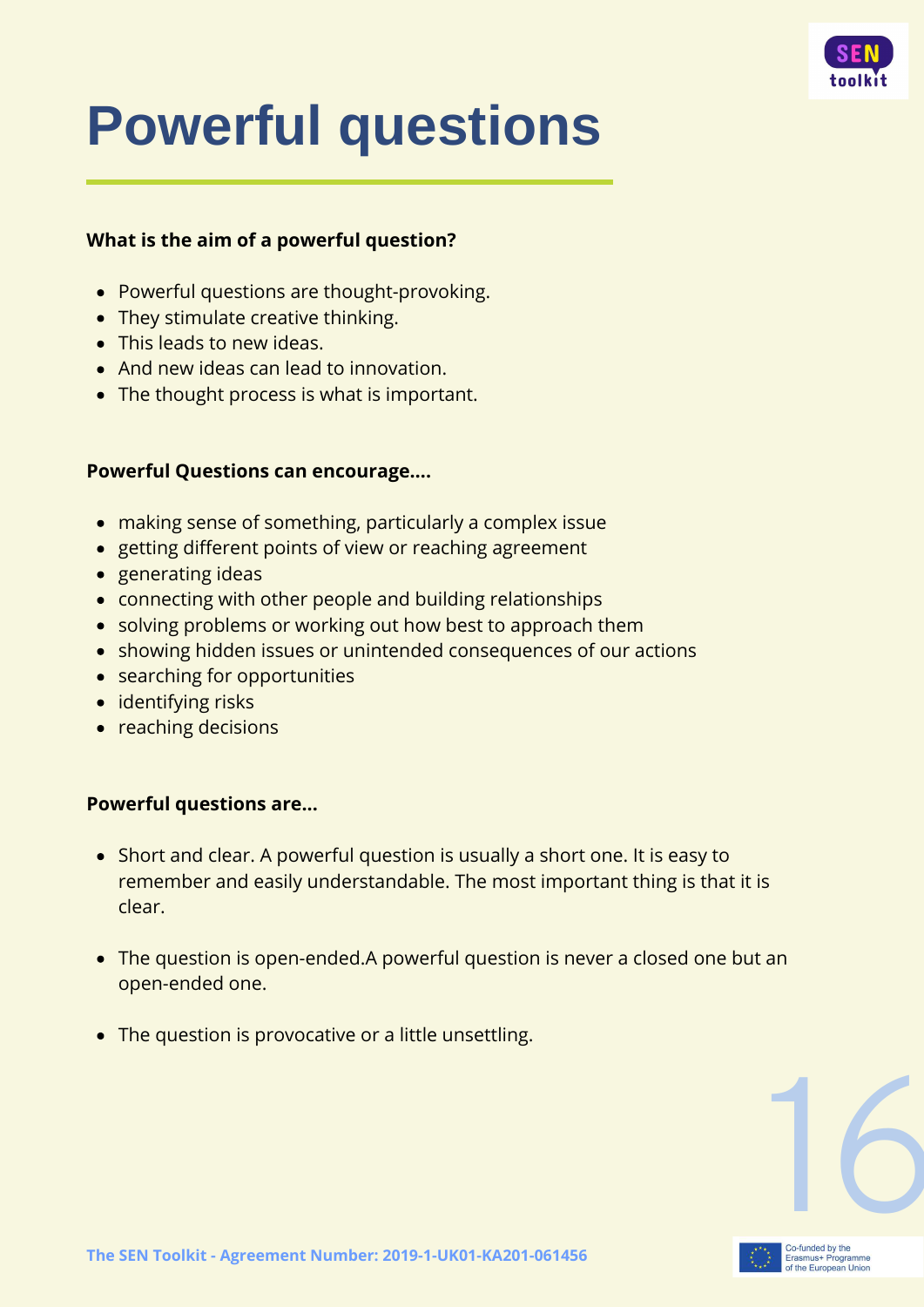

- Sometimes, the question is slightly unclear or ambiguous. In some circumstances, it is helpful when a question is unclear or ambiguous in some way as it provokes thought around the nature of the question itself.
- The question does not contain any assumptions. Most questions we pose include assumptions to one degree or another. A powerful question does not normally have any embedded assumptions.
- The question is not a leading one. A leading question is a question that subtly prompts someone to answer in a particular way.
- The question focuses on action and personal behavioural change. Questions that focus on action and personal behavioural change rather than academic or theoretical issues are excellent as they help keep the conversations grounded in reality.
- The question is a real issue and one that is of importance to the participants.

#### **Powerful Questions Cards (Rapport building in class)**

#### **Introduction to the activity**:

Some people find it difficult to ask questions. They rather assume they know what the other person means then ask further to really understand them. In this activity we will practise to keep asking and get as much information as possible from the person we speak to, and thus understand them better. This activity will equip teachers with the skills to ask powerful questions and analyze how powerful they can be.

#### **INSTRUCTIONS**

- 1. Put students in pairs, A & B.
- 2. Divide the cards into 2 sets: "Opening" questions" and "Follow up" questions.
- 3. Person A picks a "1st question" and asks person B.

4. Then, depending on person B's answer, person A chooses a 2nd question from the "Follow up" cards.

5. After that, person A chooses a 3rd, 4th, 5th, etc question. Questions chosen should be coherent. It's important to ask as many questions as possible.

6. When person A feels there are no more questions to be asked, they should finish by giving a resume of person B's answers by completing the phrase: "so, what you mean is......." 17 **The SEN Toolkit - Agreement Number: 2019-1-UK01-KA201-061456**

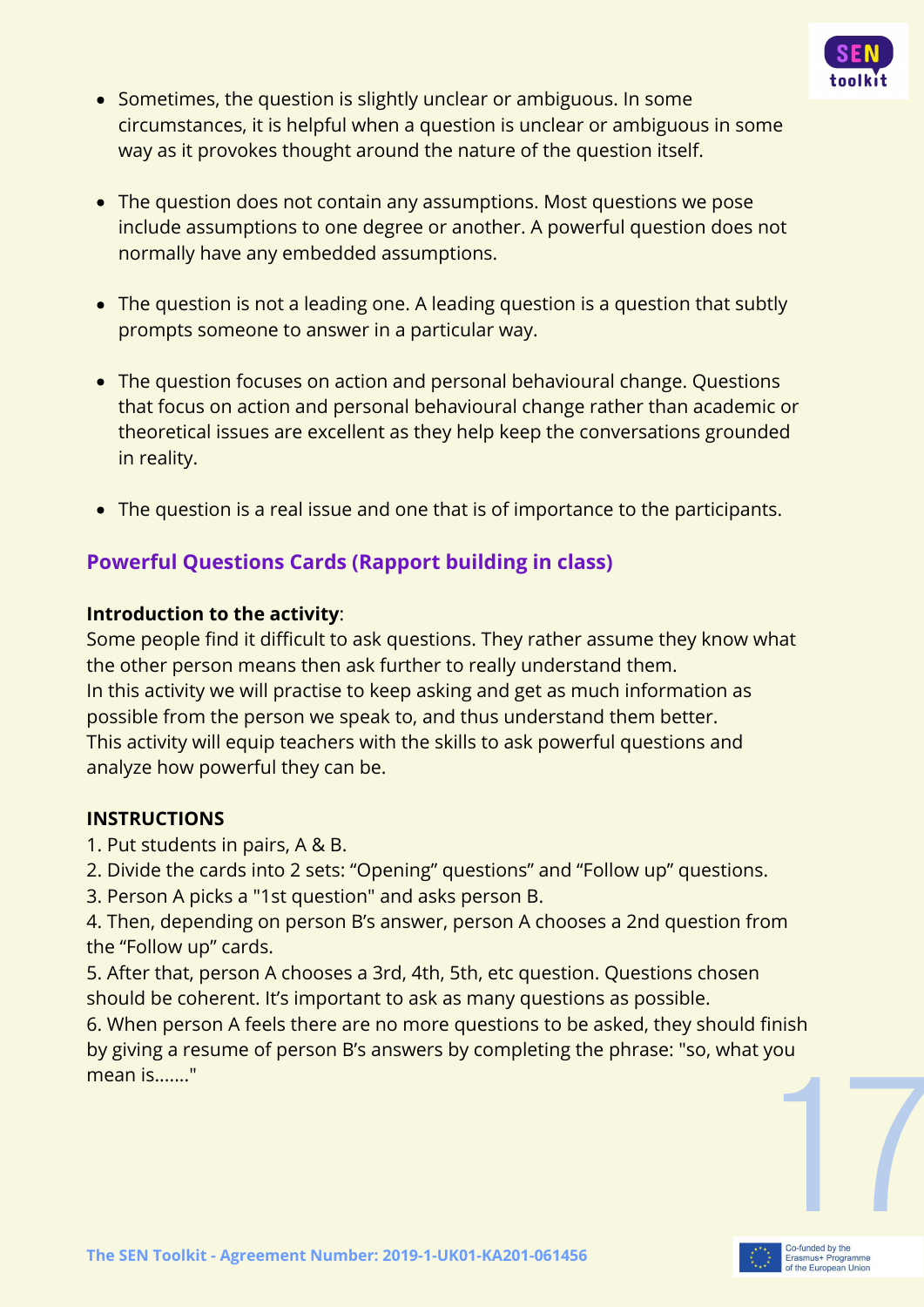

The idea of the game is that you try to keep on asking as many questions as you can. This will help you understand the other person even better thanks to the depth of the answers that you get from person B by using these powerful questions opposed to the (non powerful) questions you normally ask...

| (Opening)                                                    | (Opening)                                                                                                  | (Opening)                                                        | (Opening)                                   |
|--------------------------------------------------------------|------------------------------------------------------------------------------------------------------------|------------------------------------------------------------------|---------------------------------------------|
| What do you<br>like most<br>about<br>school?                 | <b>What is</b><br>frustrating<br>you at<br>school?                                                         | <b>What</b><br>strengths do<br>you bring to<br>the<br>classroom? | <b>What made</b><br>you curious<br>today?   |
| (Opening)                                                    | (Opening)                                                                                                  | (Opening)                                                        | (Opening)                                   |
| <b>When do</b><br>you feel<br>you're being<br>listened to?   | <b>What about your</b><br>thinking,<br>learning, or work<br>today brought<br>you the most<br>satisfaction? | <b>What</b><br>inspires you<br>at school?                        | When do<br>you feel<br>most<br>safe/unsafe? |
| (Opening)                                                    | (Opening)                                                                                                  |                                                                  |                                             |
| <b>Where did</b><br>you<br>encounter a<br>struggle<br>today? | <b>What lessons</b><br>were learned<br>from failure<br>today?                                              |                                                                  |                                             |



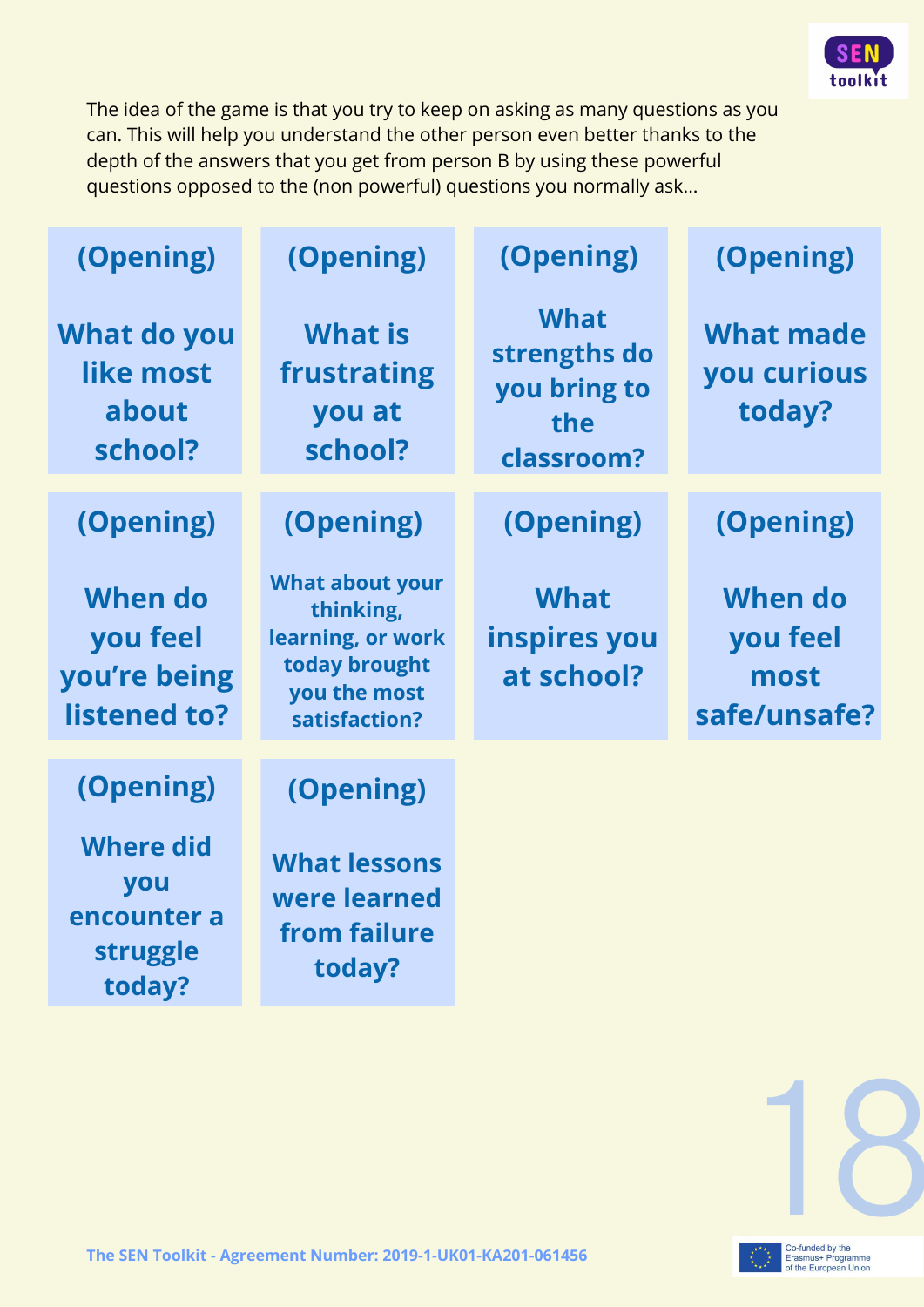

| (Follow up)                                      | (Follow up)                                         | (Follow up)                                                    | (Follow up)                                |
|--------------------------------------------------|-----------------------------------------------------|----------------------------------------------------------------|--------------------------------------------|
| Why?                                             | <b>Why not?</b>                                     | <b>What does it</b><br><b>look like</b><br>from over<br>there? | <b>What do you</b><br>think about<br>that? |
| (Follow up)                                      | (Follow up)                                         | (Follow up)                                                    | (Follow up)                                |
| <b>How do/did</b><br>you deal<br>with it?        | <b>What would</b><br>you like to<br>see<br>changed? | <b>How</b><br>does/did<br>that make<br>you feel?               | How do you<br>know this?                   |
| (Follow up)                                      | (Follow up)                                         | (Follow up)                                                    | (Follow up)                                |
| <b>What makes</b><br>you think<br>that?          | How do you<br>plan to deal<br>with that?            | <b>What</b><br>questions do<br>you still<br>have?              | <b>What do you</b><br>mean by<br>that?     |
| (Follow up)                                      | (Follow up)                                         | (Follow up)                                                    |                                            |
| <b>Who might</b><br><b>benefit from</b><br>that? | <b>What are</b><br>your next<br>steps?              | <b>Can you tell</b><br>me more?                                |                                            |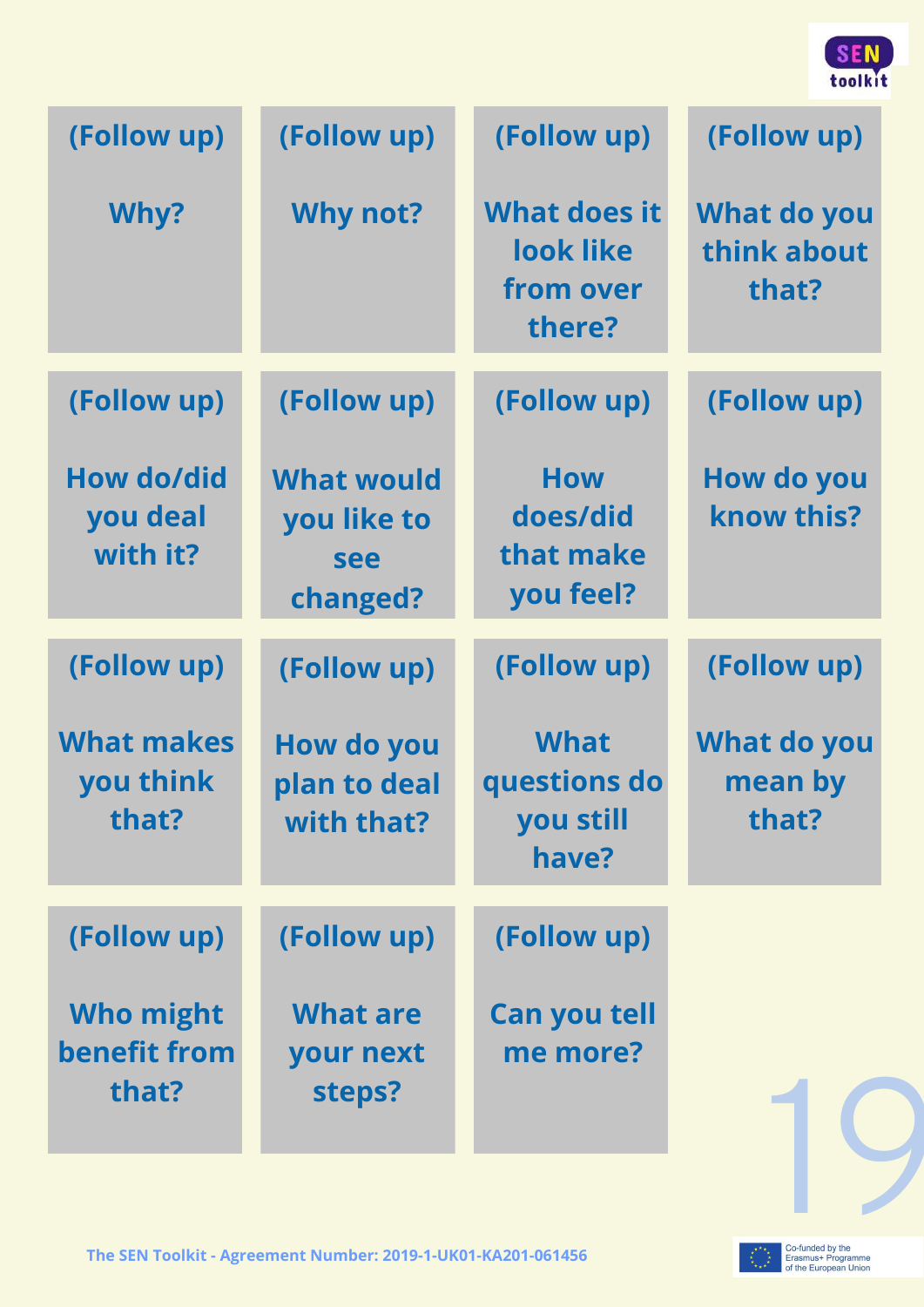

### **Parent Questionnaire**

#### **Introduction**

We consider it important for parents of pupils with Special Educational Needs to complete a questionnaire in order to include them in their child's educational development. This questionnaire, which is based on the SEN Toolkit Five Core Values manifesto, will help you to understand them better. (Link: https://sentoolkit.com/manifesto/five-core-values/).

#### **Rapport**

Why is it important for teachers to create rapport with parents? Positive relationships between teachers and parents are essential for all areas of a child's development. Positive relationships with parents depend on communication and building trust. This is especially important in the cases of teaching SEN students.

#### **Parent Questionnaire**

A questionnaire for teachers to give to parents of SEN students.

#### **How to use it**

The questionnaire can be sent out to parents of schoolchildren with SEN. Working closely with families is essential in supporting children's education.

#### **Conclusion**

The responses to this questionnaire will help to improve relations between teachers and parents of children with SEN and also reinforce our Five Cores Value manifesto.



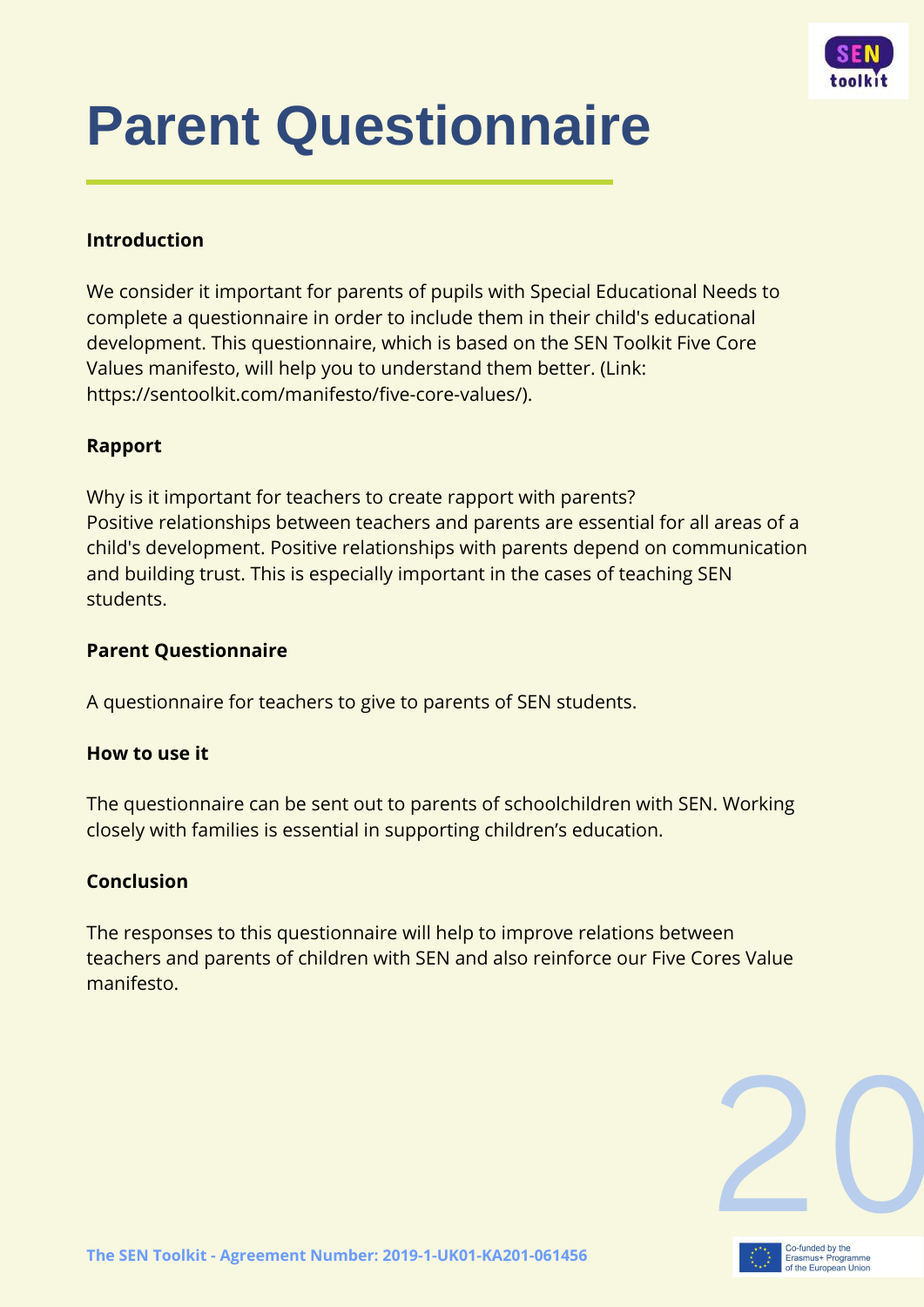

### **Parent SEN Questionnaire**

**Survey Scale: 1=Strongly Disagree 2=Disagree 3=Neutral 4=Agree 5=Strongly Agree**

|                | QUESTION                                                                                             |  | Strongly<br><b>Disagree</b> |  |   |   |  | Strongly<br>Agree |  |   |
|----------------|------------------------------------------------------------------------------------------------------|--|-----------------------------|--|---|---|--|-------------------|--|---|
|                |                                                                                                      |  | 1                           |  | 2 | 3 |  | 4                 |  | 5 |
| 1              | I am aware that my child has SEN.                                                                    |  |                             |  |   |   |  |                   |  |   |
| $\overline{2}$ | I have spoken to my child's teacher about their<br>progress this school year.                        |  |                             |  |   |   |  |                   |  |   |
| 3              | I feel that my child is making good progress<br>at school.                                           |  |                             |  |   |   |  |                   |  |   |
| 4              | I feel that I have sufficient information and<br>communication about my child's progress.            |  |                             |  |   |   |  |                   |  |   |
| 5              | I know what my child is working on at the<br>moment.                                                 |  |                             |  |   |   |  |                   |  |   |
| 6              | I feel that I have been given suggestions of ways<br>to support my child at home, when I have asked. |  |                             |  |   |   |  |                   |  |   |
| 7              | I know who to approach about any concerns<br>that I have regarding my child.                         |  |                             |  |   |   |  |                   |  |   |
| 8              | All children are valued at school and pupils<br>understand each other's needs.                       |  |                             |  |   |   |  |                   |  |   |
| 9              | I am informed about my child's progress and<br>receive regular reports.                              |  |                             |  |   |   |  |                   |  |   |
| 10             | Homework set for my child is appropriate to<br>their needs                                           |  |                             |  |   |   |  |                   |  |   |
|                | My child has the opportunity to be involved in<br>all extra-curricular activities.                   |  |                             |  |   |   |  |                   |  |   |
| 12             | My child feels safe and happy at school.                                                             |  |                             |  |   |   |  |                   |  |   |
| 13             | My child feels they have someone to talk to if<br>they need to.                                      |  |                             |  |   |   |  |                   |  |   |
| 14             | The school's policy on SEN (on the website) is<br>clear and accessible to me as a parent.            |  |                             |  |   |   |  |                   |  |   |
| 15             | The school website contains useful and essential<br>information about SEN.                           |  |                             |  |   |   |  |                   |  |   |

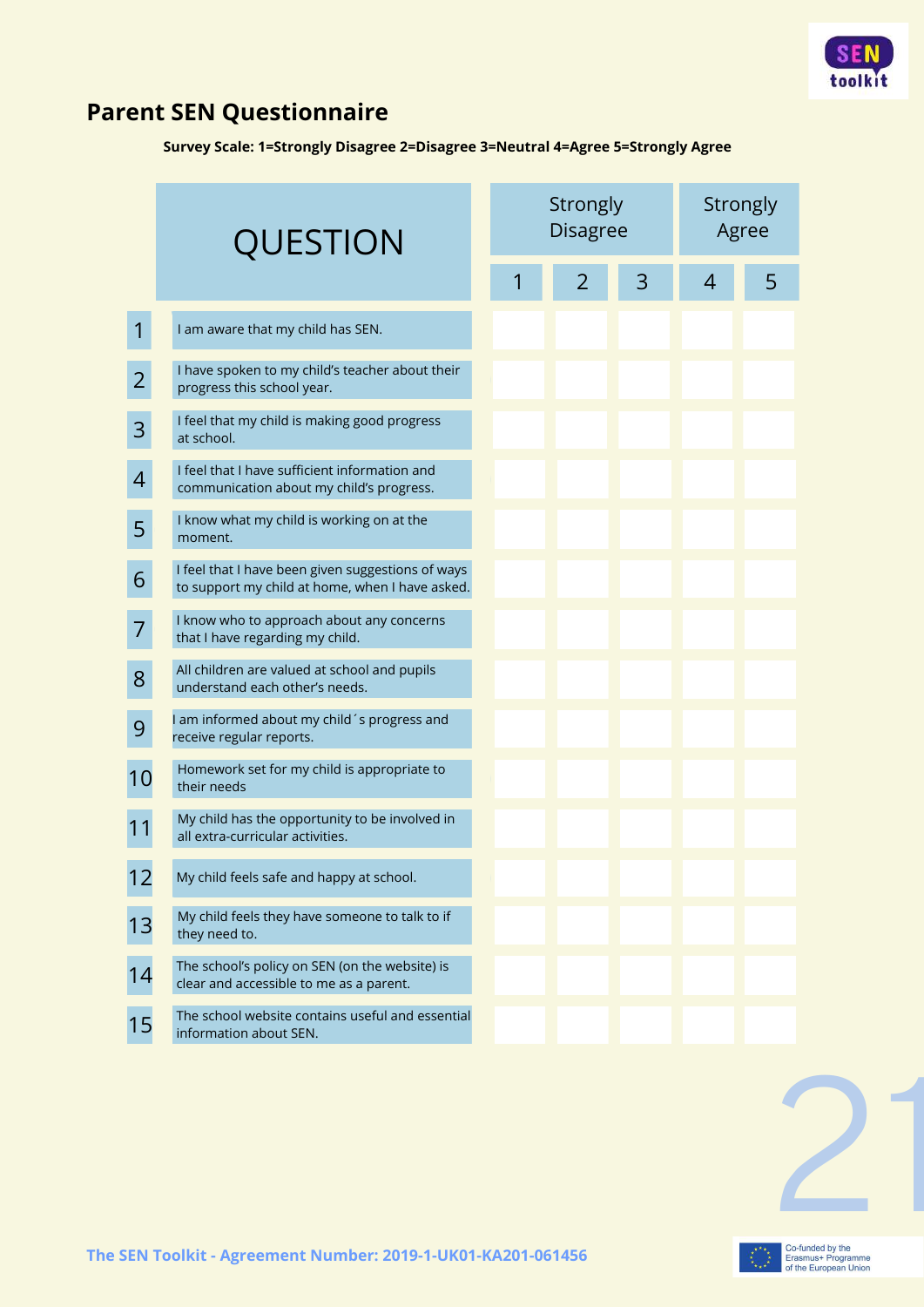

## **Nonviolent Communication**

#### **What is nonviolent communication?**

Nonviolent communication was a communication technique pioneered by the American psychologist Marshall Rosenberg, and is a technique for understanding ourselves and interacting with others compassionately, empathically, collaboratively and openly. Its aims include win-win communication, conflict avoidance, mutual understanding in challenging situations and increased harmony, leading to better future cooperation.

Its components include:

- Observation (self and others)
- Reduction of stereotypes and generalisations
- Feelings
- Needs
- Requests

#### **What are the three primary modes of nonviolent communication?**

- 1. Self-empathy
	- o where we sympathetically connect with our inner thoughts, needs, fears, and feelings
- 2. Receiving empathically
	- where we connect with what's alive in the other person, and what would make life good for them, rather than "trying to see them out as objects"
- 3. Expressing honestly
	- o where we communicate what we are feeling, the observations that stimulated that emotion, what we then need, and if we have any consequent requests



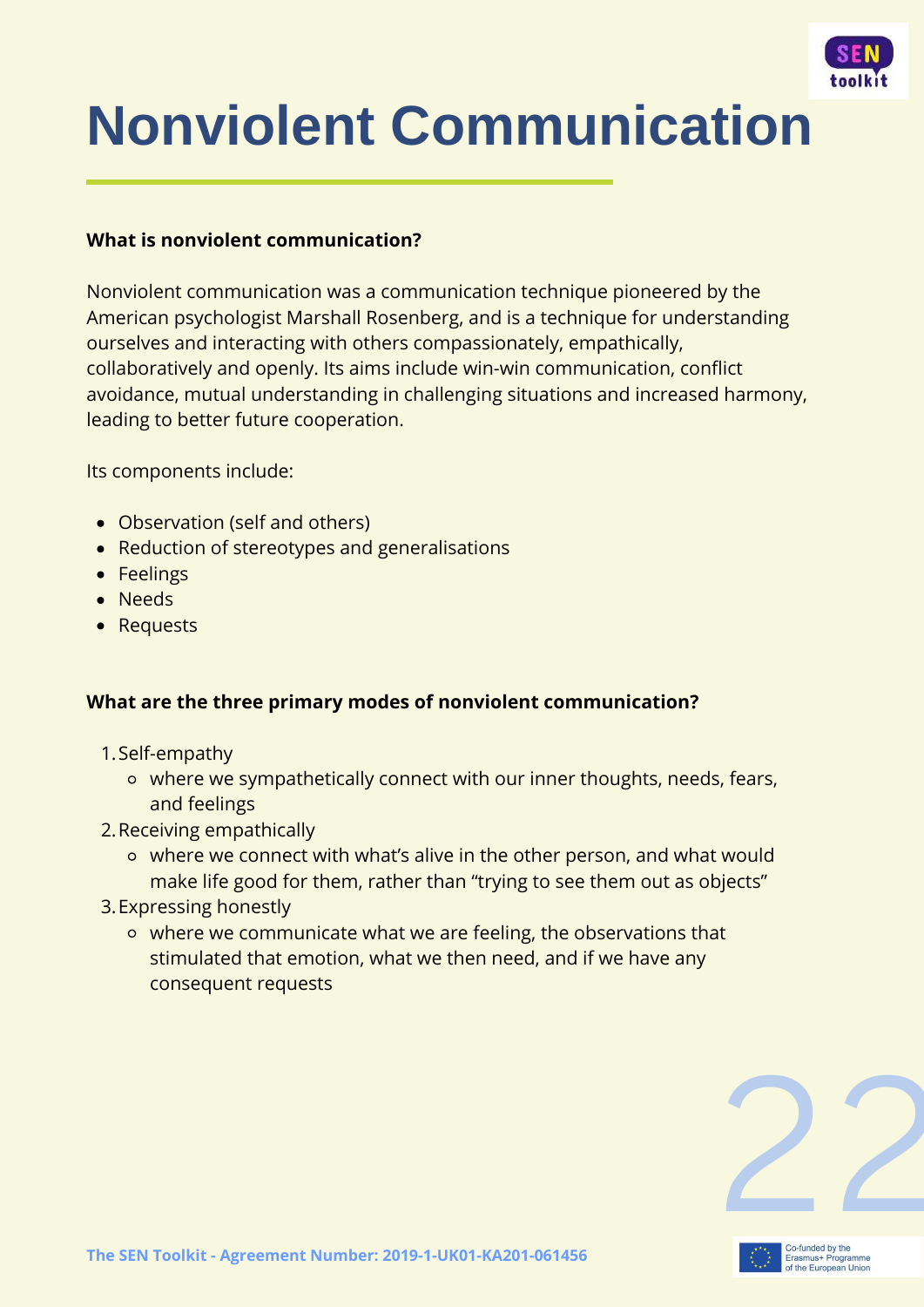

#### **Nonviolent communication is designed to**:

- Create mutual empathy
- Reduce judgementalism
- Meet the needs of all parties in a communicative setting
- Encourage active listening
- Develop greater empathy
- Create a space for learning how to make requests without demanding
- Help communicators take responsibility for their feelings
- Solve conflicts without creating winners and losers

#### **Nonviolent Communication Activities for the Classroom – Three Exercises**

#### **Observations vs Judgements**

We all make judgements about others (and ourselves) that can have an effect on how we behave, and on how we look at people and the world around us. The object of this activity is to transform those judgements into observations, to enable us to take a step back from labelling people negatively.

- Think of somebody (or something) you've made a positive judgement about. 1. This could be: "she's so smart", "he's such an entertaining person", or "our school is better than theirs".
- 2. Now try to rephrase this judgement into statements of the observed facts that caused it. So, the judgements in our examples could be rephrased as: "she generally gets top marks in her tests", "he's skilled at remembering and telling jokes", or "our school came out higher in the league table than theirs".
- 3. Once you have done this, discuss how these factual observations allow you to be more dispassionate about the people (or things) you had made your original judgement about. What are the advantages of being dispassionate?
- 4. Now think of somebody (or something) you have made negative judgements about. This could be "he's so stupid", "she's ugly", or "that political party is immoral".
- 5. Now try to rephrase this judgement into statements of the observations that caused it. So, the judgements in our examples could be rephrased as "he struggles to remember instructions", "she has acne", or "that political party believes in…



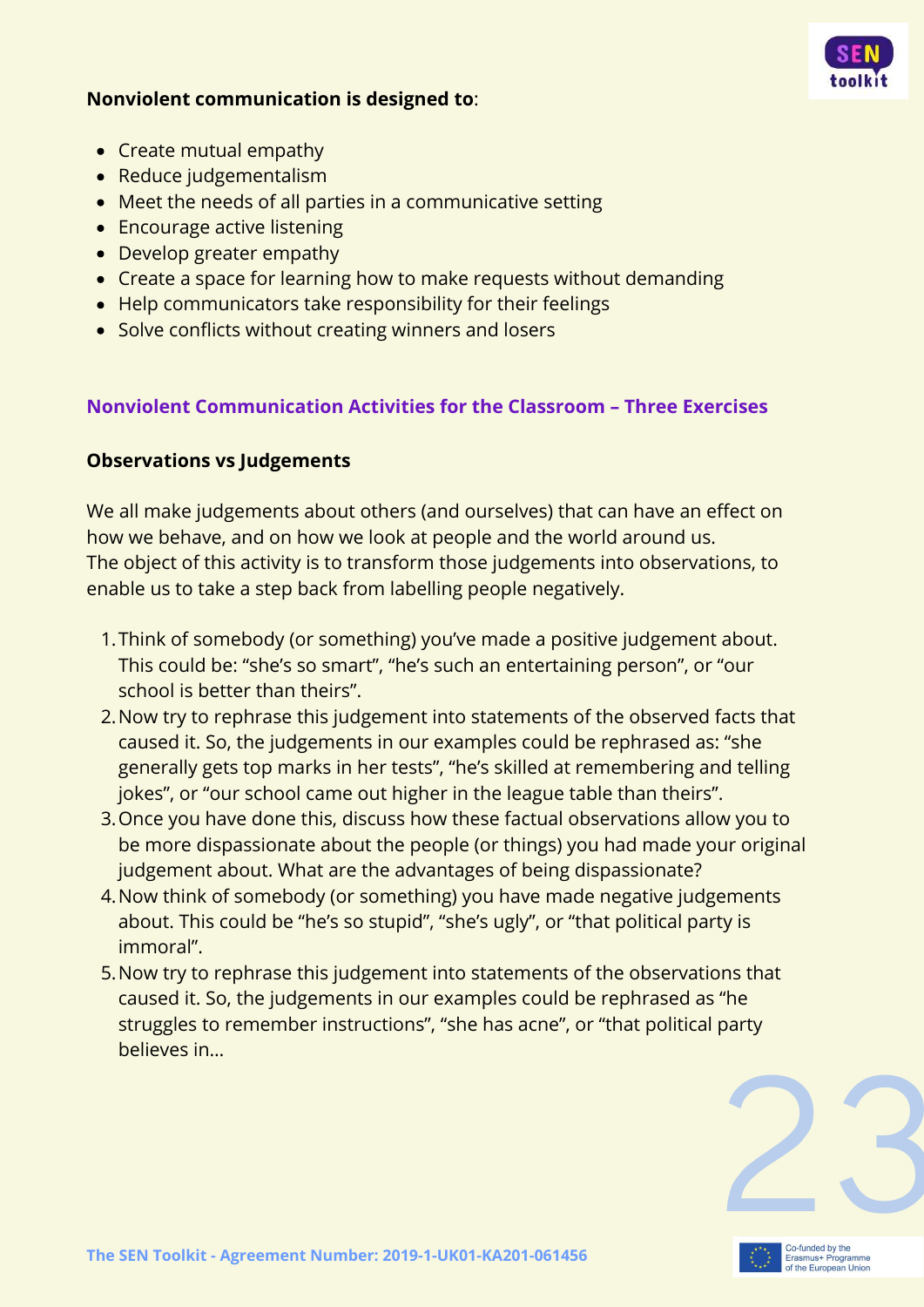

- 6. Once you have done this, discuss how these observations allow you to be more dispassionate about the people (or things) you had made your original judgement about. How does being dispassionate about something you had previous felt negatively about change? Is it comfortable or uncomfortable? If it's uncomfortable, why is this?
- 7. Now discuss: how might it be possible to have a less conflict-informed relationship with that person or thing, after you have replaced the negative judgement with the observation? Can you relate the observation to something about yourself? So, for instance: "she has acne" could relate to yourself by observing: "I have a scar under my eye", or "he struggles to remember instructions" could relate to yourself by observing: "I'm not so good at playing music".
- 8. Now reflect upon why having a scar under your eye, or not being so good at music, is not a bad thing, especially when compared with others in your social group. Observing that everybody has many facets to them, including their looks, their abilities, and their interactions, can make the world a richer – and less boring – place!
- 9. Repeat the exercise, but this time, think of one negative judgement you often make about yourself. This could be anything.

10. Now rephrase that judgement into an observation that is less preconceived. Can

you find that you are able to be less negative about yourself?

#### **Check Your Intentions**

Much of the time, when we perform actions, there is an intention lying behind this. For example, if I shout at my neighbour my true intention might be to equalise a power imbalance I've felt has been present ever since she built a shed that blocked my sunlight last year. My action might or might not help fulfil my need for equality, but without understanding *why* I act in the way I act, it can be difficult to ensure this.

This exercise helps us uncover the hidden intentions that often lie behind our actions – intentions we are seldom aware of. In uncovering these intentions, we can understand and value our needs, as well as the needs of others, and make some progress towards meeting those needs.



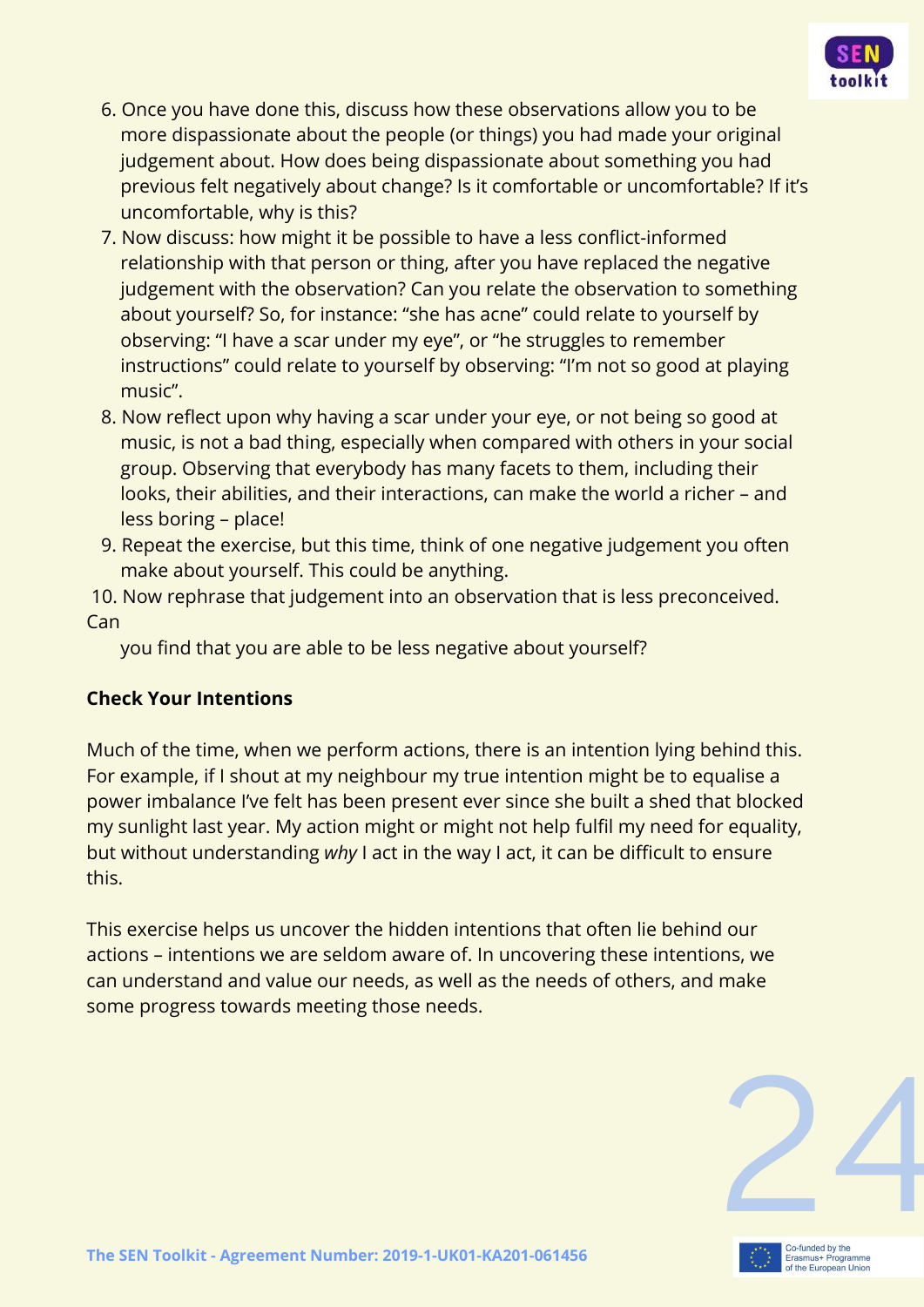

#### **To help check your intentions, try the following exercise**:

- 1.Remember something you've done in the past (or something you omitted to do). This could be something you said, something you refused to do, or a time that you could have acknowledged somebody but did not do so.
- 2. Write down on a piece of paper what this action (or lack of action) was.
- 3. Now think deeply. Can you remember the intention behind it? Write it down if you can. If you honestly cannot, put the piece of paper to one side so you can come back to it later, and try thinking of another action (or lack of action), and begin the exercise again.
- 4. Now, ask yourself honestly: were there deeper layers of intention underneath the one you have just identified? If so, write these down.
- 5. When you became aware of your intentions, ask whether they were intentions you are truly happy with. Would you have acted the same way, given the knowledge you now have?
- 6.Ask: how would you / how could you have acted differently, being aware of your intentions? How do you feel about the actions you did take? Write down your feelings about this.
- 7. Now think about a current interaction you are having. This should be an ongoing interaction, perhaps with a colleague, perhaps with somebody at school, perhaps with a family member.
- 8. Now ask yourself honestly: what are the true layers of intention that lie behind your actions? Write these down.
- 9. Reflect on these layers of intention. Are they intentions you are truly comfortable with? Might you rethink your actions in light of your awareness of your intentions? What other intentions might better achieve a harmonious outcome?
- Are the actions you are undertaking the best actions to achieve these 10. harmonious intentions? If not, what other actions could you take instead? Write these down and reflect upon them.

#### **Five Chairs**

This is a fun exercise intended to reflect on our feelings and our reactions to the behaviour of others. The Five Chairs exercise is drawn from Louise Evans, who gave a TED Talk and has published a book (5 Chairs 5 Choices) using five chairs representing five animals.



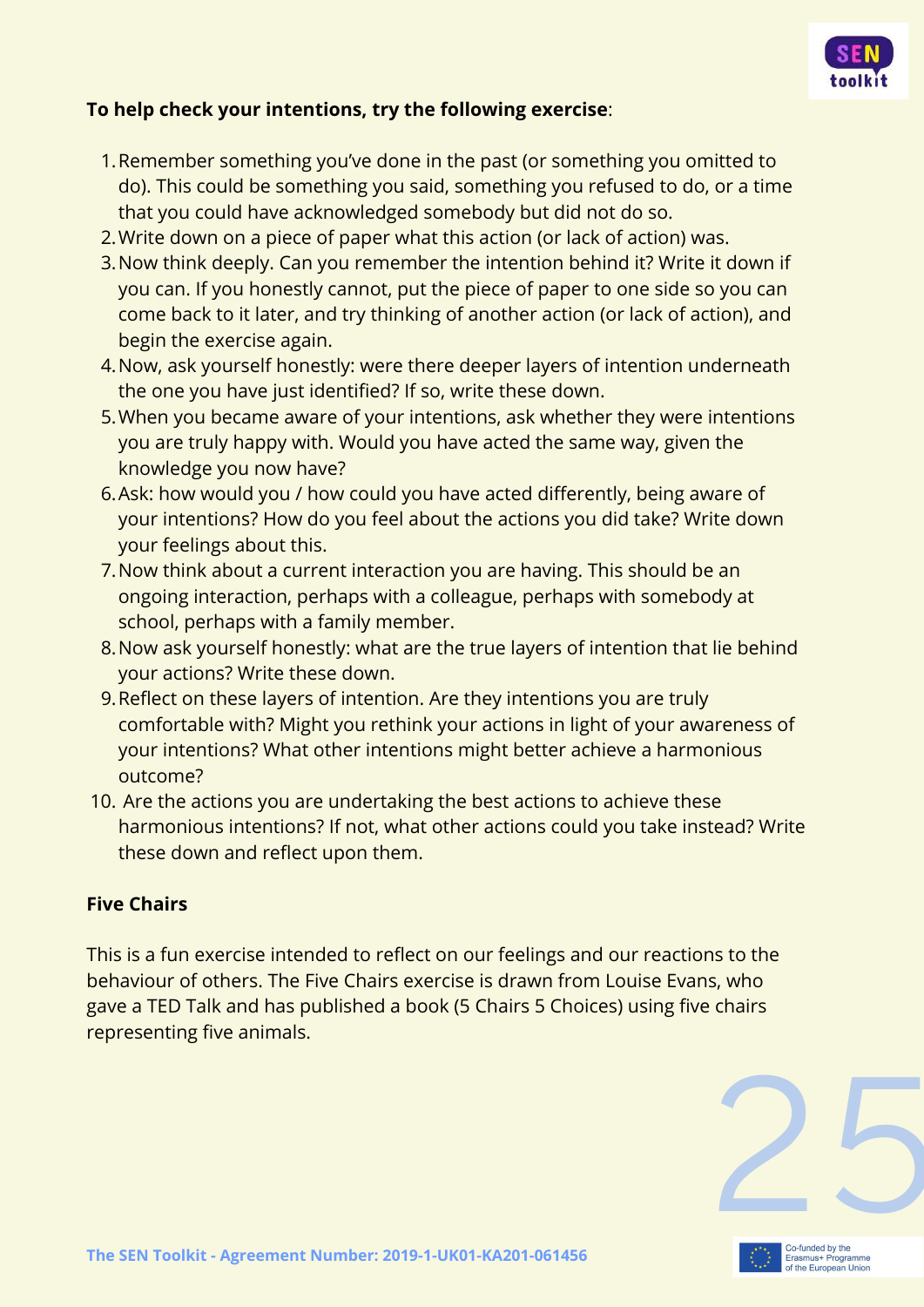

Line up five chairs. To make it more fun, take a piece of coloured paper and attach it to each chair. The colours should be:

- 1.Red
- 2.Yellow
- 3. Green
- 4. Blue
- 5. Purple

On each piece of coloured paper, draw an animal. These animals should be:

- 1.Red: Jackal
- 2. Yellow: Hedgehog
- 3. Green: Meerkat
- 4. Blue: Dolphin
- 5. Purple: Giraffe

If these animals can be altered to fit a national cultural context, it may be a nice idea to discuss which animals you can use instead.

Then, on each piece of coloured paper, write the following:

- 1. On the red "jackal" paper, write: "attack"
- 2.On the yellow "hedgehog" paper, write: "self-doubt"
- 3.On the green "meerkat" paper, write "wait"
- 4.On the blue "dolphin" paper, write: "detect"
- 5.On the purple "giraffe" paper, write: "connect"

The red "jackal" chair is associated with judgement. Sadly, the more we judge people, the less we are open to them as equal, vulnerable human beings.

The yellow "hedgehog" chair is also associated with judgement, but this time with merciless self-judgement and self-blame. The more we blame ourselves, the more we doubt ourselves, the harder it is to contribute to the lives of others.

The green "meerkat" chair is associated with reserving judgement, holding back, becoming mindful, and cultivating a curious mindset so that we try to understand



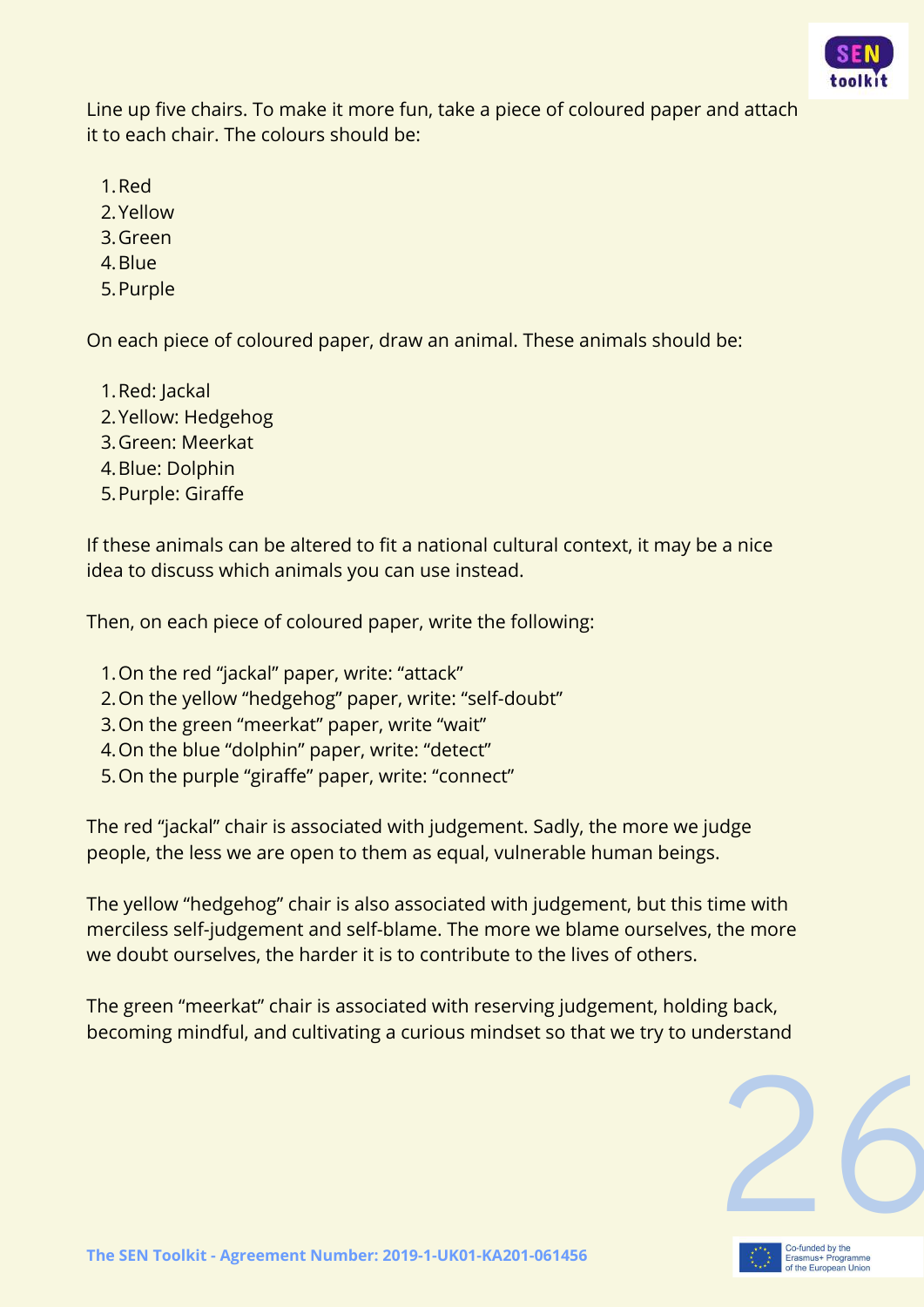

what is happening around us, rather than simply labelling. It is associated with questioning, and then questioning our answers. Questioning leads to understanding, and understanding is the bedrock of intelligent action.

The blue "dolphin" chair is associated with self-knowledge. It moves from merely questioning to mindfully detecting and answering. The green chair can sometimes become stuck in questions; the blue chair seeks answers. Crucially, it seeks answers to questions about ourselves. Self-knowledge is the goal.

The purple "giraffe" chair is associated with empathy. The giraffe has the longest neck and the biggest heart of all animals, and so can see things others cannot see, and (metaphorically) feel things others cannot feel. Seeing the bigger picture and expanding our hearts allows for empathy, which is key to good communication and effective action.

#### **The Five Chairs Exercise**:

- Now think back to an event in your life that made you uncomfortable (or watch 1. a short YouTube video that has made you react badly in the past). Now describe this event while sitting in the red, "jackal", attack chair. What sort of judgements are you making? How do you think these judgements might affect your responses and actions? Write your answers down.
- 2. Now do the same, but this time, do it while sitting in the yellow, "hedgehog", self-doubt chair. What are the judgements like now? How do you think you are judging yourself? How might these self-judgements affect your responses and actions? Write your answers down.
- 3. Now repeat the exercise, but this time sitting in the green, "meerkat", wait chair. What sort of questions are you now asking about what happened? What sort of questions are you now asking about how and why the people involved behaved in the way that they did? What other questions could you ask? What types of answers are your questions geared towards? How might these questions affect your attitudes towards the event? Write your answers down.
- This time, describe the event while sitting in the blue, "dolphin", detect chair. 4. Here, ask how you reacted in the situation you are describing. Become selfaware, ask what your boundaries are, and what it was that caused you to react in the way that you did. What other observations can you make about yourself from this chair? With this self-awareness, how might you react differently, were the situation to arise again? Write your answers down.



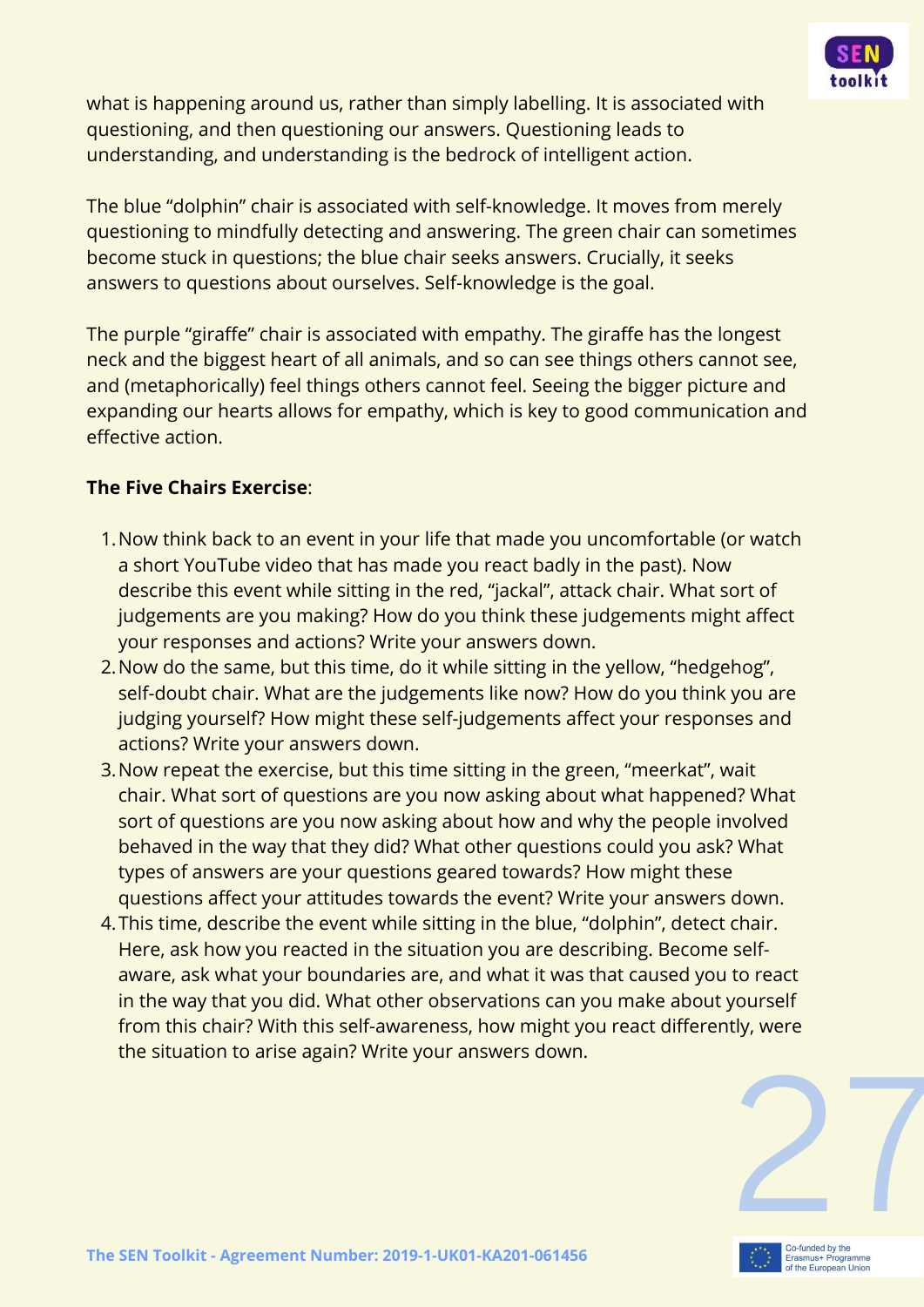

 5. Finally, move to the purple, "giraffe", connect chair. Now describe the event again, but this time, try to describe it from the perspectives of the other people involved. What was important for him or her in the situation? What might they have wanted to get out of the situation, even if you didn't understand their actions at the time? With that in mind, how might you have reacted differently, in order to generate the happiest outcome? Write your answers down.

Reflect now on "the chair you most often sit in", and whether you are occupying the right emotional and psychological space by sitting in this chair. When we are "sitting in the right chairs", we are able to act more generously, more rationally, more thoughtfully, and with more openness. In the wrong chairs, we are more likely to react aggressively, selfishly, irrationally, or from a position of unwitting weakness. When you reflect on difficult situations from the past, can you observe which chair you have tended to occupy most often?

As a "meta exercise", you can keep your answer to this question in mind and analyse it from each of the five chairs.

The more you practise sitting in the blue, the purple, or even the green chair, the more you will ingrain open, rational, self-reflective, and empathic communication into your daily life. The next time you find yourself becoming impatient with others or being overly self-critical, try to imagine how you could reassess the situation from a different chair.



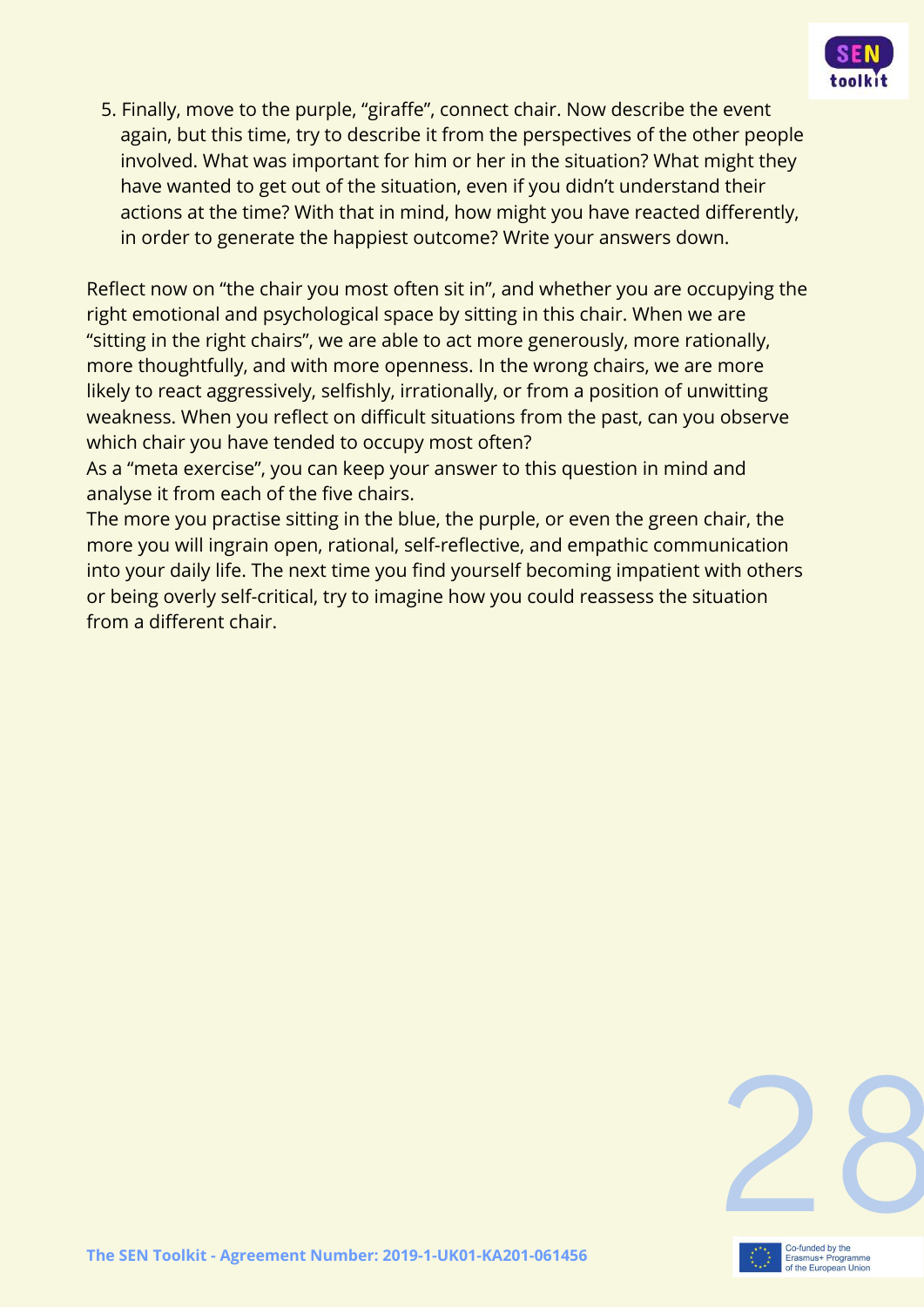

### **Best teacher ever**

#### **Introduction**

You have probably sometimes asked yourself if you are a good teacher or how do you become a better teacher. What makes a good teacher? These questions and others are common questions which teachers often ask themselves. The aim of this activity is to reflect on the qualities and characteristics of teachers we have had in the past and whom we consider to be our best teacher.

#### **Best Teacher Ever**

This is an activity that can be used with peers or in teacher meetings and will encourage:

- getting to know each other better
- reflection
- understanding the qualities of a good teacher
- group discussion to share ideas

#### **How to use it**

Just ask the questions below and give the teachers time to think, remember and answer. Ask them to write down their responses.

The activity can be done in 3 parts:

1 - Describing their best teacher ever and analyzing their characteristics.

2 - Gaining awareness of their perception of themselves and how they see themselves as a teacher.

3 - Discussing what they need to do to change/improve to be more like "their best teacher ever" from part 1.

#### **Conclusion**

Trying to discover what makes a good teacher isn't easy, but this exercise will help you to do so. Think about and answer these questions honestly and you will see what a good teacher can be.





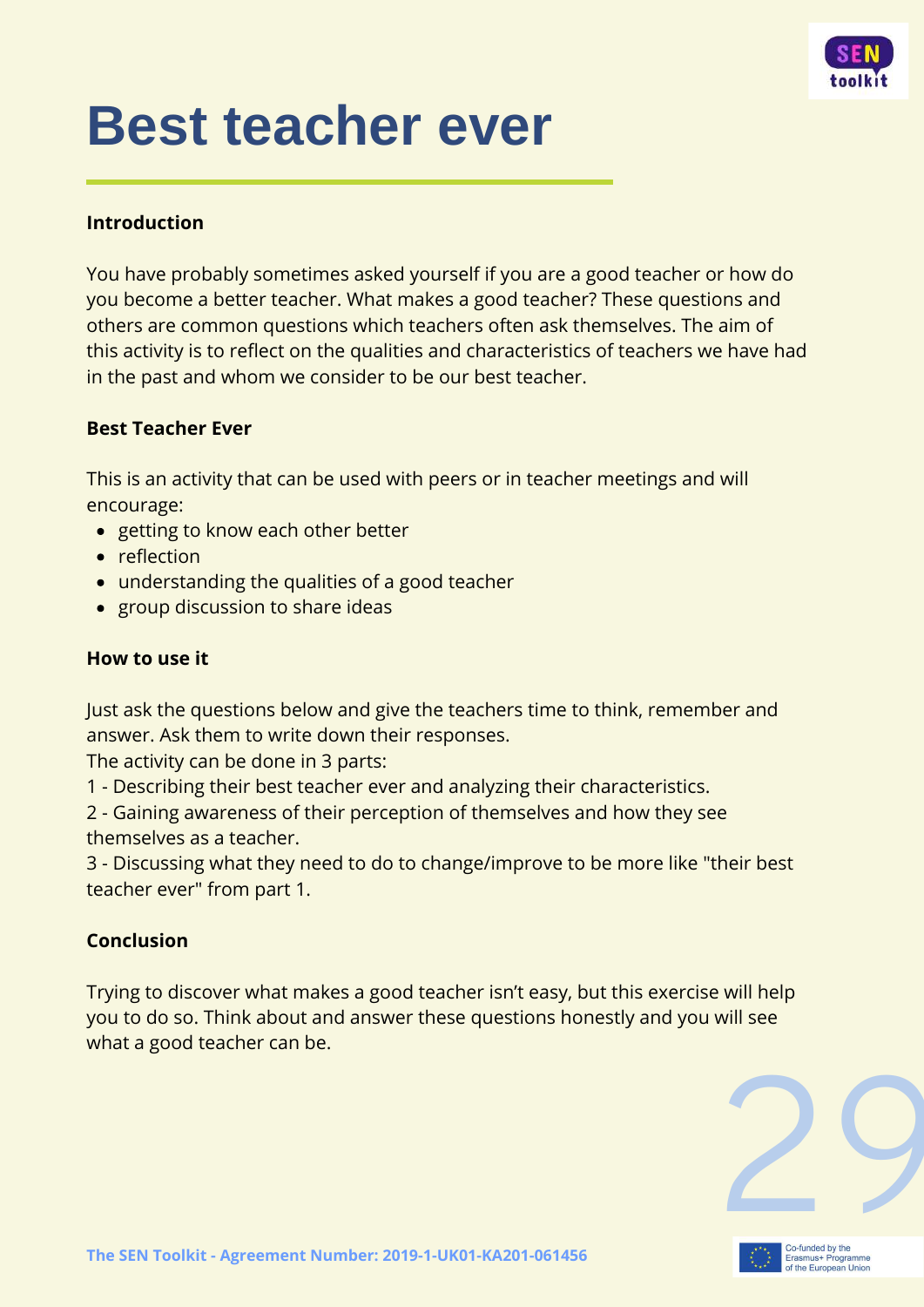

#### **Best Teacher Ever**

**PART 1 - Describe your best teacher ever/Analyse their characteristics.**

**1.1 Who inspired you when you were at school?**

**1.2 What was it about them that you liked so much?**

**1.3 Give 5 adjectives to describe this teacher.**

**1.4 Give an example of something they did that impressed you.**

**Part 2 – What is your perception of yourself and how you see yourself as a teacher.**

**2.1 Are you confident with the subject you teach? Why?/Why not?**

**2.2 Do you know your students? Their names, background, interests, type of learner?**

**2.3 Are you passionate about what you teach? Give an example.**



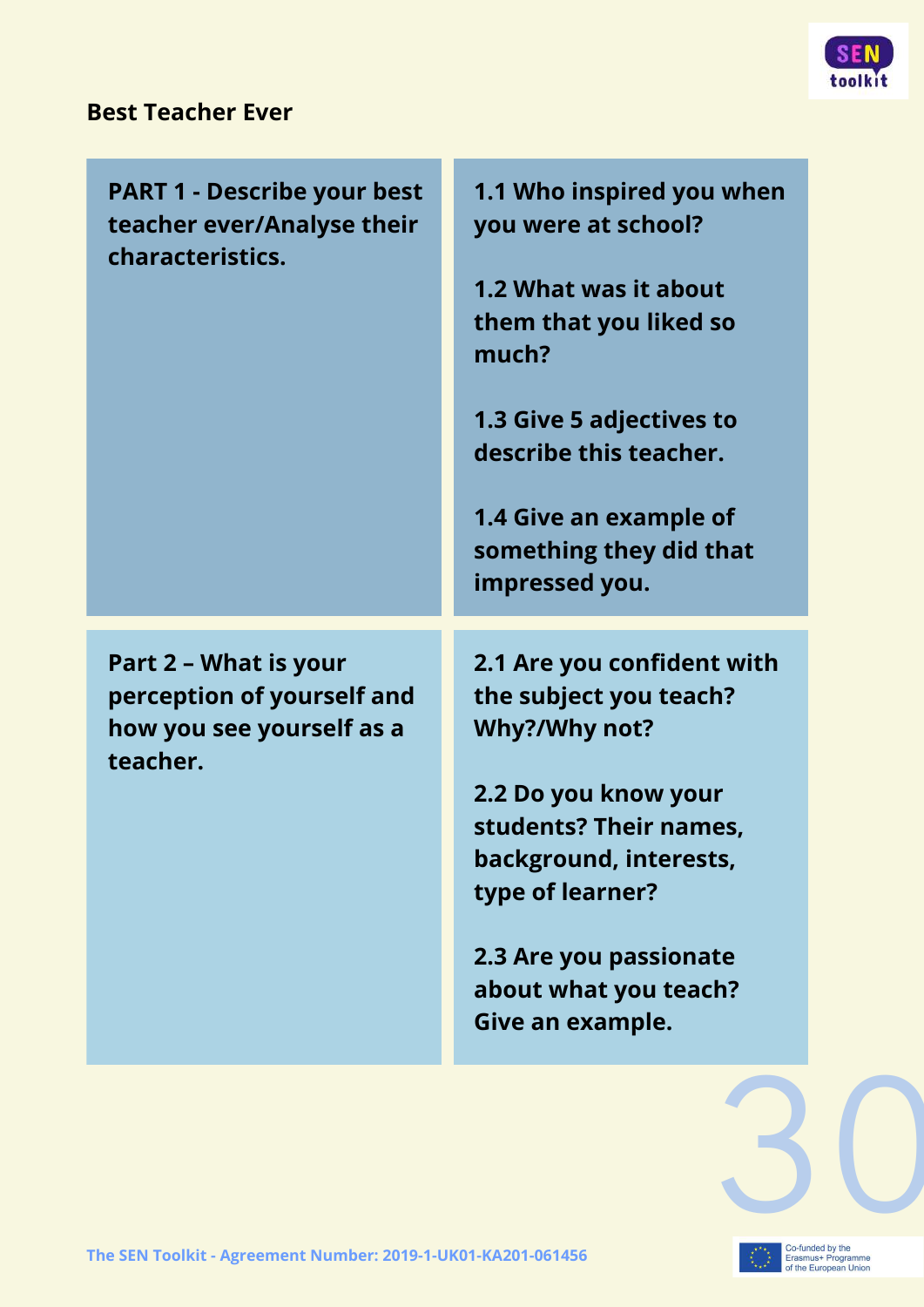

**2.4 Do you motivate your students? How?**

**2.5 Do you develop rapport with your students? Can they connect with you?**

**2.6 Do you like to try out new activities and methods? Give a recent example.**

**2.7 Are you aware of your students´ strengths and weaknesses?**

**2.8 Do you ask for feedback from your students?**

**2.9 Do you share ideas with colleagues and collaborate?**

**2.10 Do you continue improving yourself? Attend conferences, workshops and the like? When was the last time you did so?**

**2.11 Do you personalize learning? How?**



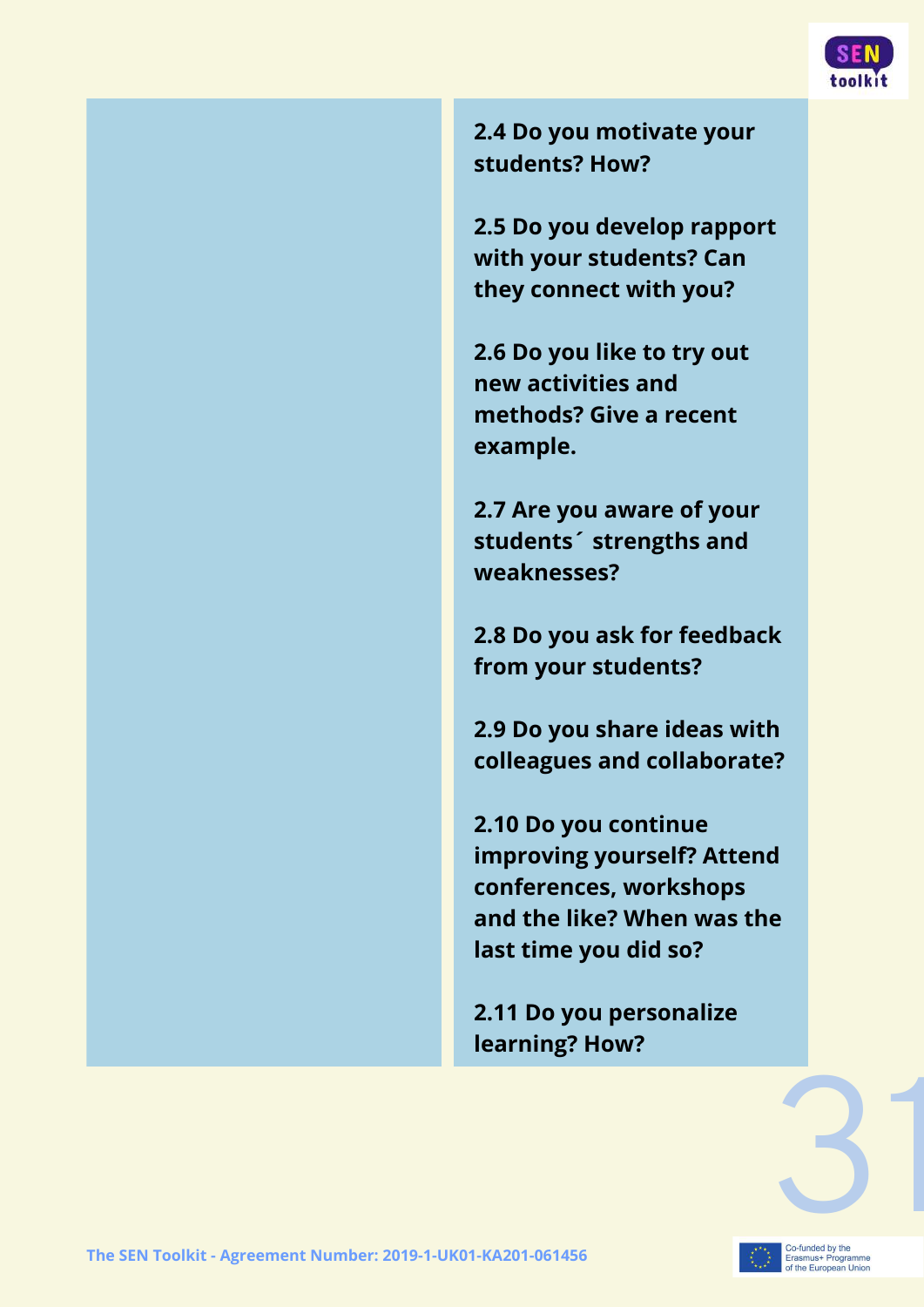

**Part 3 - What do you need to do to change/improve, i.e. to be more like "your best teacher" ever?**

**3.1 When looking at the 5 adjectives you choose to describe your best teacher ever, how do you think your students see you?**

**3.2 Think about ways in which you can achieve being their best teacher ever. Then work in pairs/groups and share your ideas.**



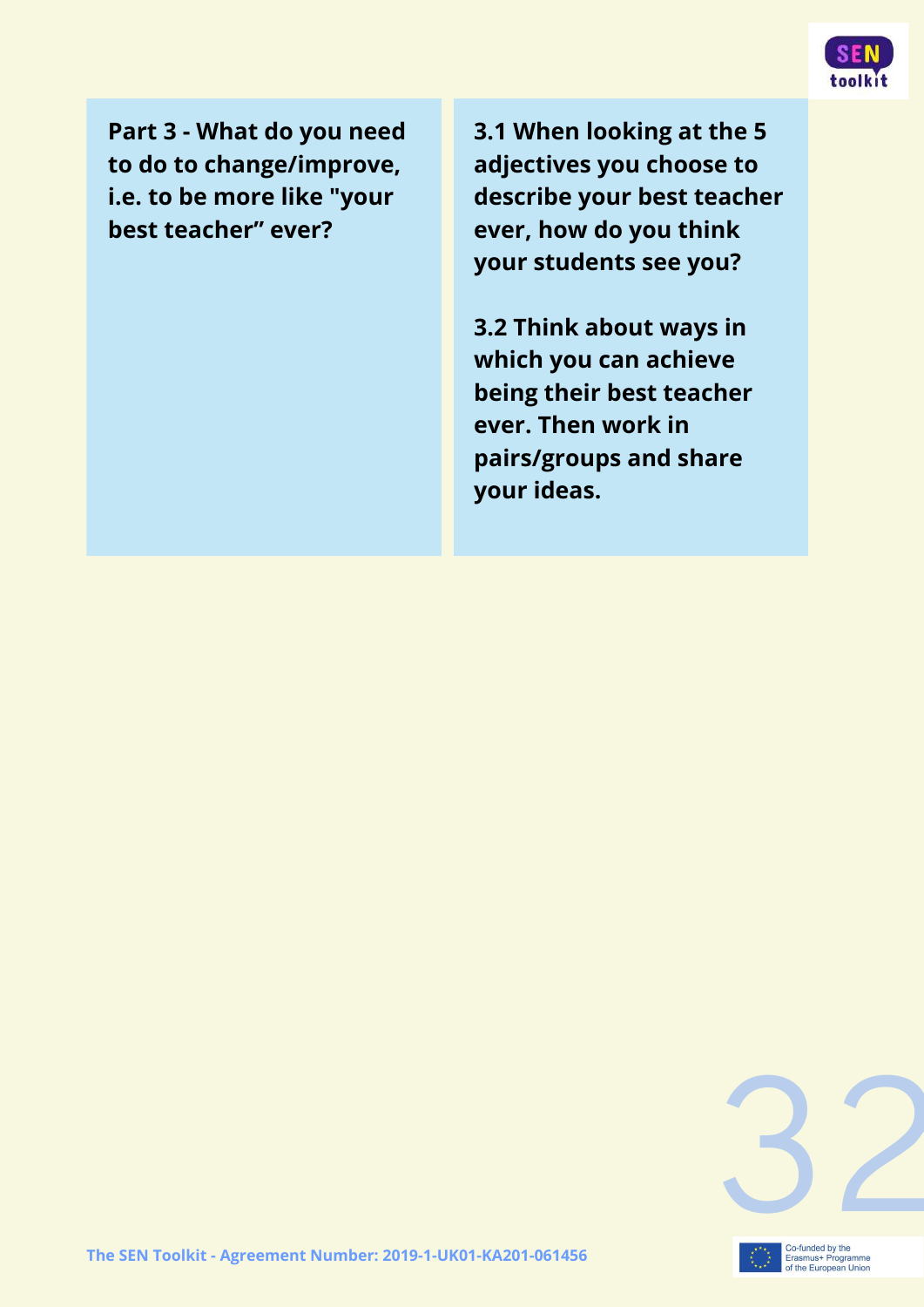

## **Wheel of the learner**

#### **Introduction**

In the vast majority of cases, the sole reason for students to be in your classroom is because they have to be there. Many of them ( as well as their parents) see it as their "job". It's something you do as a child.

But, is the absence of any goal, apart from that of "passing through the year" powerful enough for your students to achieve well? Is that the reason for the educational system? Or do we want our students to thrive, to learn, to evolve, to grow and to enjoy it while doing so?

What is the effect of the absence of any goal on those students that struggle, like those with SEN? When passing exams is barely the only goal of a student, and that student has difficulties in learning and studying, left alone passing an exam, their life at school becomes hell.

Nevertheless, if that same student could have learning goals that are achievable and relevant for them, they would have something else to go to school for. They would be focussing on something different, something that could even motivate them.

#### **SMART Goals**

The best goals are SMART Goals:

- **Specific**: it's important to be very specific about what you want to achieve. "Improving my English" is not the same as "Learning 50 new words on travelling and being able to hold a 10 minute conversation on that subject"
- **Measurable**: your student (and yourself) have to be able to recognize when the goal has been achieved.
- **Achievable**: students need to feel confident that they will be able to achieve their goal. If not, the result might be them losing their motivation.
- **Relevant**: The goal has to be relevant for your student. Without that, it's difficult for them to keep focused.



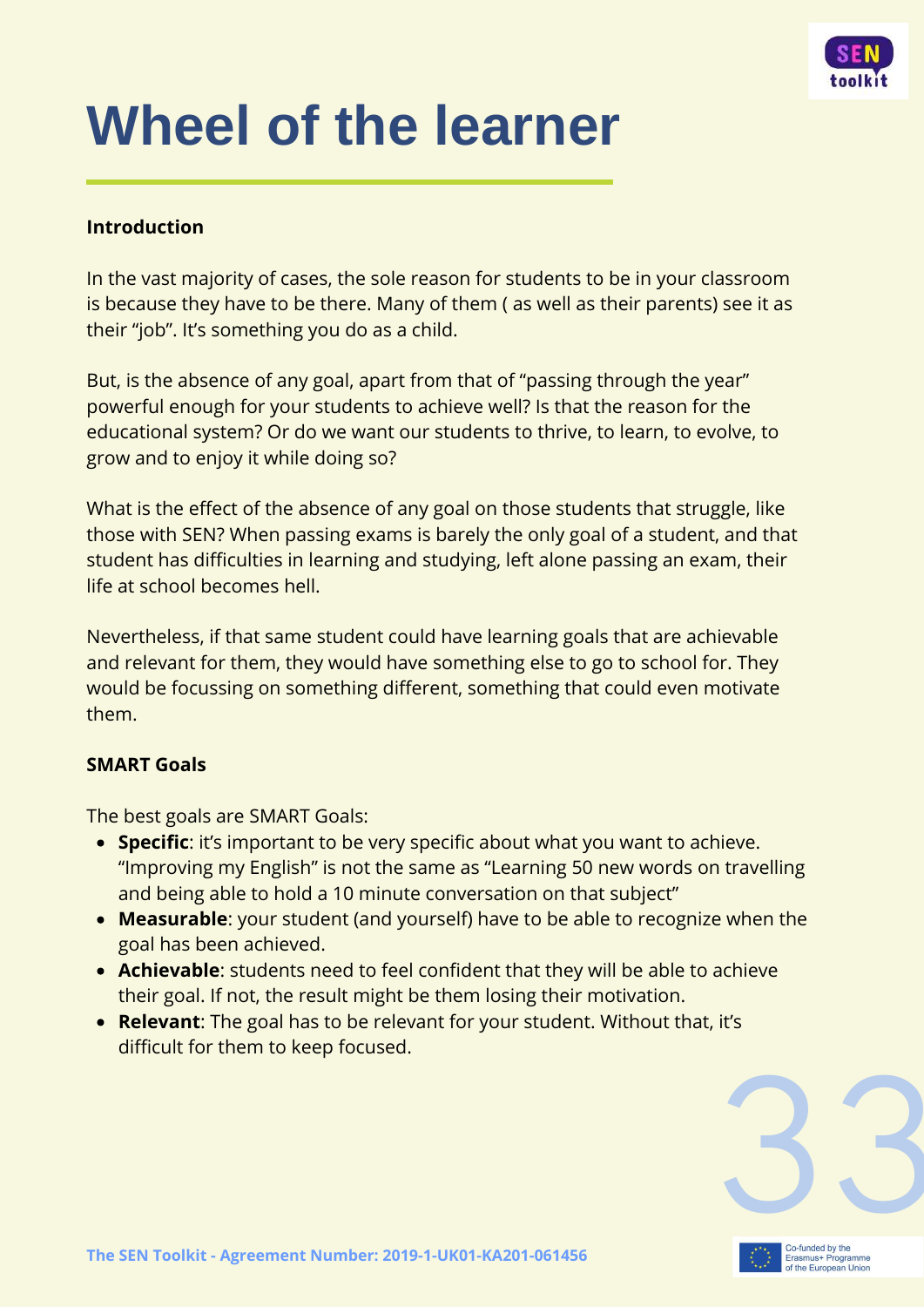

Timely: There has to be a deadline on your student's goal. If not, they might be tempted to postpone it over and over again.

#### **Wheel of the learner**

The wheel of the learner is a powerful tool to use with your students. Since it is a very visual tool, it will work well with your SEN students.

This tool permits your students to:

- 1.analyze all possible learning goals
- 2.determine their own learning goals
- 3.reflect on their current knowledge
- 4.reflect on their progress
- 5. analyze their achievements

#### **How to use it**

1. Explain the concept of SMART goals to your students

 Make sure they understand all the parts. With SEN students it's important to give them a real life example and not leave it with the "abstract" explanation.

 A SMART goal for students in an English course could be: "In 9 months time, I want to be able to have a 10 minute conversation about my favourite youtuber in English with my German friend."

 This is specific (conversation about your favourite youtuber), measurable (10 minutes), achievable (you have 9 months to reach the goal), relevant (being able to communicate with a friend about something you like) and timely (in 9 months time)

 2. Ask your student to set a maximum of 6 (small) SMART goals for themselves. With regards to the previous example, this could be the 10 minutes conversation, completely understand a 5 minute video from your youtuber, being able to understand a blog or article in English, learn 20 idioms, etc.

 It's not necessary to have 6 goals. It could also be less (as few as just 1). You can also do this exercise on a periodical basis (monthly, bi-monthly each term) and add new goals to the wheel.



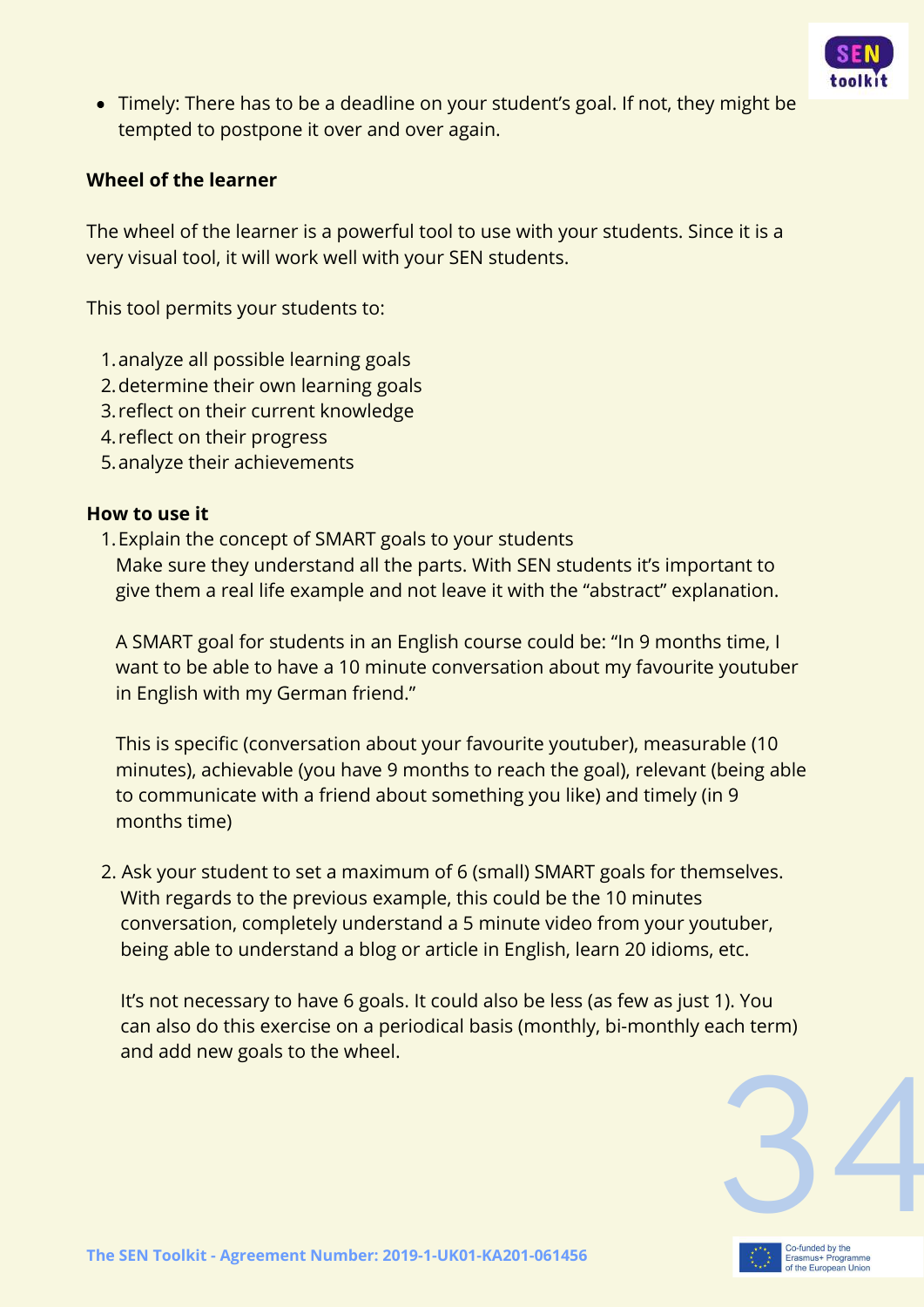

- 3. Write each of the goals in one of the boxes on the wheel of the learner.
- 4. Ask the student to analyze, on a 0 to 8 scale, their current "level of completion" of each goal. If the goal would be a 10 minute conversation, but the student thinks they would not go past 3 minutes, their current level would be 2 or 3. If they could not even start the conversation, their current level would be 0.
- 5. On the 8 circles of the wheel of the learner, ask your student to mark their current "level of completion". They can put a dot, a line, colour their "completed" part of the pie-chart , etc. (whatever works for them visually).
- 6. You can either collect the wheel and keep it for future reference or ask your student to do so. If the latter is the case, it's important that you are aware of your student's goals, so either take a picture of their wheel or scan it and save it on your computer. This information will help you adapt your classes as well as homework to your student's goals.
- 7. During the academic year, every now and then, ask your student to take a look at the wheel and analyze how they're doing and where they are on the "level of completion". This will keep them focussed on their goal.
- 8. At the end of the year, or at the deadline of their goal, analyze with your student how far they have come. Have they achieved their goal? Have they achieved even more? If they haven't; what is still remaining? What happened? What could they have done differently?

#### **Conclusion**

This activity will help your students (and/or yourself) to focus on relevant and specific learning goals that are motivating enough to make the daily effort of learning, studying and practising.

Learning and studying, especially when based on abstract concepts and/or written language, does not come easy to many SEN students. A SMART goal that motivates will prove to be a powerful tool.



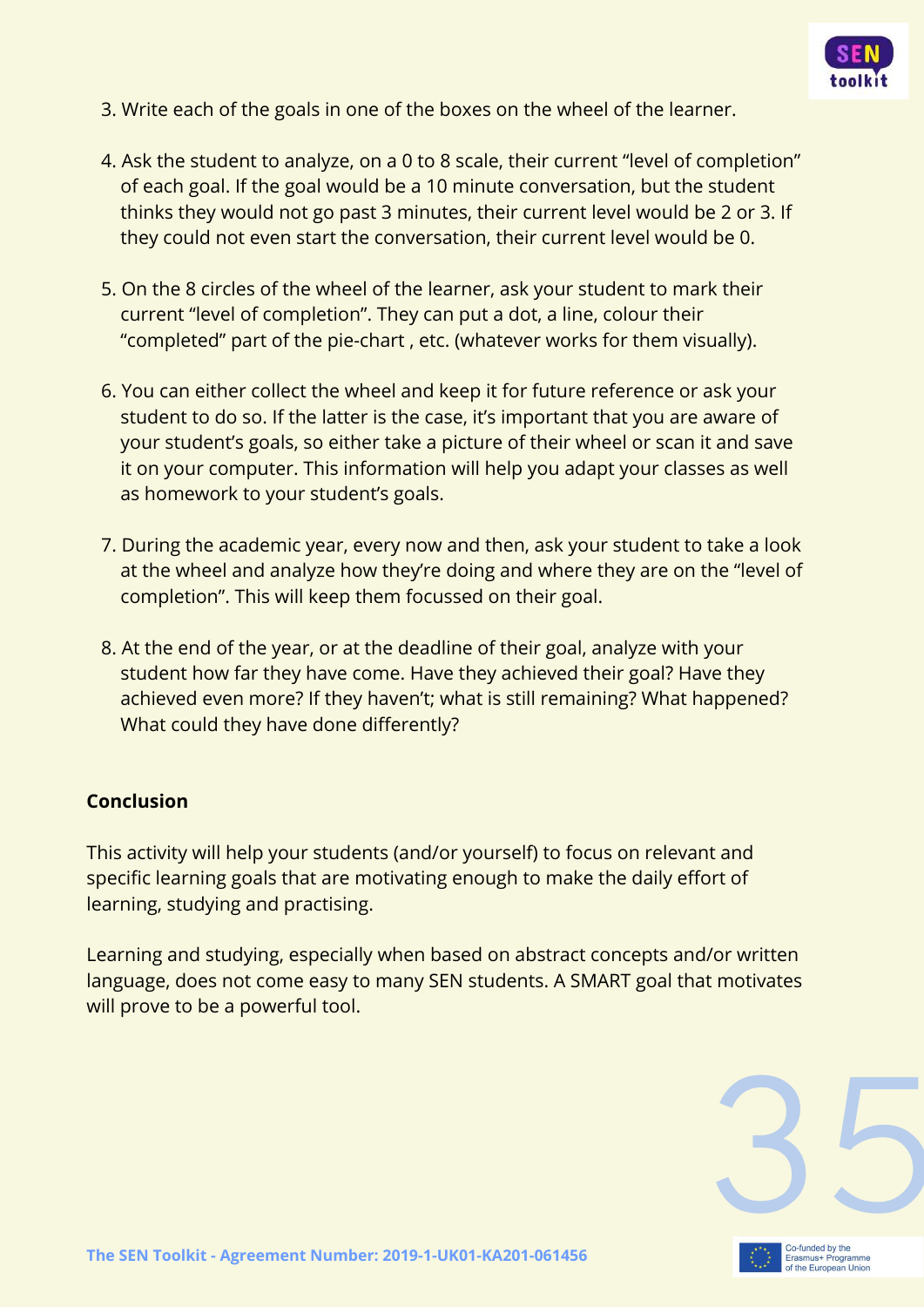





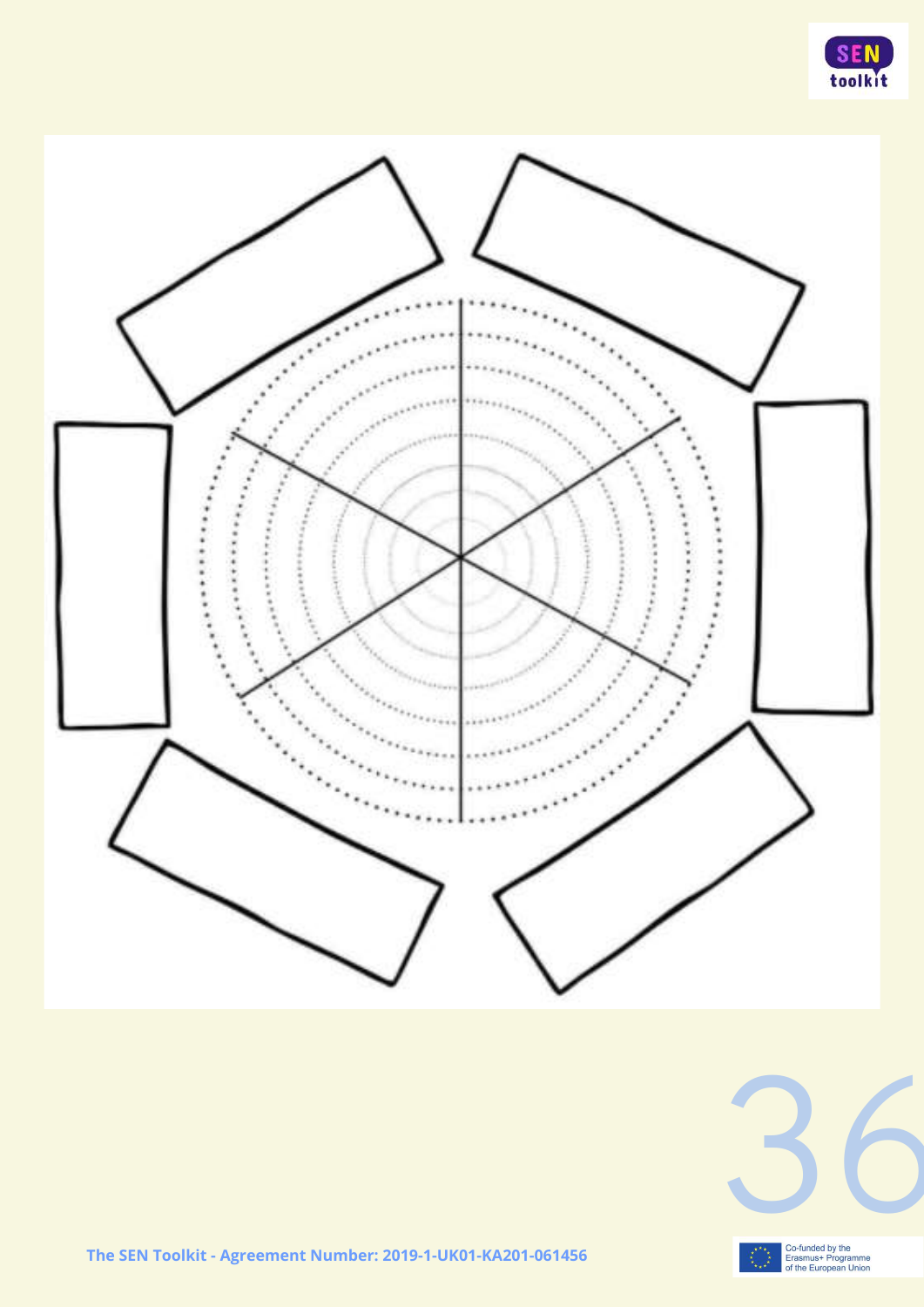

### **Secrets in a basket**

#### **Introduction**

SEN students often feel as outsiders in class and are easy subjects for bullies. This will only accelerate their already existing difficulties in learning.

An important and very powerful antidote for that is a good rapport in the classroom. Not only between you, as a teacher, and your students, but also between the students in your class.

#### **Rapport**

Rapport in class refers to the relationship between a teacher and the learners as well as amongst the learners themselves. Teachers try to build a good rapport with the learners in order to produce an environment that will help learning.

Classroom management tools such as eye contact, body language and learning and using names can help to build a rapport.

Building good rapport is often a matter of personalities, and many teachers will have an excellent rapport with one class and bad rapport with another, for no clear reason.

Personalisation can help build a rapport, as learners and teachers find out more about each other.

Creating rapport is on a continuum, with learnable or observable elements on one end and innate or personality elements on the other. Toward the learnable/teachable side of the learning progression, we can include the teaching methods and techniques teachers employ, strategies teachers can learn or be taught, and data drawn from classroom research. The innate/personality side of the continuum includes more nebulous factors like, for instance how teacher personality influences rapport, how reflective practices affect teacher-student



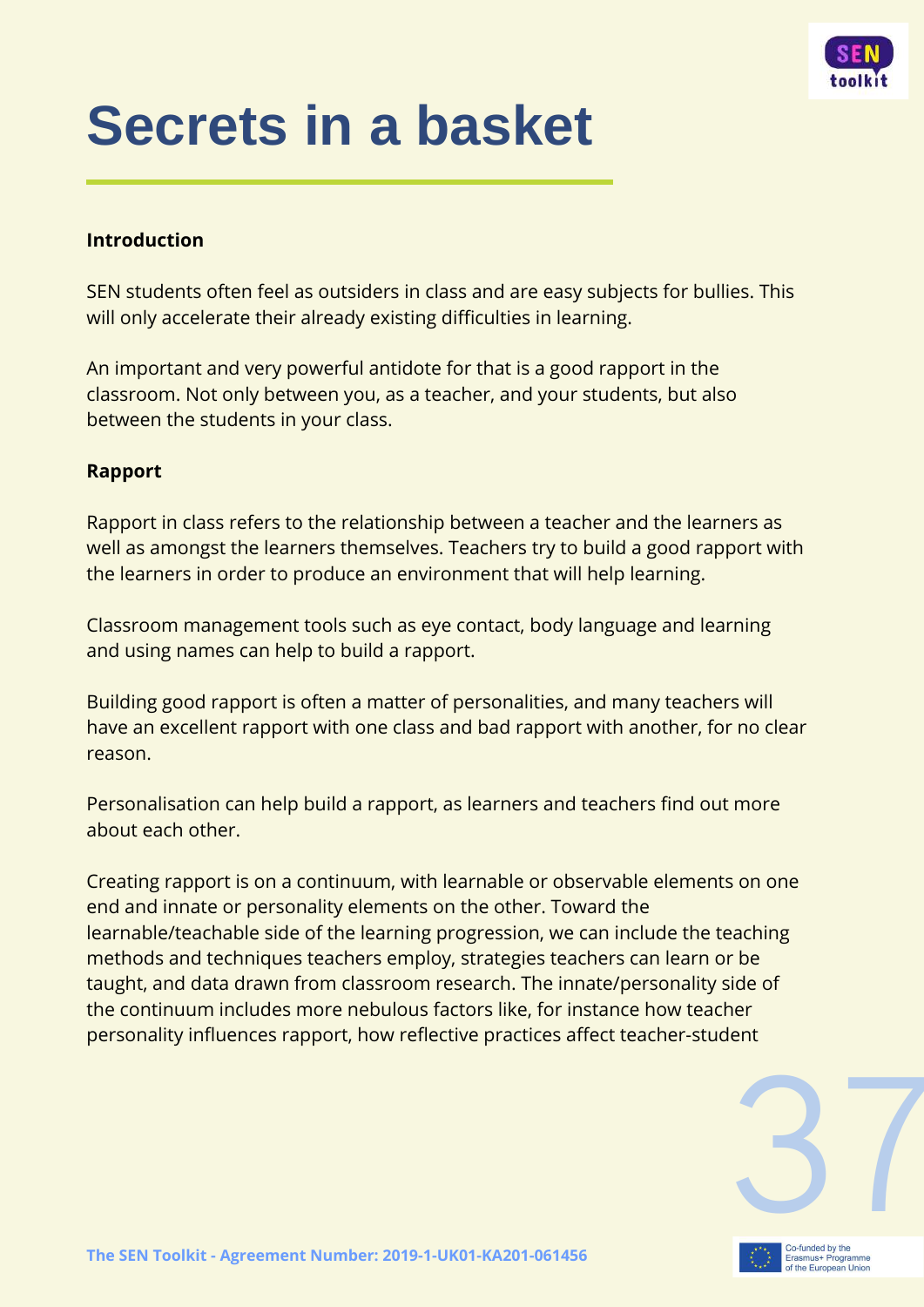

relationships, and how the interpersonal nature of the classroom influences learning. It is clear, however, that some teachers are better able to create rapport than others.

There are many ways to build rapport, but there's just one secret behind all of them: you have to care. If students can see that you genuinely care about them, they'll respond. If you try and follow any step-by-step 'how to build rapport' system, it'll come across as exactly that – mechanical and fake. Some people use humour in the classroom. Some show students photos of their families, their hometowns. Some arrive to class early just for a chat. Others do none of that, yet are still able to show they care through their actions and words during the lesson. If you genuinely care, students will notice it and appreciate it.

It's not only vital to create a good rapport with your students. It's also important that your students develop good rapport with each other. But it doesn't end there. A good rapport with your students' parents and with your fellow teachers is also very important if you want to create a good learning environment for your SEN students where all stakeholders involved understand each other.

#### **Secrets in a Basket**

This is an activity that can be used in class or in teacher meetings and will encourage:

- getting to know each other better
- opening up to each other
- analyze things that you share with others
- communication
- respect

#### **How to use it**

There's various ways in which you can play this game, but we will explain here how to use it in class.

Ask all your students to fill in the questions from the template. Make sure they 1. use real answers and not fake/made up ones. Students can write their name on the answer sheet, but it is not really necessary. If they don't, you become a player as well. You should also include an answer sheet with your own responses.



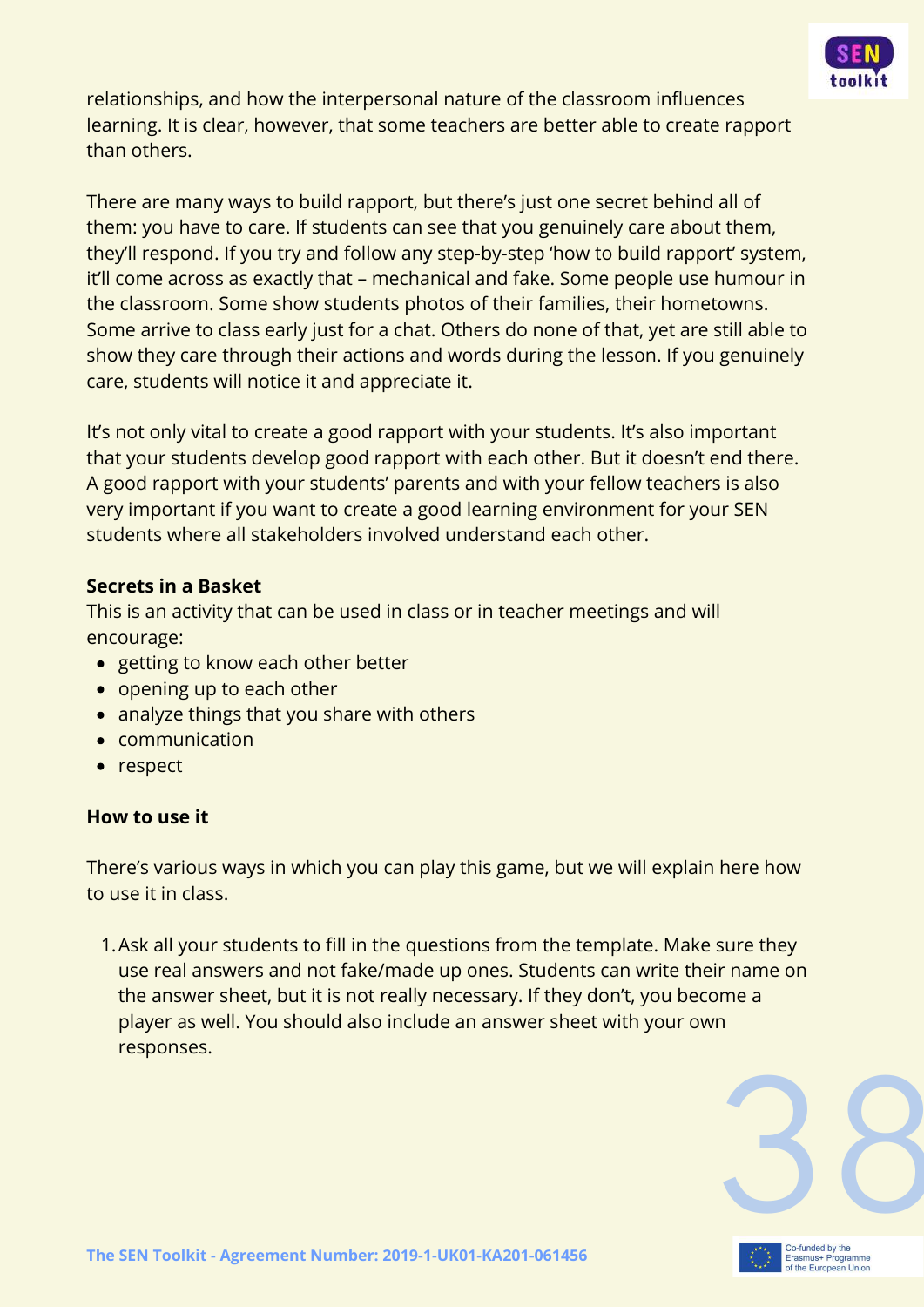

- 2. Collect all answer sheets and put them in a Basket (this can also be a box, a bag, a drawer, etc.). You can either put the whole sheets in the Basket or cut them up, so you have all the individual answers on separate pieces of paper.
- 3. Take a piece of paper or an answer sheet from the Basket and read the answer (or one of them) out loud to the group. If the name of the student is on the paper, DO NOT say it. Eg. you would say: "I'm absurdly good at making pancakes"
- 4. Ask one of the students in the class to guess who is the classmate that is "absurdly good at making pancakes". They only get one guess. If they are right, this part of the game is over and you can move to the next answer (if you want to). If they are wrong, the person they thought to be "absurdly good at making pancakes" now has to choose another classmate. And so on, and so on.
- 5. Once you all know who the classmate is that is "absurdly good at making pancakes", take some time to ask them several questions, like; "since when do you make pancakes?" or "how do you make them?" or (of course), "when are you going to make us pancakes?" By asking these questions, you allow your students to get to know each other better and create better rapport.
- 6. You can take various rounds in one class or use this activity as an in-between activity and do it maybe two or three times per class. That way, the amount of answers that are in your basket will last for weeks.

IMPORTANT: It is very important that students treat each other with respect. This activity is about getting to know each other and not about laughing at each other.

#### **Conclusion**

This game can be played in many different situations. With students, with peers, in face-to-face classes, in online classes, etc.. It's a very powerful and easy tool to help the members of any group to create rapport and find similarities. Maybe it turns out that both the class bully as well as their victim are obsessed with Harry Potter. Finding that out would be a good start for a better and more respectful relationship between both.



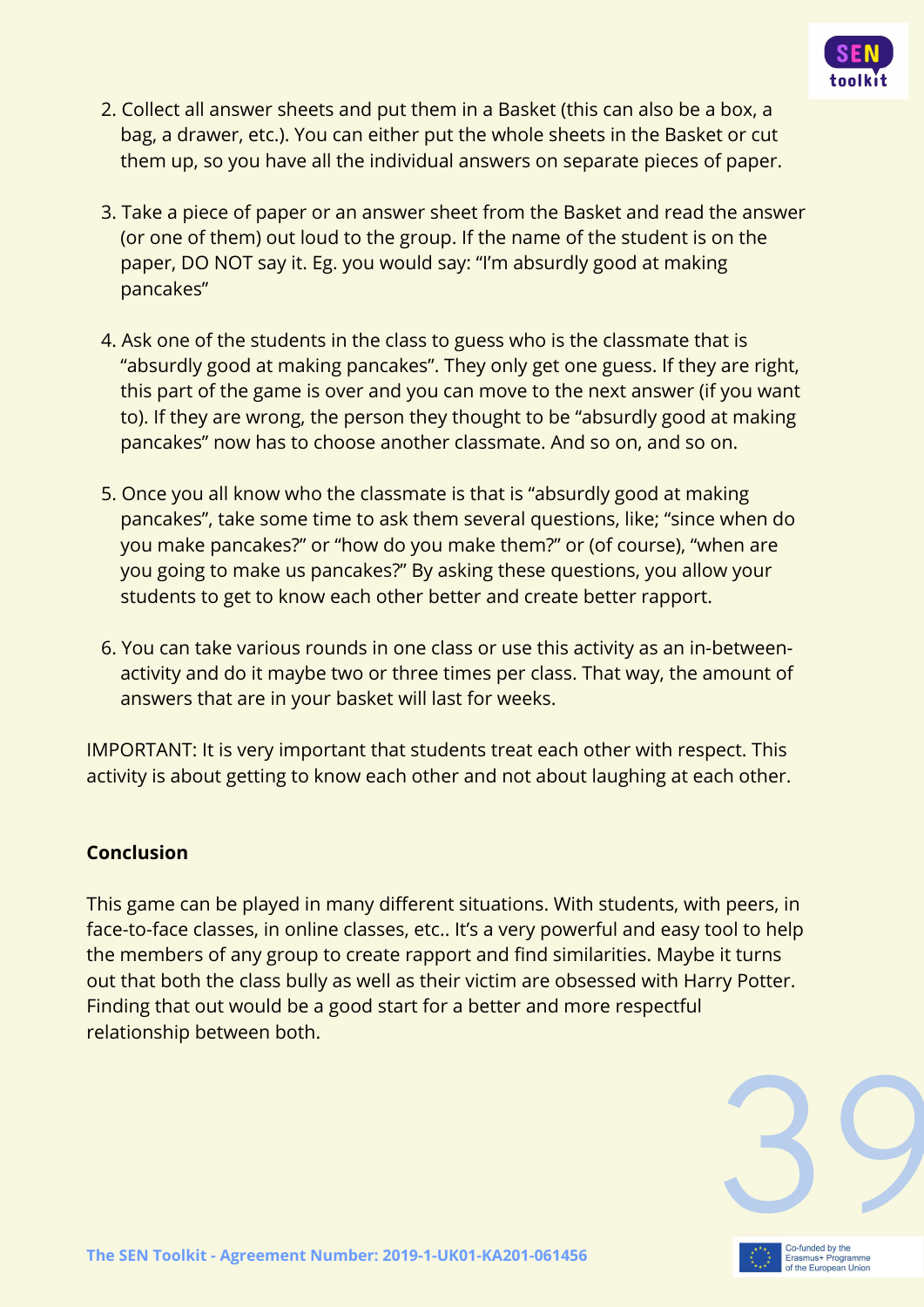

**Secrets in a Basket**

I'm absurdly good at…

Okay well, I play…

I don't like…

I'm totally lazy when it comes to…

I love eating…

I have a collection of…

When people say stuff to me…

I am obsessed with…

I hate…



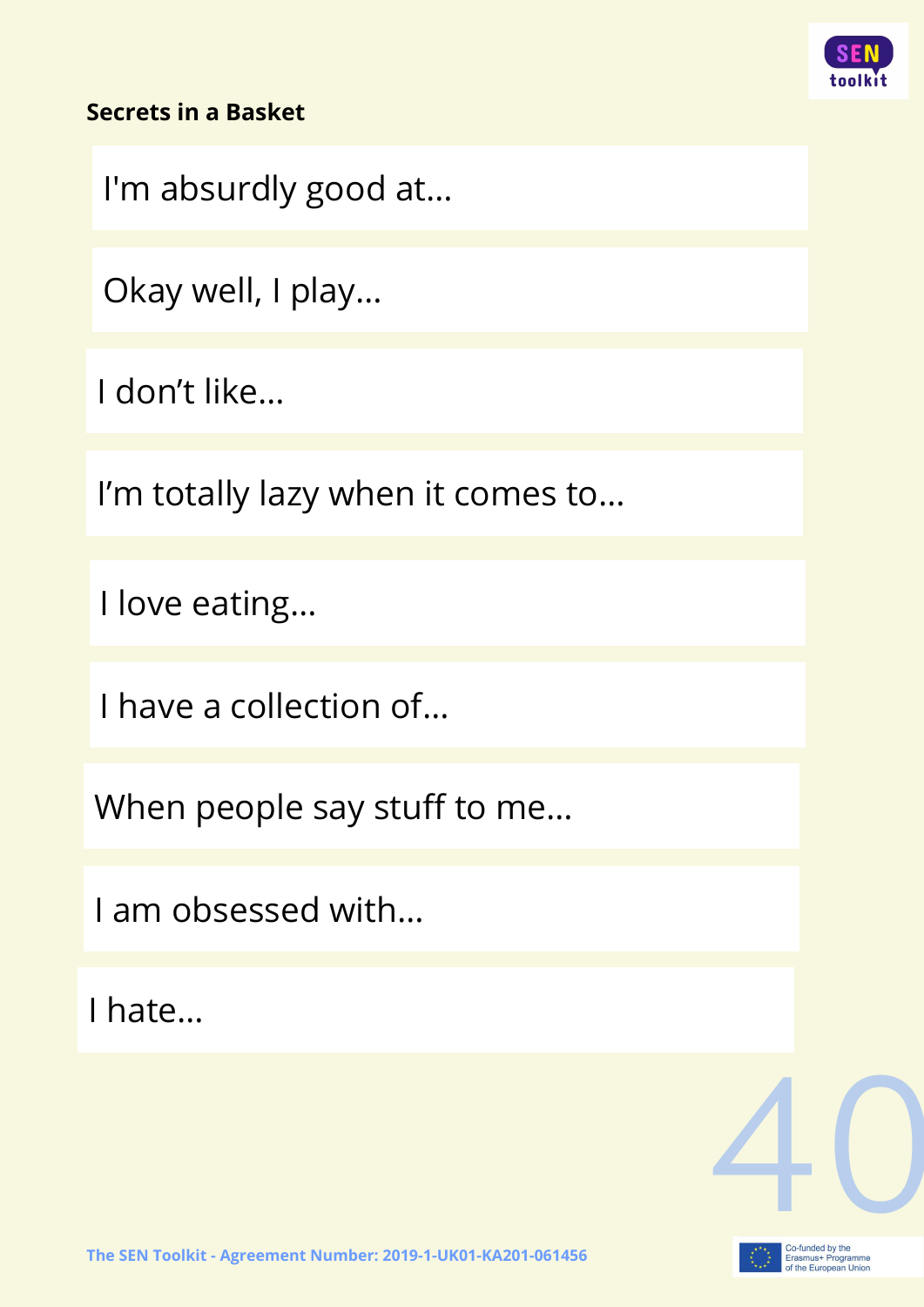

## **Motivation game & questionaire**

#### **Introduction**

Motivation is what gets us moving. One could say that it is the combination of the words MOTIVE and ACTION. Without the proper motivation, it is very difficult for anyone to reach their goals.

It's very important to know what motivates your students. You can use that information to their benefit and enhance their learning experience.

Many SEN students need to be able to put abstract concepts into understandable and relevant contexts to really understand them. The more relevant the context is, the more motivated the student will be and the more information they will retain. One thing is explaining the (abstract) grammatical rules of past perfect. Something else is the structure of past perfect to explain what happened in last night's football match (if your student loves football). Being able to use "past perfect" to talk about something relevant (and motivational) will enhance your student's learning outcomes.

It's also important that teachers understand the power of motivation and how a strong motivation can help students to learn more effectively. Without understanding that power, they will never be able to help their students in finding their motivation.

#### **Activity: Can you learn Chinese in 3 months?**

This activity will help teachers to reflect on the power of motivation.

You can either do this in a group session or individually.



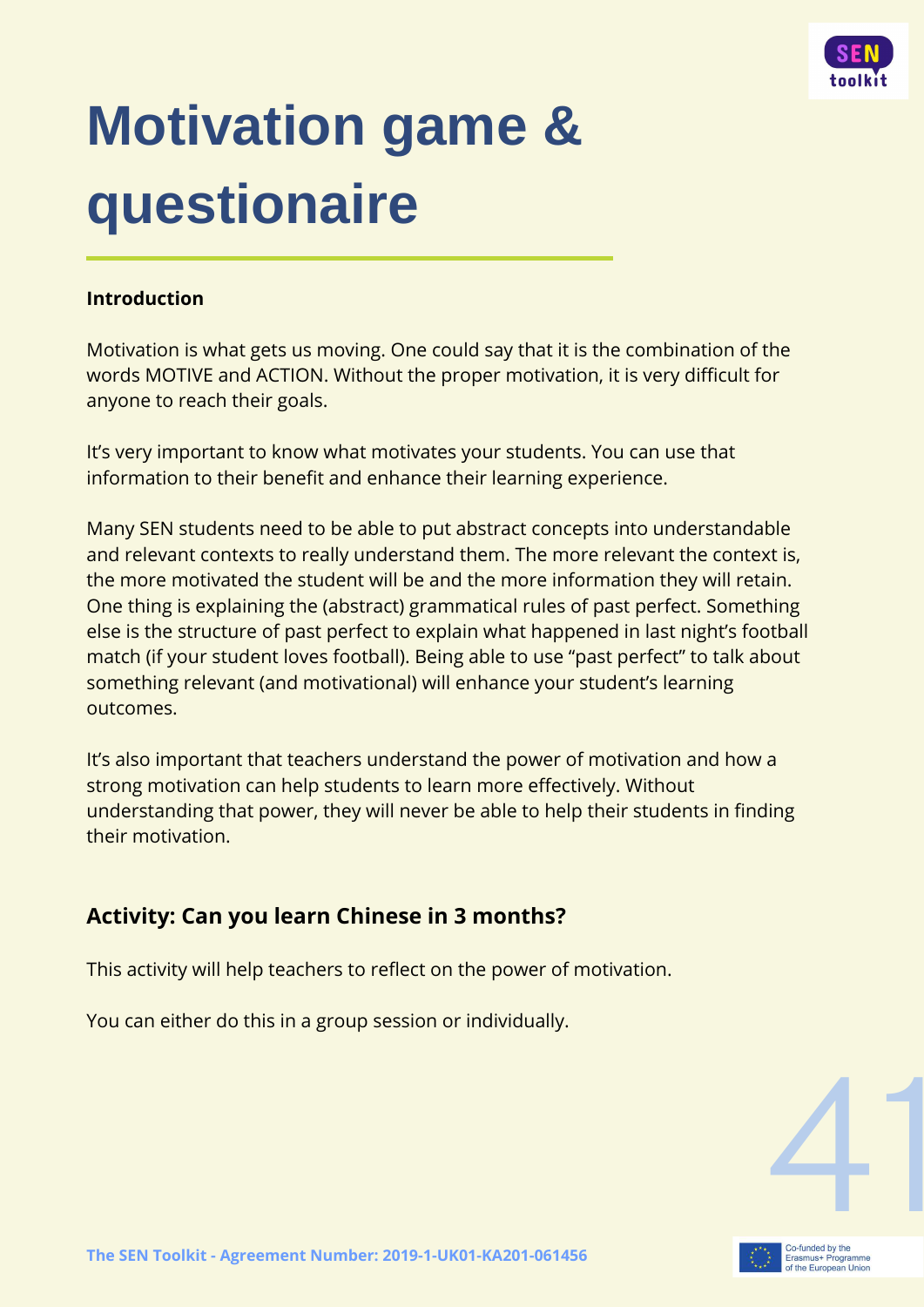

**STEP 1**: Ask the participants if they speak any Chinese (if so, ask if they speak Swahili, Dutch, Icelandic or any other language the participants might find difficult – maybe this will be a non-alphabetic language if the participants' L1 is an alphabetic language, or vice versa)

**STEP 2:** Ask the participants if they would be able to reach a low B2 conversational level in Chinese (or any of the other languages) in only 3 months' time.

It's very likely that they will say something like "of course not" or "are you crazy?". If you have one person saying "yes" (there's often a "smart" person in the group), ask them how they would do that. They would probably have to stop working or studying and dedicate 100% of their time to learning Chinese. Would they really?

**STEP 3**: Now, ask them to think of the most important person in their life (a parent, sibling, partner, child, grandparent, etc.)

**STEP 4:** Ask them to imagine coming home today and realizing that that person (the most important person in their life) is not home and has been kidnapped by an evil genius. There's a ransom note on the kitchen table saying that only if they will be able to hold a 20 minutes B2 level conversation in Chinese in 3 months from now will their beloved person be released. If not, they will never see them again.

Let that sink in for a moment….

**STEP 5**: Ask them again if they think they would be able to learn Chinese up to B2 level in only 3 months time.

Now, the answers are most likely to be "of course" or "when do I start?"

**STEP 6**: Reflect for one moment on what has changed between step 2 and step 5. The goal of learning B2 Chinese is the same. What has changed is the motivation of the student. In step 2, they hardly had any reason to go out of their comfort zone to study Chinese. There was no "motive for action". In step 5, they probably had the most powerful "motive for action" that could have.



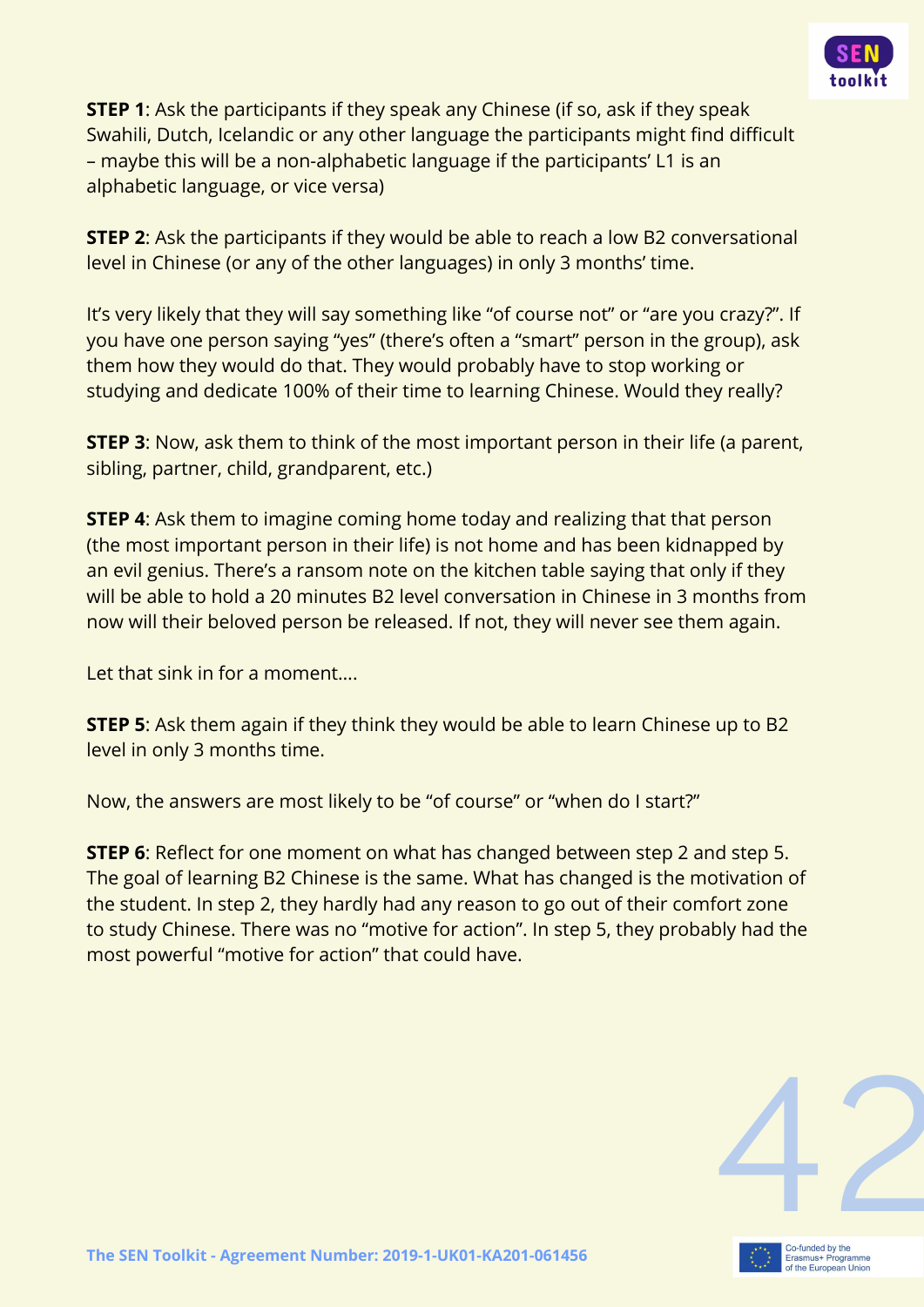

### **Activity 2 : Motivation Questionnaire**

You can give this questionnaire to your students at the beginning of the school year (or do it yourself as well).

- your students: will reflect on their strengths, their goals, their accomplishments, their emotions and their motivation
- you (the teacher): will gain valuable insights into what motivates your students and how they value their own efforts. You can use this information to adapt some of your classes and/or to relate to this throughout the year. This information will also help you to create better rapport with your students.
- What am I very good at? 1.
- What do I like to do most? 2.
- 3. What have I done recently that makes me most proud?
- 4. What have I done recently that makes my parents most proud of me?
- What is one important skill that I learned last year? 5.
- 6.How did that make me feel?
- What is one skill that I want to learn this year? 7.
- What do I need to do to gain that skill? 8.
- 9. What is the worst thing that someone might say when I try but fail?
- 10. What is the worst thing that someone might say if I don't try at all?
- 11. When I acquire that skill, how will that make me feel?
- 12. What's the one thing I'd like others to remember about me at the end of this school year?



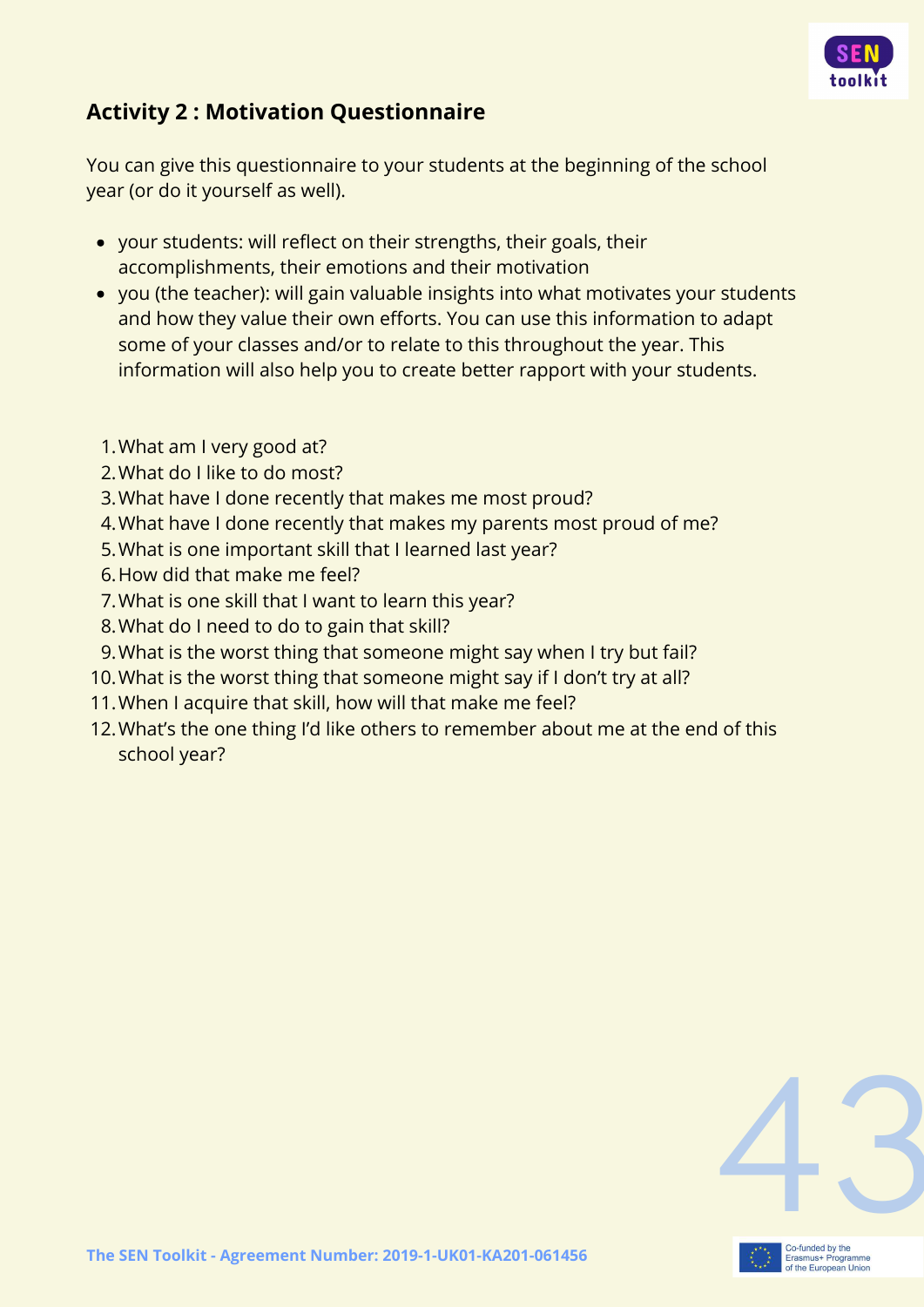

### **The CAT exercise**

#### **Introduction**

When we speak to somebody else, we assume that we understand the majority of whatever they say. Nevertheless, this assumption might be very dangerous and it isn't uncommon for it to be the beginning of misunderstandings and conflicts.

When someone tells us that they love Mediterranean food, maybe this encourages us to make paella the next time they come over for dinner. But what if they hate paella, but love Stuffat tal-Qarnita, a typical Maltese dish. In the end, both Spain and Malta are Mediterranean countries. We will feel frustrated as we've spent a long time in the kitchen preparing something nice for our guests, but our guests will likely feel misunderstood, and that we don't care about their taste.

What happened is that the meaning that we give to "Mediterranean food" is different from that of our guests.

#### **Rapport**

Understanding what the other person exactly means when they say something is an integral part of a rapport. We need to put our assumptions aside and understand that the other person's world and how they see and experience things is likely to be different from ours.

The CAT exercise helps you, and a group of people (teachers, parents, students) understand that one should never assume that you understand what the other person means and that you should ask to make sure that you do.

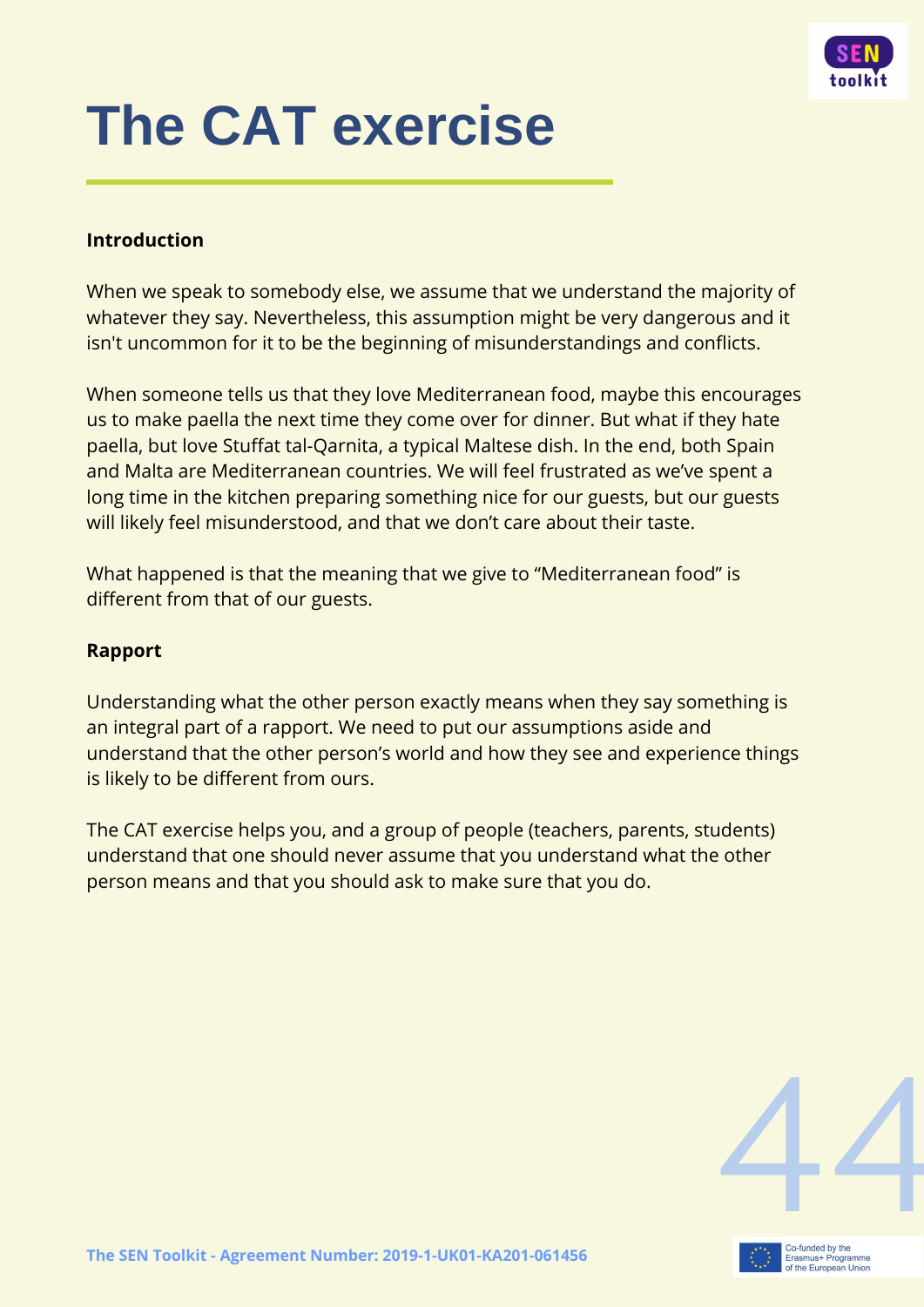

### **The CAT exercise**

- Write the word CAT on the whiteboard in big letters 1.
- Explain to the people in the room that this is simply a combination of 3 letters 2. and that you would like them to form a picture in their head that goes with those 3 letters. They should think of a shape, size, colour, texture, maybe legs (how many), eyes, sound, etc.. Ask them to also think of a feeling or emotion that comes to their mind with the word CAT.
- 3. Choose 1 person in the room and ask them to describe the image in their head with the word CAT. Ask them about the size, the colour, texture, shape, if it has legs and eyes (how many?), if it makes a sound (can they reproduce it?) and, finally, how this "CAT" makes them feel.
- After you get the full description of that person's CAT, describe it again in your 4. own words. You can say something like: "So, your CAT is black, has green eyes, 4 legs, is about this big, makes a funny sound, is furry, and makes you feel happy?" If the person says "no", ask them what mistake you made and describe it again.
- 5. Now you have established the "full picture" of that person's representation of the letter combination CAT, ask a random other person in the room if "their CAT" looks exactly the same. It's most likely that it doesn't. It might also be black, but maybe smaller, different eyes, shorter (or longer) hair and produces different emotions. If you want, ask a third person as well.
- 6.Ask the whole class if anyone's "CAT" is exactly the same as the first CAT that got described. You might have siblings in the group that physically describe the exact same cat, but still, they could have different emotions linked to it.
- 7. Now, ask the participants to analyze for one moment that "your cat is not my cat" and that, with such a simple concept as the word CAT, you have many different understandings in a group of people.
- 8. Finally ask the participants if a simple concept such as "CAT" has different interpretations, what would happen if you talked about a concept such as "GREEN SCHOOL". What is meant by it? Is it just the colour of the building? Is it an attitude? What attitude? Does it involve certain actions? What actions? By whom? How? Who controls it? Etc. etc.



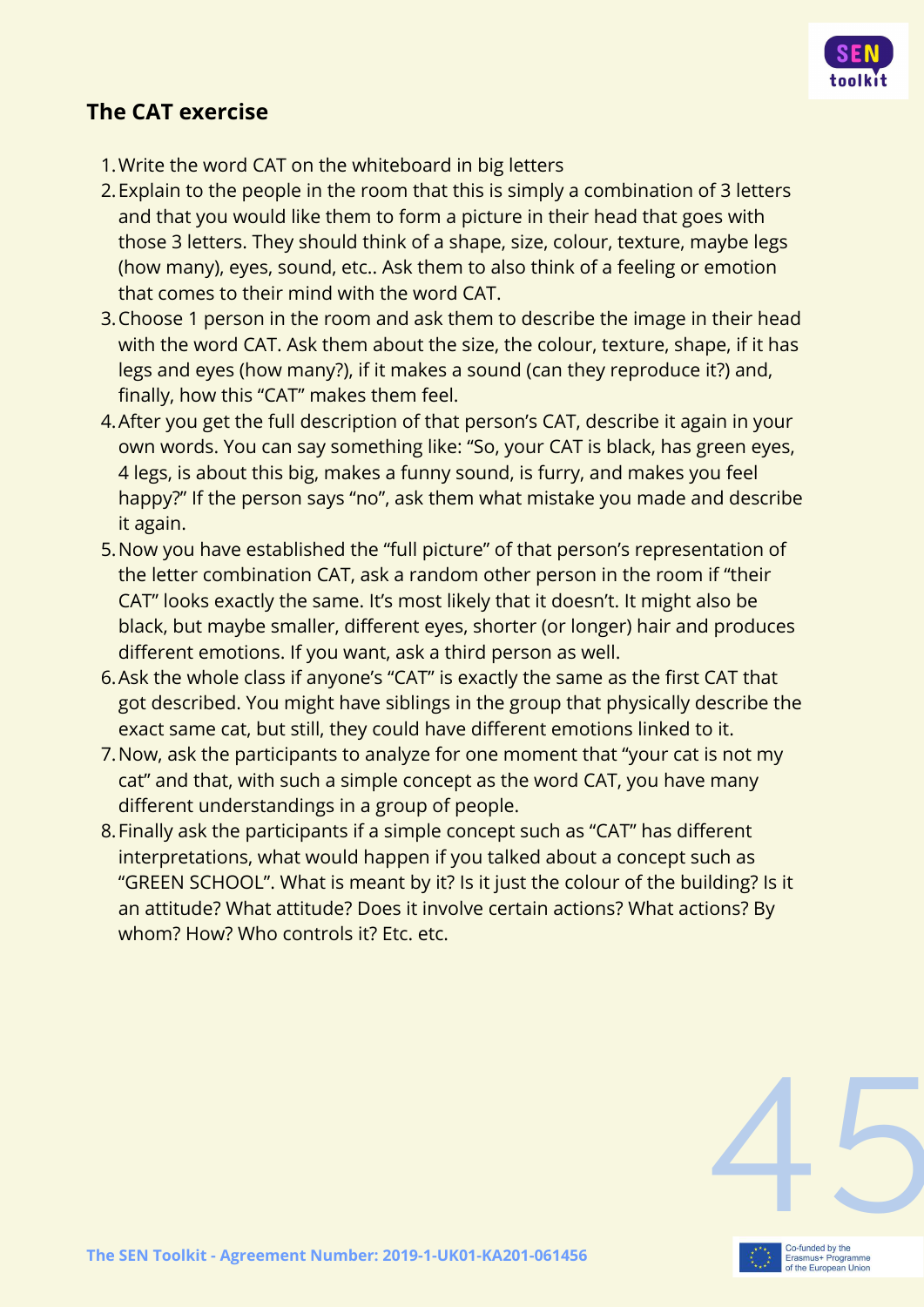

#### **Conclusion**

#### *Before you "assume", try this crazy method called "asking".*

We've seen that "your cat is not my cat" and that we should never assume knowing what the other person is talking about. This awareness is very important when working with other people, either as team members (in the teacher room) or as team leader (in class).

Your peers and students will appreciate you trying to really understand them and your relationships will change positively.